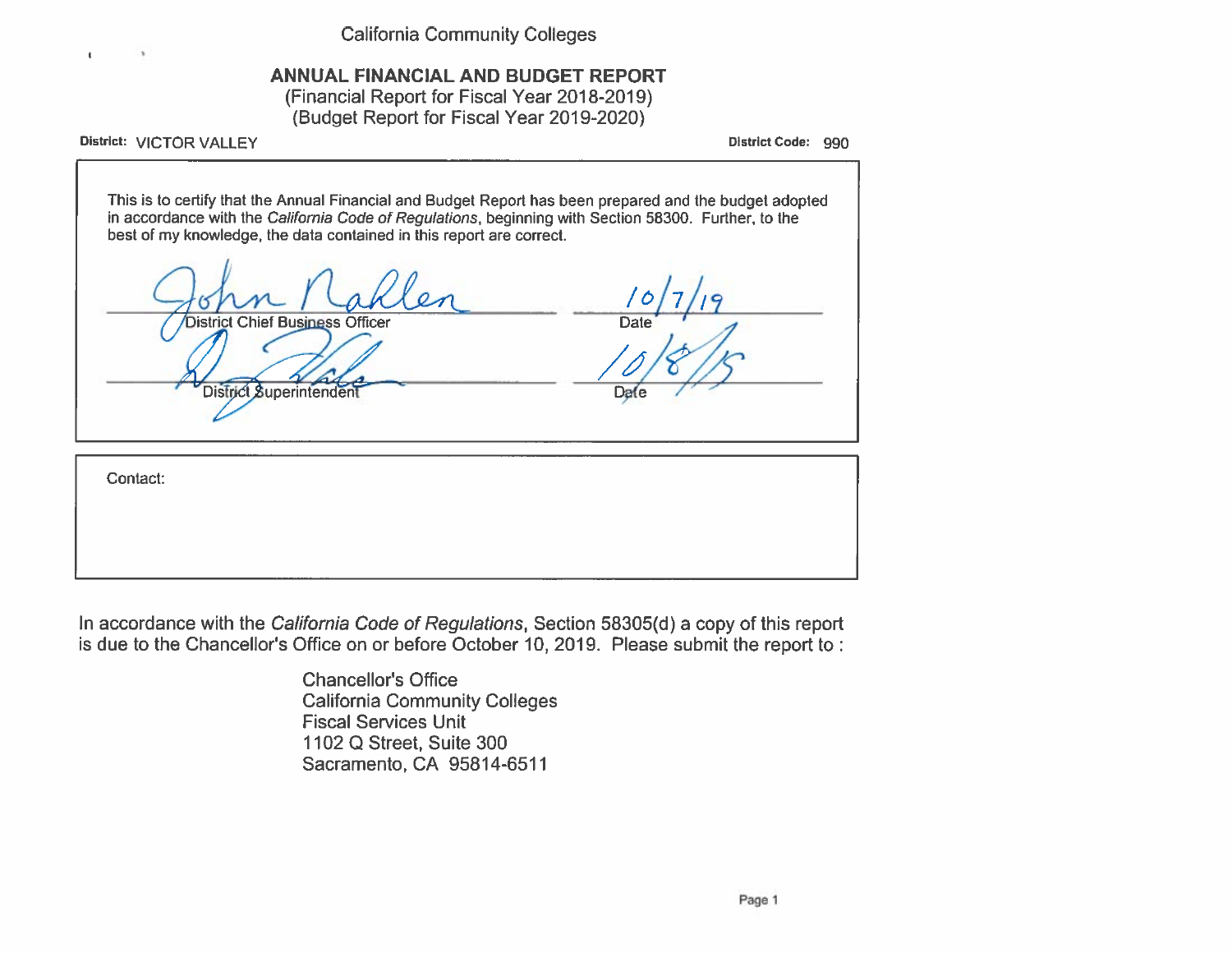# **Analysis of compliance with the 50 Percent Law (ECS 84362)**

# **Annual Financial and Budget Report**

# **The Current Expense of Education**

### **SUPPLEMENTAL DATA**

### **S11 GENERAL FUND - UNRESTRICTED SUBFUND**

| For Actual Year: 2018-2019<br>Budget Year: 2019-2020 |        | District ID: 990                 | Name: VICTOR VALLEY    |                        |              |
|------------------------------------------------------|--------|----------------------------------|------------------------|------------------------|--------------|
|                                                      |        | <b>Activity (ECSA)</b>           | <b>Activity (ECSB)</b> | <b>Activity (ECSX)</b> |              |
|                                                      |        | <b>ECS 84362 A</b>               | <b>ECS 84362 B</b>     | <b>Excluded</b>        |              |
|                                                      | Object | <b>Instructional Salary Cost</b> | <b>Total CEE</b>       | <b>Activities</b>      |              |
| <b>Academic Salaries</b>                             | Code   | AC 0100-5900 & AC 6110           | AC 0100 - 6799         | AC 6800 - 7390         | <b>Total</b> |
| <b>Instructional Salaries</b>                        |        |                                  |                        |                        |              |
| Contract or Regular                                  | 1100   | 11,077,066                       | 11,077,066             |                        | 11,077,066   |
| Other                                                | 1300   | 13,596,150                       | 13,625,083             |                        | 13,625,083   |
| <b>Total Instructional Salaries</b>                  |        | 24,673,216                       | 24,702,149             | $\mathbf 0$            | 24,702,149   |
| Non-Instructional Salaries                           |        |                                  |                        |                        |              |
| Contract or Regular                                  | 1200   |                                  | 3,449,681              |                        | 3,449,681    |
| Other                                                | 1400   |                                  | 627,163                |                        | 627,163      |
| <b>Total Non-Instructional Salaries</b>              |        | $\Omega$                         | 4,076,844              | $\mathsf 0$            | 4,076,844    |
| <b>Total Academic Salaries</b>                       |        | 24,673,216                       | 28,778,993             | $\mathbf 0$            | 28,778,993   |
| <b>Classified Salaries</b>                           |        |                                  |                        |                        |              |
| Non-Instructional Salaries                           |        |                                  |                        |                        |              |
| <b>Regular Status</b>                                | 2100   |                                  | 10,257,961             | 130,601                | 10,388,562   |
| Other                                                | 2300   |                                  | 428,323                | 7,513                  | 435,836      |
| <b>Total Non-Instructional Salaries</b>              |        | $\Omega$                         | 10,686,284             | 138,114                | 10,824,398   |
| <b>Instructional Aides</b>                           |        |                                  |                        |                        |              |
| Regular Status                                       | 2200   | 1,423,022                        | 1,485,202              |                        | 1,485,202    |
| Other                                                | 2400   | 289,714                          | 291,495                |                        | 291,495      |
| <b>Total Instructional Aides</b>                     |        | 1,712,736                        | 1,776,697              | $\Omega$               | 1,776,697    |
| <b>Total Classified Salaries</b>                     |        | 1,712,736                        | 12,462,981             | 138,114                | 12,601,095   |
|                                                      |        |                                  |                        |                        |              |
| <b>Employee Benefits</b>                             | 3000   | 7,363,584                        | 19,261,526             | 54,262                 | 19,315,788   |
| <b>Supplies and Materials</b>                        | 4000   |                                  | 367,970                | 10,719                 | 378,689      |
| <b>Other Operating Expenses</b>                      | 5000   |                                  | 6,710,246              | 166,455                | 6,876,701    |
| <b>Equipment Replacement</b>                         | 6420   |                                  |                        |                        | $\mathbf 0$  |
| <b>Total Expenditures Prior to Exclusions</b>        |        | 33,749,536                       | 67,581,716             | 369,550                | 67,951,266   |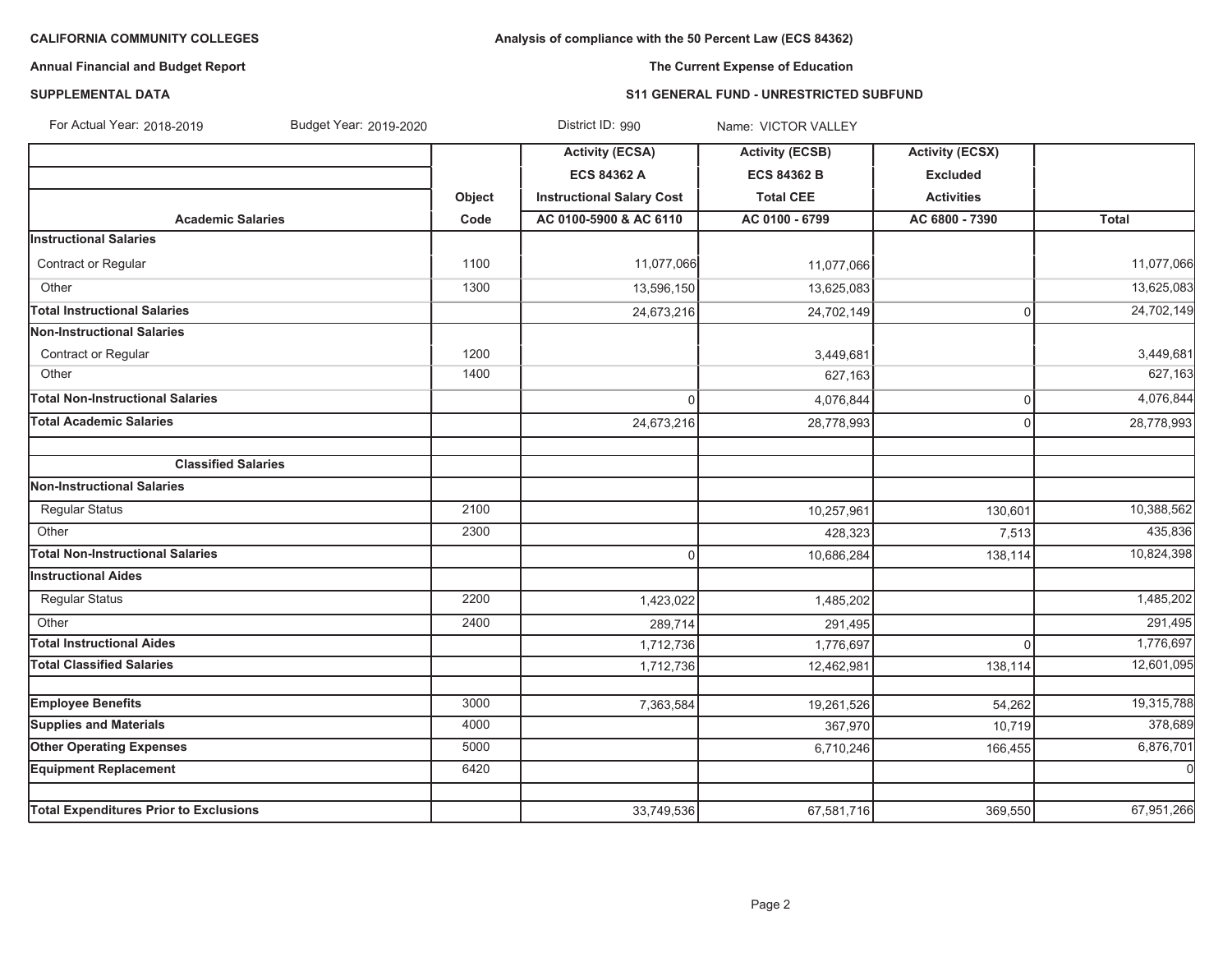**Analysis of compliance with the 50 Percent Law (ECS 84362)**

# **Annual Financial and Budget Report**

**The Current Expense of Education**

# **SUPPLEMENTAL DATA**

#### **S11 GENERAL FUND - UNRESTRICTED SUBFUND**

| For Actual Year: 2018-2019<br>Budget Year: 2019-2020                |                    | District ID: 990                 | Name: VICTOR VALLEY    |                        |              |
|---------------------------------------------------------------------|--------------------|----------------------------------|------------------------|------------------------|--------------|
|                                                                     |                    | <b>Activity (ECSA)</b>           | <b>Activity (ECSB)</b> | <b>Activity (ECSX)</b> |              |
|                                                                     |                    | <b>ECS 84362 A</b>               | <b>ECS 84362 B</b>     | <b>Excluded</b>        |              |
|                                                                     |                    | <b>Instructional Salary Cost</b> | <b>Total CEE</b>       | <b>Activities</b>      |              |
| <b>Exclusions</b>                                                   |                    | AC 0100-5900 & AC 6110           | AC 0100 - 6799         | AC 6800 - 7390         | <b>Total</b> |
| <b>Activities to Exclude</b>                                        | <b>TOP Code</b>    |                                  |                        |                        |              |
| Instructional Staff-Retirees' Benefits and Retirement Incentives    | 5900               | 340,750                          | 340,750                |                        | 340,750      |
| Student Health Services Above Amount Collected                      | 6441               |                                  |                        |                        | 0            |
| <b>Student Transportation</b>                                       | 6491               |                                  | 53,070                 |                        | 53,070       |
| Noninstructional Staff-Retirees' Benefits and Retirement Incentives | 6740               |                                  | 853,270                |                        | 853,270      |
| <b>Objects to Exclude</b>                                           | <b>Object Code</b> |                                  |                        |                        |              |
| <b>Rents and Leases</b>                                             | 5060               |                                  | 494,677                | 164,000                | 658,677      |
| Lottery Expenditures                                                |                    |                                  |                        |                        |              |
| <b>Academic Salaries</b>                                            | 1000               |                                  |                        |                        | 0l           |
| <b>Classified Salaries</b>                                          | 2000               |                                  |                        |                        | 0l           |
| <b>Employee Benefits</b>                                            | 3000               |                                  |                        |                        | $\Omega$     |
| Supplies and Materials                                              | 4000               |                                  |                        |                        |              |
| Software                                                            | 4100               |                                  |                        |                        |              |
| Books, Magazines, & Periodicals                                     | 4200               |                                  |                        |                        | 0l           |
| <b>Instructional Supplies &amp; Materials</b>                       | 4300               |                                  |                        |                        | 0l           |
| Noninstructional, Supplies & Materials                              | 4400               |                                  |                        |                        | $\Omega$     |
| <b>Total Supplies and Materials</b>                                 |                    | $\Omega$                         | $\Omega$               | $\Omega$               | $\Omega$     |
| Other Operating Expenses and Services                               | 5000               |                                  | 1,699,868              |                        | 1,699,868    |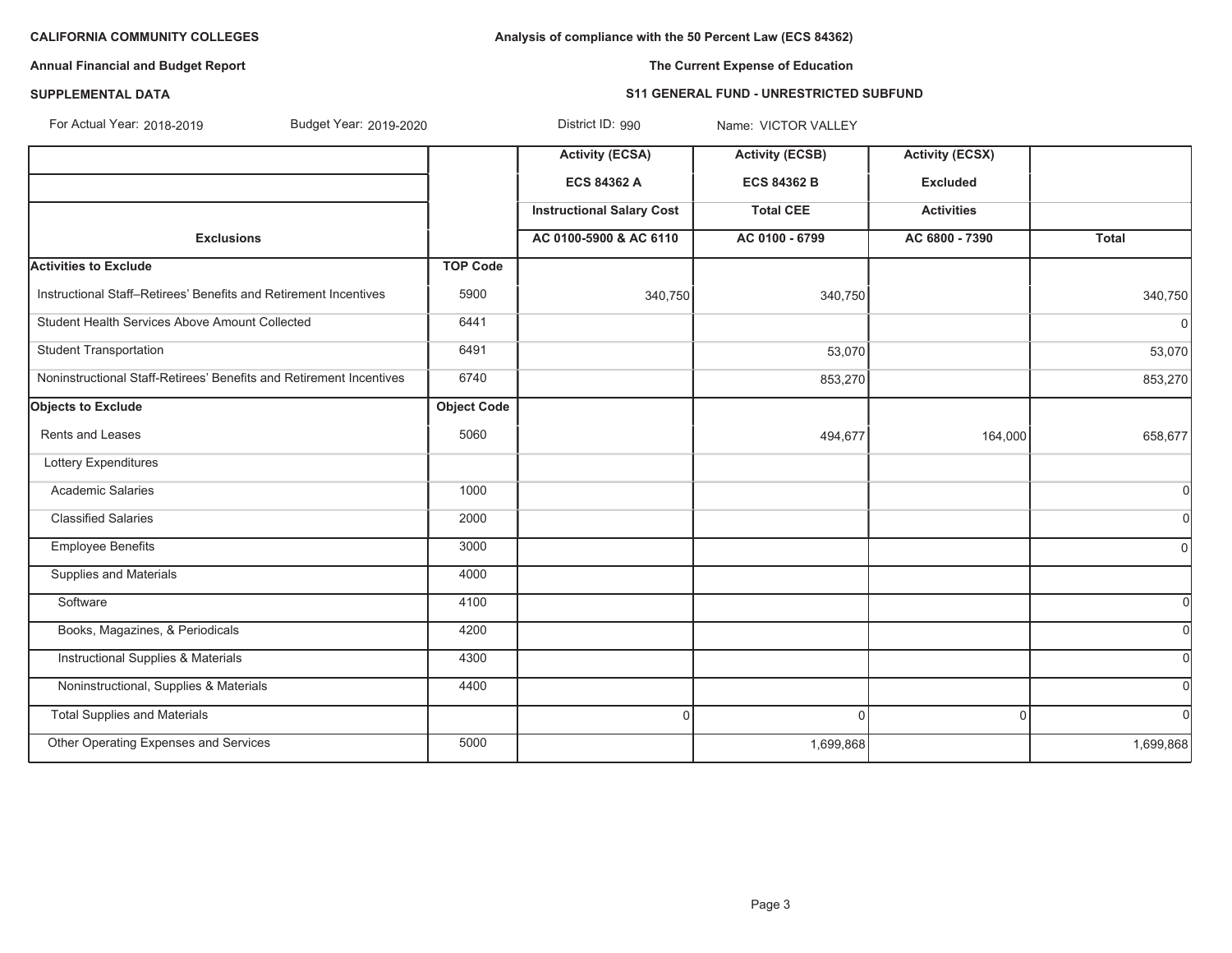**Analysis of compliance with the 50 Percent Law (ECS 84362)**

# **Annual Financial and Budget Report**

# **The Current Expense of Education**

### **SUPPLEMENTAL DATA**

### **S11 GENERAL FUND - UNRESTRICTED SUBFUND**

| For Actual Year: 2018-2019 | Budget Year: 2019-2020 | District ID: 990 | Name: VICTOR VALLEY |
|----------------------------|------------------------|------------------|---------------------|
|                            |                        |                  |                     |

|                                                          |        | <b>Activity (ECSA)</b>           | <b>Activity (ECSB)</b> | <b>Activity (ECSX)</b> |                |
|----------------------------------------------------------|--------|----------------------------------|------------------------|------------------------|----------------|
|                                                          |        | <b>ECS 84362 A</b>               | <b>ECS 84362 B</b>     | <b>Excluded</b>        |                |
|                                                          | Object | <b>Instructional Salary Cost</b> | <b>Total CEE</b>       | <b>Activities</b>      |                |
|                                                          | Code   | AC 0100-5900 & AC 6110           | AC 0100 - 6799         | AC 6800 - 7390         | Total          |
| Capital Outlay                                           | 6000   |                                  |                        |                        |                |
| Library Books                                            | 6300   |                                  |                        |                        | 0              |
| Equipment                                                | 6400   |                                  |                        |                        |                |
| Equipment - Additional                                   | 6410   |                                  |                        |                        | 0              |
| Equipment - Replacement                                  | 6420   |                                  |                        |                        |                |
| <b>Total Equipment</b>                                   |        | $\mathbf{0}$                     | $\mathbf 0$            | $\overline{0}$         |                |
| <b>Total Capital Outlay</b>                              |        | $\Omega$                         | $\Omega$               | $\mathbf{0}$           |                |
| Other Outgo                                              | 7000   |                                  |                        |                        | $\sqrt{ }$     |
| <b>Total Exclusions</b>                                  |        | 340,750                          | 3,441,635              | 164,000                | 3,605,635      |
| Total for ECS 84362, 50% Law                             |        | 33,408,786                       | 64,140,081             | 205,550                | 64,345,631     |
| Percent of CEE (Instructional Salary Cost / Total CEE)   |        | 52.09%                           | 100.00%                |                        |                |
| 50% of Current Expense of Education                      |        |                                  | 32,070,040             |                        |                |
| Nonexempted (Remaining) Deficiency from second           |        |                                  |                        |                        |                |
| preceeding Fiscal Year                                   |        |                                  |                        |                        |                |
| Amount Required to be Expended for Salaries of Classroom |        | 33,408,786                       | 64,140,081             | 205,550                | 64,345,631     |
| Instructors                                              |        |                                  |                        |                        |                |
| Reconciliation to Unrestricted General Fund Expenditures |        |                                  |                        |                        |                |
| <b>Total Expenditures Prior to Exclusions</b>            |        | 33,749,536                       | 67,581,716             | 369,550                | 67,951,266     |
| <b>Capital Expenditures</b>                              | 6000   | 87,214                           | 672,454                | 2,346                  | 674,800        |
| <b>Equipment Replacement (Back out)</b>                  | 6420   |                                  | $\Omega$               | $\Omega$               | $\overline{0}$ |
| <b>Total Unrestricted General Fund Expenditures</b>      |        | 33,836,750                       | 68,254,170             | 371,896                | 68,626,066     |
|                                                          |        |                                  |                        |                        |                |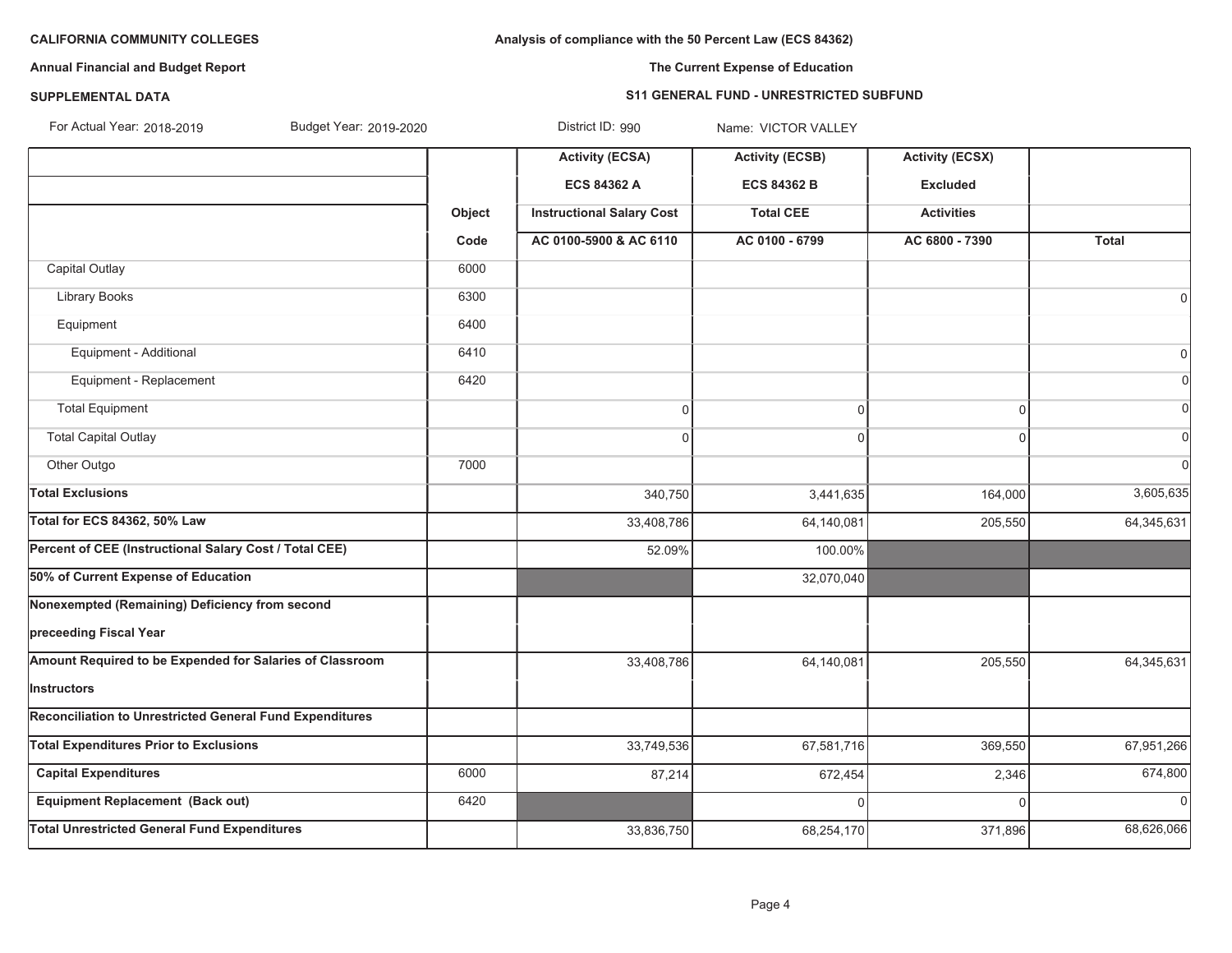#### **COMBINED BALANCE SHEET 10 General Fund — Combined**

## **(Total Unrestricted and Restricted)**

| For Year Ended June 30, 2019                    | District ID: 990<br>Name: VICTOR VALLEY |                     |                     |                     |  |  |
|-------------------------------------------------|-----------------------------------------|---------------------|---------------------|---------------------|--|--|
|                                                 |                                         | 11                  | 12                  | 10                  |  |  |
|                                                 | <b>CA</b>                               | <b>General Fund</b> | <b>General Fund</b> | <b>General Fund</b> |  |  |
| <b>Description</b>                              | (Object)                                | <b>Unrestricted</b> | <b>Restricted</b>   | <b>COMBINED</b>     |  |  |
| <b>ASSETS</b>                                   |                                         |                     |                     |                     |  |  |
| Cash, Investments, and Receivables              | 9100                                    |                     |                     |                     |  |  |
| Cash:                                           |                                         |                     |                     |                     |  |  |
| Awaiting Deposit and in Banks                   | 9111                                    |                     |                     | $\Omega$            |  |  |
| In County Treasury                              | 9112                                    | 9,810,480           | 7,408,791           | 17,219,271          |  |  |
| Cash With Fiscal Agents                         | 9113                                    |                     |                     | 0                   |  |  |
| Revolving Cash Accounts                         | 9114                                    | 100,000             |                     | 100,000             |  |  |
| Investments (at cost)                           | 9120                                    |                     |                     | O                   |  |  |
| <b>Accounts Receivable</b>                      | 9130                                    | 2,538,166           | 1,953,048           | 4,491,214           |  |  |
| Due from Other Funds                            | 9140                                    | 3,224               | 107,260             | 110,484             |  |  |
| Inventories, Stores, and Prepaid Items          | 9200                                    |                     |                     |                     |  |  |
| <b>Inventories and Stores</b>                   | 9210                                    |                     |                     | $\Omega$            |  |  |
| Prepaid Items                                   | 9220                                    | 44,776              |                     | 44,776              |  |  |
| <b>TOTAL ASSETS</b>                             |                                         | 12,496,646          | 9,469,099           | 21,965,745          |  |  |
| <b>LIABILITIES</b>                              |                                         |                     |                     |                     |  |  |
| <b>Current Liabilities and Deferred Revenue</b> | 9500                                    |                     |                     |                     |  |  |
| <b>Accounts Payable</b>                         | 9510                                    | 4,235,711           | 2,642,649           | 6,878,360           |  |  |
| Accrued Salaries and Wages Payable              | 9520                                    |                     |                     | 0                   |  |  |
| Compensated Absences Payable Current            | 9530                                    |                     |                     | $\Omega$            |  |  |
| Due to Other Funds                              | 9540                                    | 890,189             | 546,234             | 1,436,423           |  |  |
| <b>Temporary Loans</b>                          | 9550                                    | (36,968)            |                     | (36,968)            |  |  |
| Current Portion of Long-Term Debt               | 9560                                    |                     |                     | 0                   |  |  |
| <b>Deferred Revenues</b>                        | 9570                                    | 1,082,872           | 5,987,057           | 7,069,929           |  |  |
| <b>TOTAL LIABILITIES</b>                        |                                         | 6,171,804           | 9,175,940           | 15,347,744          |  |  |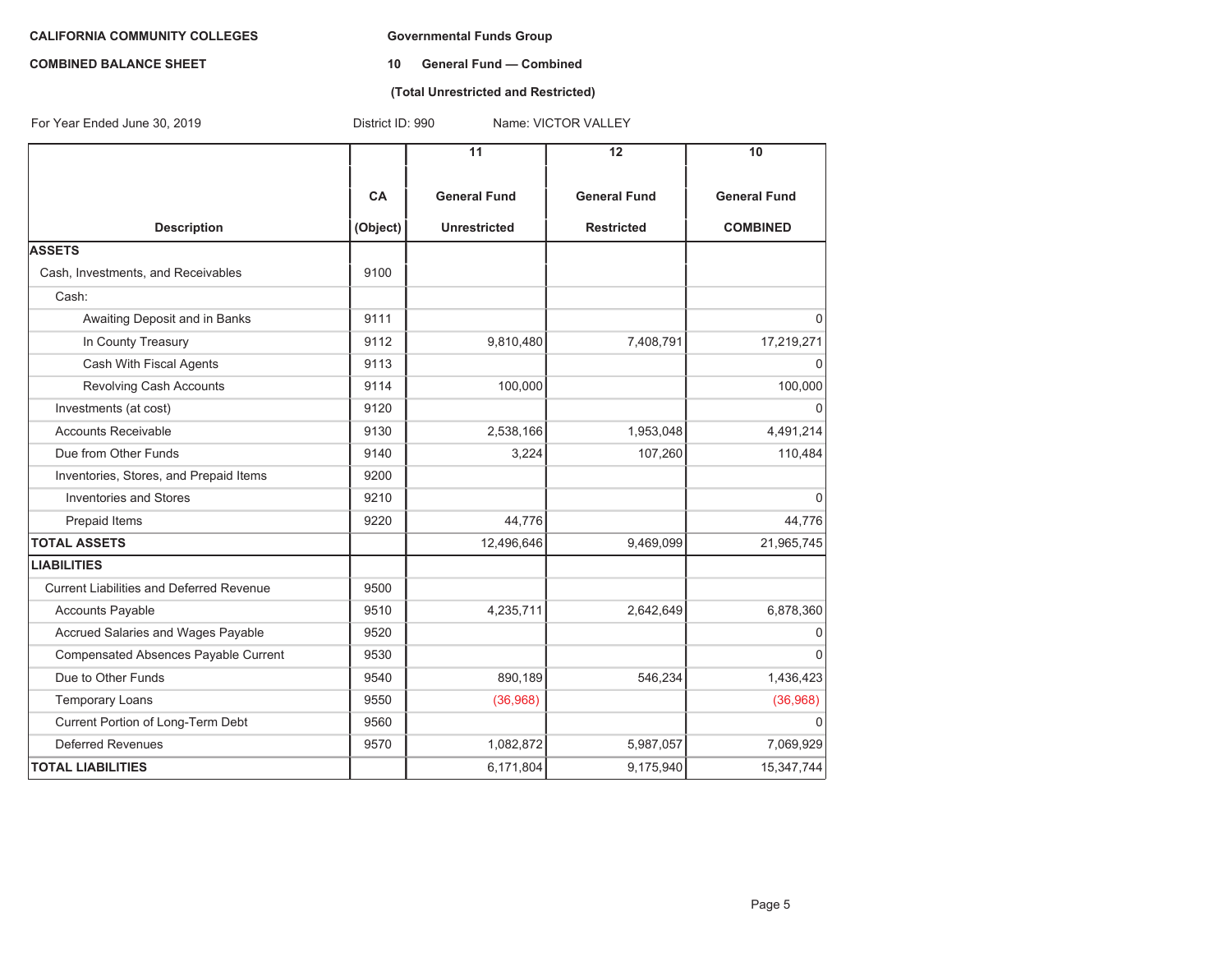#### **COMBINED BALANCE SHEET 10 General Fund — Combined**

## **(Total Unrestricted and Restricted)**

| For Year Ended June 30, 2019                    | District ID: 990<br>Name: VICTOR VALLEY |                     |                     |                     |  |  |
|-------------------------------------------------|-----------------------------------------|---------------------|---------------------|---------------------|--|--|
|                                                 |                                         | 11                  | 12                  | 10                  |  |  |
|                                                 | CA                                      | <b>General Fund</b> | <b>General Fund</b> | <b>General Fund</b> |  |  |
| <b>Description</b>                              | (Object)                                | <b>Unrestricted</b> | <b>Restricted</b>   | <b>COMBINED</b>     |  |  |
| <b>FUND BALANCE (NON-GASB 54)</b>               |                                         |                     |                     |                     |  |  |
| Fund Balance Reserved                           | 9710                                    |                     |                     | 0                   |  |  |
| <b>NonCash Assets</b>                           | 9711                                    |                     |                     | 0                   |  |  |
| Amounts Restricted by Law for Specific Purposes | 9712                                    |                     |                     | 0                   |  |  |
| Reserve for Encumbrances Credit                 | 9713                                    |                     |                     | $\mathbf 0$         |  |  |
| Reserve for Encumbrances Debit                  | 9714                                    |                     |                     | 0                   |  |  |
| Reserve for Debt Services                       | 9715                                    |                     |                     | 0                   |  |  |
| Assigned/Committed                              | 9754                                    |                     |                     | O                   |  |  |
| Unassigned                                      | 9790                                    |                     |                     | O                   |  |  |
| <b>Total Fund Balance</b>                       |                                         | 0                   | 0                   | $\Omega$            |  |  |
| <b>Fund Balance (GASB 54)</b>                   | 9750                                    |                     |                     |                     |  |  |
| Nonspendable Fund Balance                       | 9751                                    |                     |                     | $\mathbf 0$         |  |  |
| <b>Restricted Fund Balance</b>                  | 9752                                    |                     |                     | 0                   |  |  |
| <b>Committed Fund Balance</b>                   | 9753                                    |                     |                     | O                   |  |  |
| Assigned Fund Balance                           | 9754                                    |                     |                     | 0                   |  |  |
| <b>Total Designated Fund Balance</b>            |                                         | $\Omega$            | 0                   | 0                   |  |  |
| Uncommitted Fund Balance                        | 9790                                    | 6,324,842           | 293,159             | 6,618,001           |  |  |
| <b>TOTAL FUND EQUITY</b>                        |                                         | 6,324,842           | 293,159             | 6,618,001           |  |  |
| <b>TOTAL LIABILITIES AND FUND EQUITY</b>        |                                         | 12,496,646          | 9,469,099           | 21,965,745          |  |  |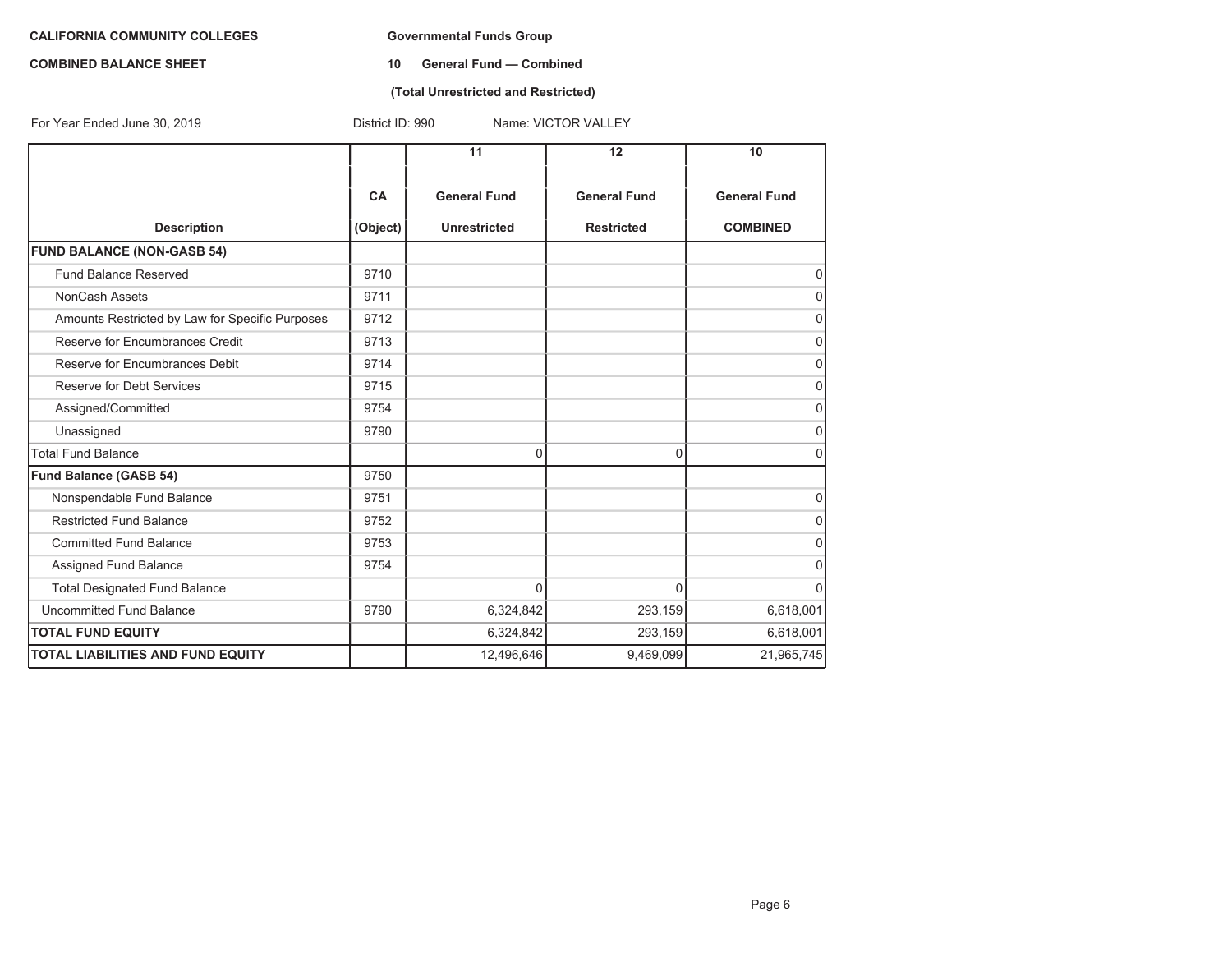**Annual Financial and Budget Report 20 Debt Service Funds:**

- 
- **21 Bond Interest and Redemption Fund**
- **22 Revenue Bond Interest and Redemption Fund**
- **COMBINED BALANCE SHEET 29 Other Debt Service Fund**

|                                          |           | 21                     | 22                     | 29                  |
|------------------------------------------|-----------|------------------------|------------------------|---------------------|
|                                          |           | <b>Bond Interest</b>   | <b>Revenue Bond</b>    |                     |
|                                          | <b>CA</b> | and                    | <b>Interest and</b>    | <b>Other Debt</b>   |
| <b>Description</b>                       | (Object)  | <b>Redemption Fund</b> | <b>Redemption Fund</b> | <b>Service Fund</b> |
| <b>ASSETS</b>                            |           |                        |                        |                     |
| Cash, Investments, and Receivables       | 9100      |                        |                        |                     |
| Cash:                                    |           |                        |                        |                     |
| Awaiting Deposit and in Banks            | 9111      |                        |                        |                     |
| In County Treasury                       | 9112      | 7,619,558              |                        |                     |
| Cash With Fiscal Agents                  | 9113      |                        |                        |                     |
| Investments (at cost)                    | 9120      |                        |                        |                     |
| <b>Accounts Receivable</b>               | 9130      |                        |                        |                     |
| Due from Other Funds                     | 9140      |                        |                        |                     |
| <b>TOTAL ASSETS</b>                      |           | 7,619,558              | 0                      | $\Omega$            |
| <b>LIABILITIES</b>                       |           |                        |                        |                     |
| Current Liabilities and Deferred Revenue | 9500      |                        |                        |                     |
| <b>Accounts Payable</b>                  | 9510      |                        |                        |                     |
| Accrued Salaries and Wages Payable       | 9520      |                        |                        |                     |
| Compensated Absences Payable Current     | 9530      |                        |                        |                     |
| Due to Other Funds                       | 9540      |                        |                        |                     |
| <b>Temporary Loans</b>                   | 9550      |                        |                        |                     |
| Current Portion of Long-Term Debt        | 9560      |                        |                        |                     |
| <b>Deferred Revenues</b>                 | 9570      |                        |                        |                     |
| <b>TOTAL LIABILITIES</b>                 |           | 0                      | 0                      | $\overline{0}$      |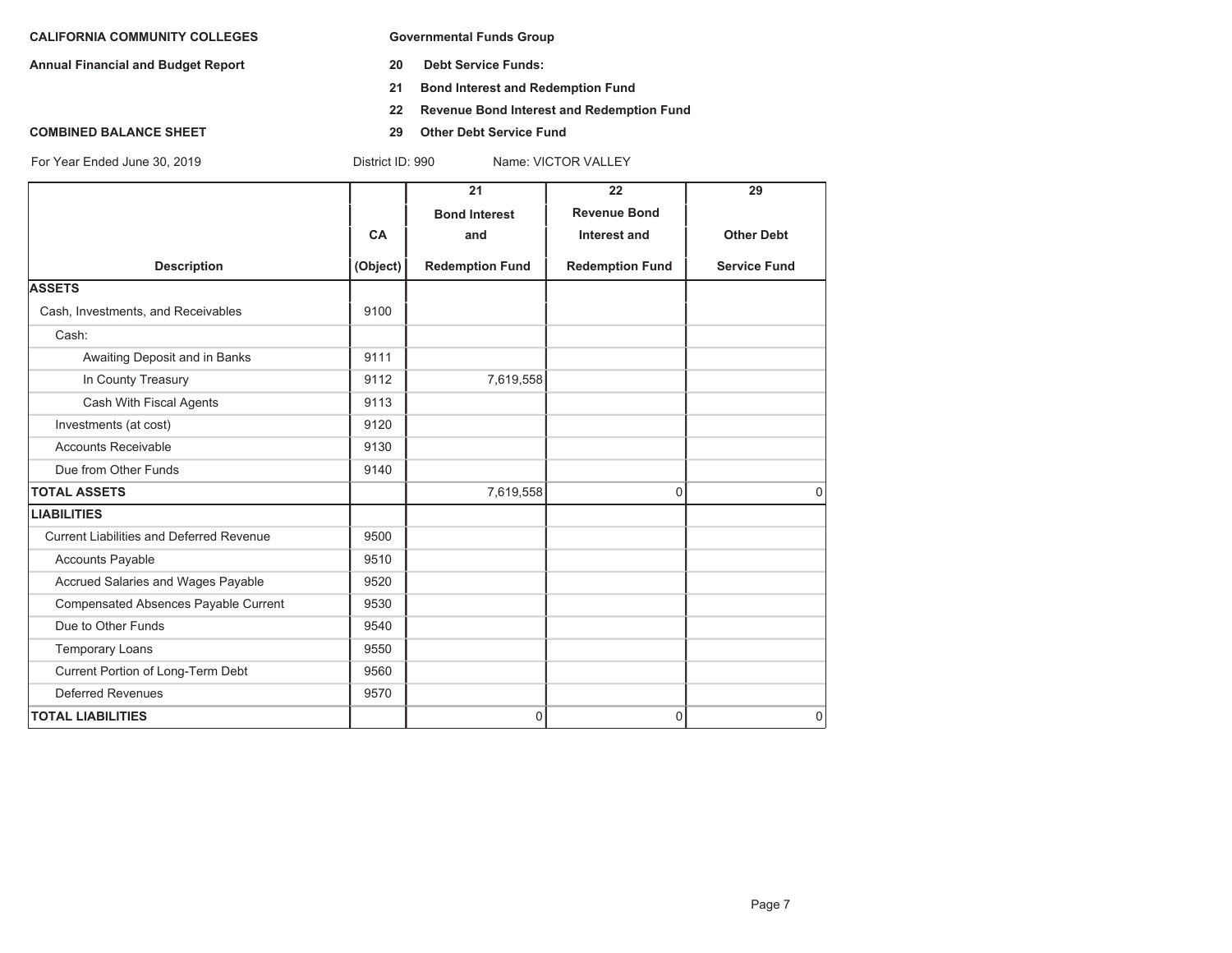**Annual Financial and Budget Report 20 Debt Service Funds:**

- 
- **21 Bond Interest and Redemption Fund**
- **22 Revenue Bond Interest and Redemption Fund**
- **COMBINED BALANCE SHEET 29 Other Debt Service Fund**

|                                                 |           | 21                     | 22                     | 29                  |
|-------------------------------------------------|-----------|------------------------|------------------------|---------------------|
|                                                 |           | <b>Bond Interest</b>   | <b>Revenue Bond</b>    |                     |
|                                                 | <b>CA</b> | and                    | Interest and           | <b>Other Debt</b>   |
| <b>Description</b>                              | (Object)  | <b>Redemption Fund</b> | <b>Redemption Fund</b> | <b>Service Fund</b> |
| <b>FUND BALANCE (NON-GASB 54)</b>               |           |                        |                        |                     |
| <b>Fund Balance Reserved</b>                    | 9710      |                        |                        |                     |
| NonCash Assets                                  | 9711      |                        |                        |                     |
| Amounts Restricted by Law for Specific Purposes | 9712      |                        |                        |                     |
| Reserve for Encumbrances Credit                 | 9713      |                        |                        |                     |
| Reserve for Encumbrances Debit                  | 9714      |                        |                        |                     |
| Reserve for Debt Services                       | 9715      |                        |                        |                     |
| Assigned/Committed                              | 9754      |                        |                        |                     |
| Unassigned                                      | 9790      | 7,619,558              |                        |                     |
| <b>Total Fund Balance</b>                       |           | 7,619,558              | $\Omega$               | $\Omega$            |
| Fund Balance (GASB 54)                          | 9750      |                        |                        |                     |
| Nonspendable Fund Balance                       | 9751      |                        |                        |                     |
| <b>Restricted Fund Balance</b>                  | 9752      |                        |                        |                     |
| <b>Committed Fund Balance</b>                   | 9753      |                        |                        |                     |
| Assigned Fund Balance                           | 9754      |                        |                        |                     |
| <b>Total Designated Fund Balance</b>            |           | $\Omega$               | $\Omega$               | $\Omega$            |
| Uncommitted Fund Balance                        | 9790      |                        |                        |                     |
| <b>TOTAL FUND EQUITY</b>                        |           | 7,619,558              | 0                      | $\mathbf 0$         |
| <b>TOTAL LIABILITIES AND FUND EQUITY</b>        |           | 7,619,558              | 0                      | $\mathbf 0$         |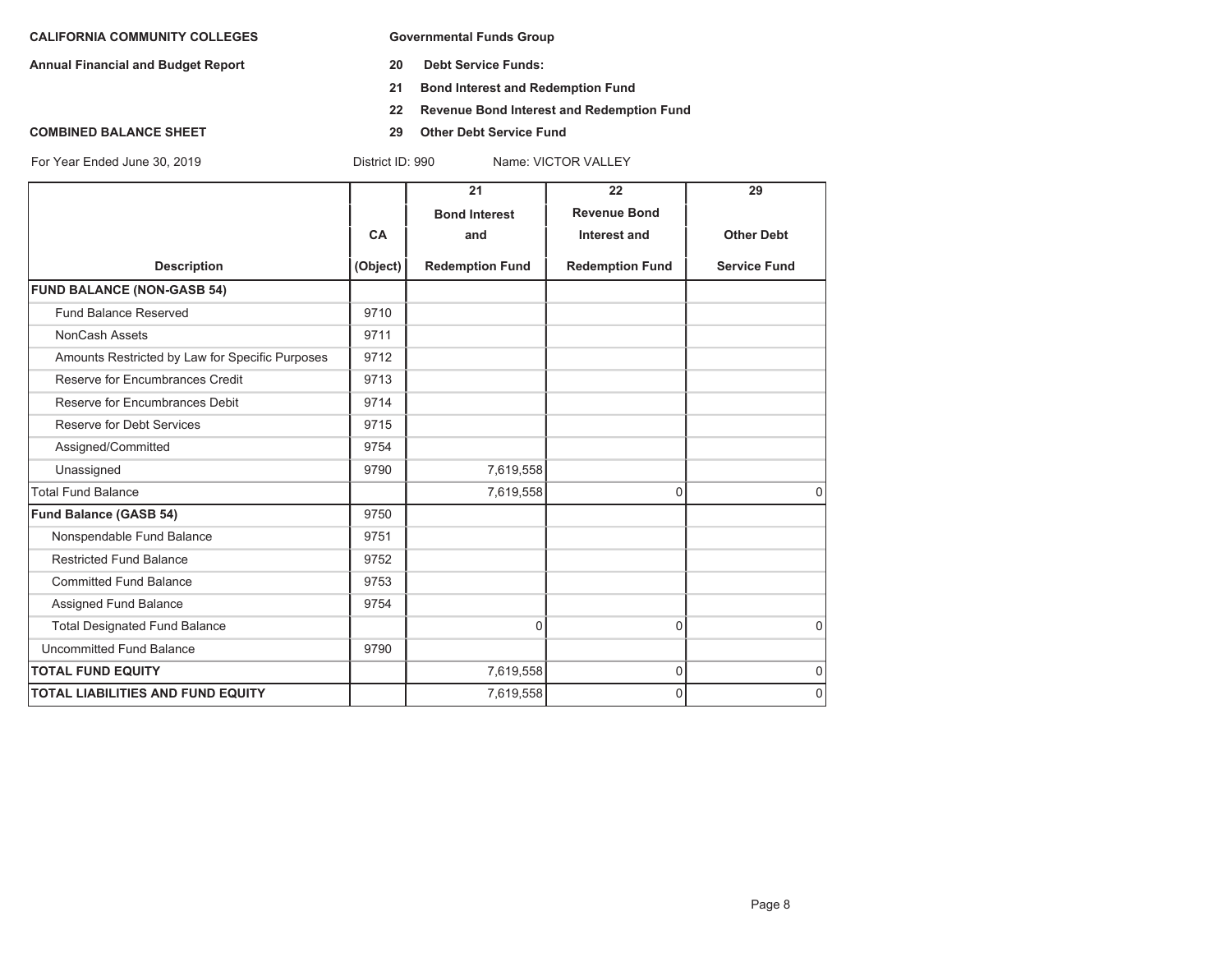**Annual Financial and Budget Report 30 Special Revenue Funds:**

- **31 Bookstore Fund 34 Farm Operation Fund**
- **32 Cafeteria Fund 35 Revenue Bond Project Fund**
- **COMBINED BALANCE SHEET 33 Child Development Fund 39 Other Special Revenue Fund**

|                                                 |          | $\overline{31}$       | $\overline{32}$       | 33                          | $\overline{34}$       | $\overline{35}$     | $\overline{39}$      |
|-------------------------------------------------|----------|-----------------------|-----------------------|-----------------------------|-----------------------|---------------------|----------------------|
|                                                 | CA       |                       |                       | Child<br><b>Development</b> | <b>Farm Operation</b> | <b>Revenue Bond</b> | <b>Other Special</b> |
| <b>Description</b>                              | (Object) | <b>Bookstore Fund</b> | <b>Cafeteria Fund</b> | <b>Fund</b>                 | <b>Fund</b>           | <b>Project Fund</b> | <b>Revenue Fund</b>  |
| <b>ASSETS</b>                                   |          |                       |                       |                             |                       |                     |                      |
| Cash, Investments, and Receivables              | 9100     |                       |                       |                             |                       |                     |                      |
| Cash:                                           |          |                       |                       |                             |                       |                     |                      |
| Awaiting Deposit and in Banks                   | 9111     |                       |                       |                             |                       |                     |                      |
| In County Treasury                              | 9112     |                       |                       | 388,677                     |                       |                     | 209,298              |
| Cash With Fiscal Agents                         | 9113     |                       |                       |                             |                       |                     | 29,315,168           |
| Revolving Cash Accounts                         | 9114     |                       |                       |                             |                       |                     |                      |
| Investments (at cost)                           | 9120     |                       |                       |                             |                       |                     | 2,315,944            |
| <b>Accounts Receivable</b>                      | 9130     |                       |                       | 2,144                       |                       |                     | 1,188                |
| Due from Other Funds                            | 9140     |                       |                       |                             |                       |                     |                      |
| Inventories, Stores, and Prepaid Items          | 9200     |                       |                       |                             |                       |                     |                      |
| <b>Inventories and Stores</b>                   | 9210     |                       |                       |                             |                       |                     |                      |
| Prepaid Items                                   | 9220     |                       |                       |                             |                       |                     |                      |
| <b>TOTAL ASSETS</b>                             |          | 0                     | $\overline{0}$        | 390,821                     | 0                     | $\overline{0}$      | 31,841,598           |
| <b>LIABILITIES</b>                              |          |                       |                       |                             |                       |                     |                      |
| <b>Current Liabilities and Deferred Revenue</b> | 9500     |                       |                       |                             |                       |                     |                      |
| Accounts Payable                                | 9510     |                       |                       | 12,513                      |                       |                     |                      |
| Accrued Salaries and Wages Payable              | 9520     |                       |                       |                             |                       |                     |                      |
| Compensated Absences Payable Current            | 9530     |                       |                       |                             |                       |                     |                      |
| Due to Other Funds                              | 9540     |                       |                       |                             |                       |                     | 276,754              |
| <b>Temporary Loans</b>                          | 9550     |                       |                       |                             |                       |                     |                      |
| Current Portion of Long-Term Debt               | 9560     |                       |                       |                             |                       |                     |                      |
| <b>Deferred Revenues</b>                        | 9570     |                       |                       | 579                         |                       |                     |                      |
| <b>TOTAL LIABILITIES</b>                        |          | 0                     | $\mathbf 0$           | 13,092                      | 0                     | $\mathbf 0$         | 276,754              |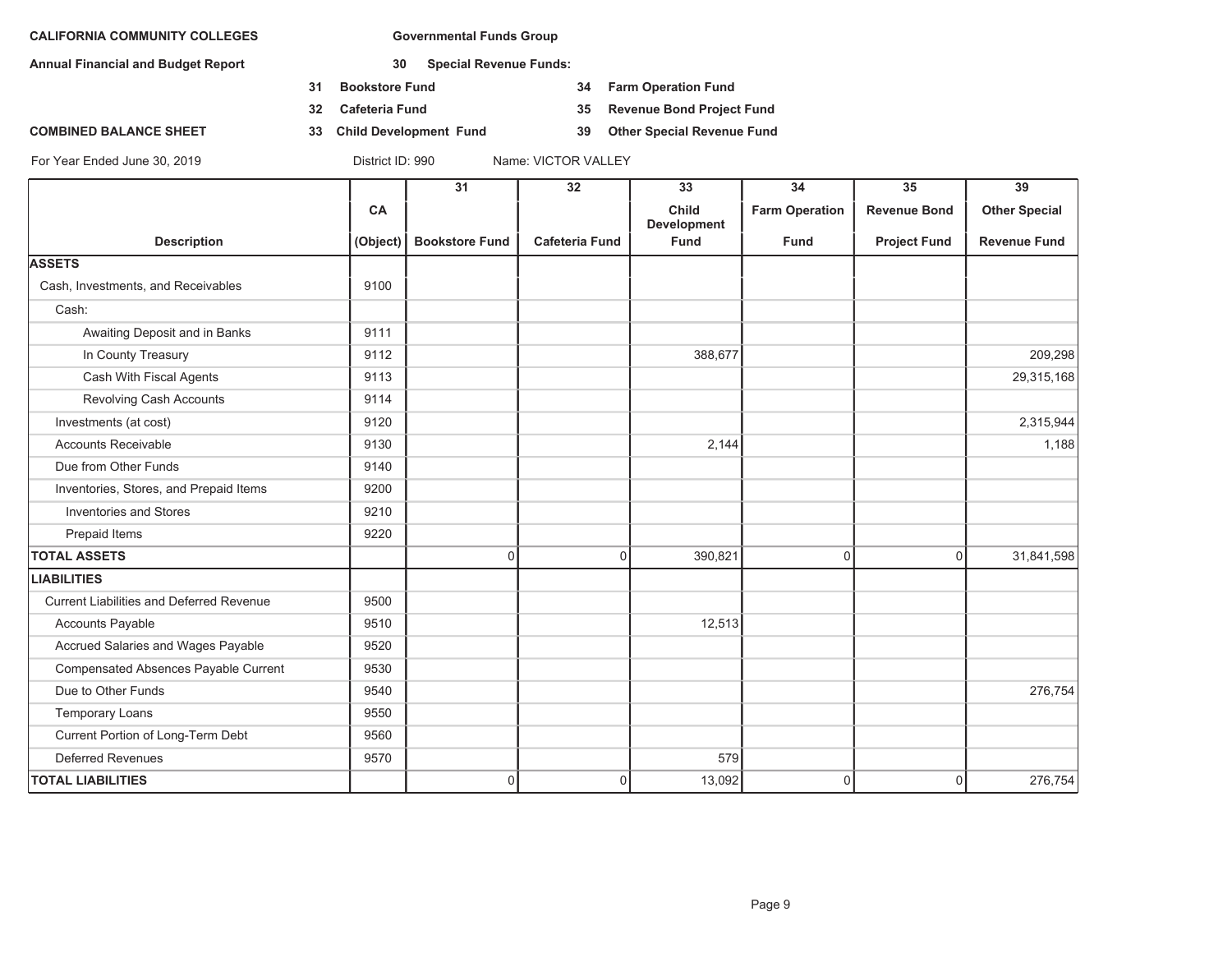**Annual Financial and Budget Report 30 Special Revenue Funds:**

- **31 Bookstore Fund 34 Farm Operation Fund**
- 
- **COMBINED BALANCE SHEET 33 Child Development Fund 39 Other Special Revenue Fund**

**32 Cafeteria Fund 35 Revenue Bond Project Fund**

|                                                 |          | 31                    | 32                    | 33                                 | 34                    | 35                  | 39                   |
|-------------------------------------------------|----------|-----------------------|-----------------------|------------------------------------|-----------------------|---------------------|----------------------|
|                                                 | CA       |                       |                       | <b>Child</b><br><b>Development</b> | <b>Farm Operation</b> | <b>Revenue Bond</b> | <b>Other Special</b> |
| <b>Description</b>                              | (Object) | <b>Bookstore Fund</b> | <b>Cafeteria Fund</b> | <b>Fund</b>                        | <b>Fund</b>           | <b>Project Fund</b> | <b>Revenue Fund</b>  |
| <b>FUND BALANCE (NON-GASB 54)</b>               |          |                       |                       |                                    |                       |                     |                      |
| Fund Balance Reserved                           | 9710     | 0                     | U                     |                                    | $\Omega$              | $\Omega$            | $\Omega$             |
| NonCash Assets                                  | 9711     | 0                     | U                     |                                    | $\Omega$              | 0                   | $\Omega$             |
| Amounts Restricted by Law for Specific Purposes | 9712     | U                     | ∩                     |                                    | $\Omega$              | $\Omega$            | 0                    |
| Reserve for Encumbrances Credit                 | 9713     | 0                     | $\Omega$              |                                    | $\Omega$              | $\Omega$            | 0                    |
| Reserve for Encumbrances Debit                  | 9714     | 0                     | $\Omega$              |                                    | $\Omega$              | $\Omega$            | $\overline{0}$       |
| Reserve for Debt Services                       | 9715     | U                     |                       |                                    | $\Omega$              | U                   | 0                    |
| Assigned/Committed                              | 9754     | 0                     | $\Omega$              |                                    | $\Omega$              | $\Omega$            | $\overline{0}$       |
| Unassigned                                      | 9790     | $\Omega$              | $\Omega$              | 0                                  | 0                     | $\Omega$            | $\overline{0}$       |
| <b>Total Fund Balance</b>                       |          | 0                     | ∩                     |                                    | $\cap$                | $\Omega$            | $\Omega$             |
| Fund Balance (GASB 54)                          | 9750     |                       |                       |                                    |                       |                     |                      |
| Nonspendable Fund Balance                       | 9751     | $\Omega$              | 0                     | 0                                  | 0                     | $\Omega$            | $\overline{0}$       |
| <b>Restricted Fund Balance</b>                  | 9752     | U                     | U                     |                                    | $\Omega$              | $\Omega$            | $\overline{0}$       |
| <b>Committed Fund Balance</b>                   | 9753     | 0                     | $\Omega$              |                                    | $\Omega$              | $\Omega$            | $\overline{0}$       |
| Assigned Fund Balance                           | 9754     | 0                     | 0                     |                                    | $\Omega$              | $\Omega$            | $\overline{0}$       |
| <b>Total Designated Fund Balance</b>            |          | በ                     | ∩                     |                                    | $\Omega$              | U                   | $\Omega$             |
| <b>Uncommitted Fund Balance</b>                 | 9790     | 0                     | $\Omega$              | 377,729                            | $\overline{0}$        | $\Omega$            | 31,564,844           |
| <b>TOTAL FUND EQUITY</b>                        |          | 0                     | $\Omega$              | 377,729                            | 0                     | 0                   | 31,564,844           |
| <b>TOTAL LIABILITIES AND FUND EQUITY</b>        |          | 0                     | $\Omega$              | 390,821                            | $\Omega$              | 0                   | 31,841,598           |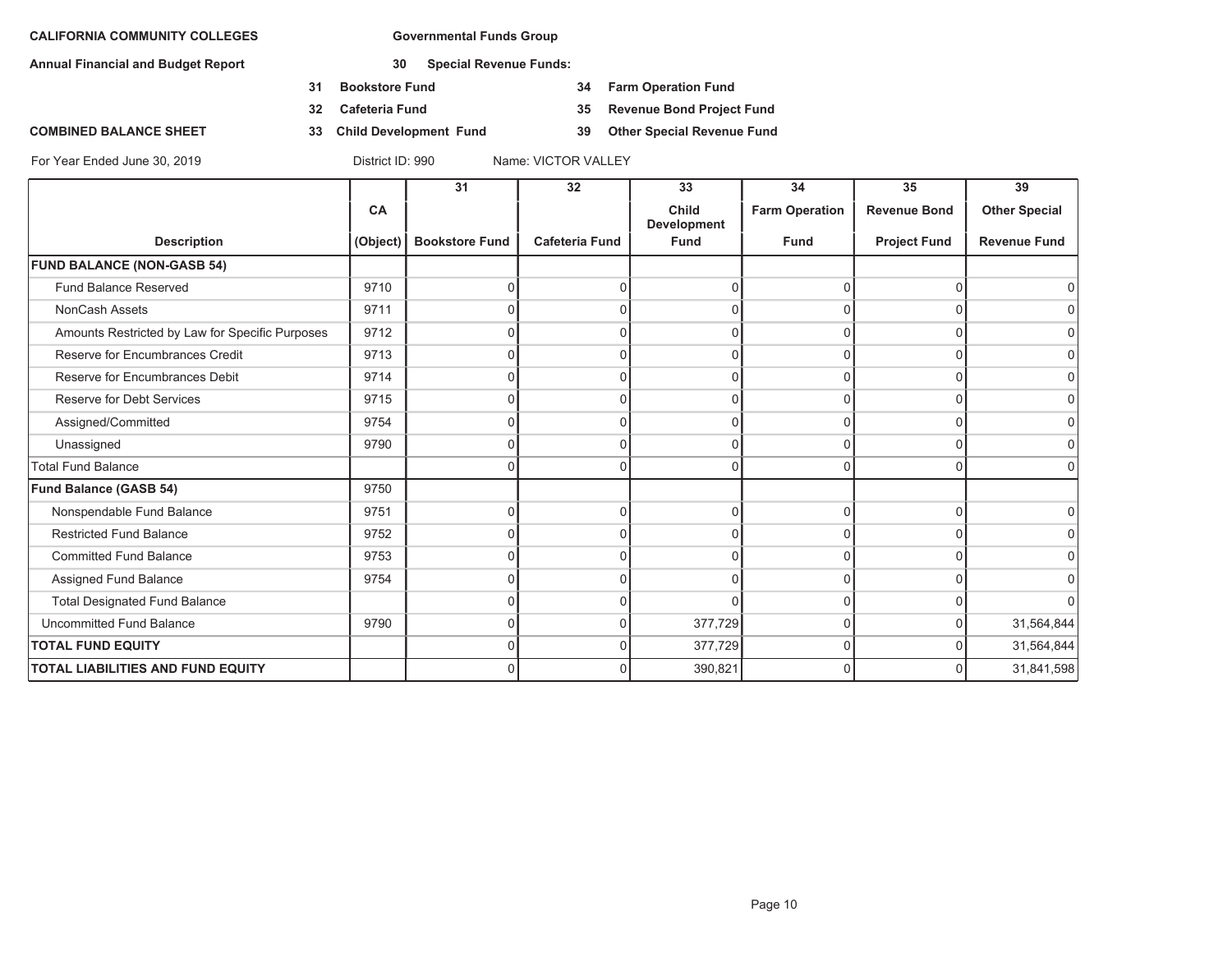- **Annual Financial and Budget Report 40 Capital Projects Funds:**
	- **41 Capital Outlay Projects Fund**
- **COMBINED BALANCE SHEET 42 Revenue Bond Construction Fund**

|                                                 |          | 41                    | 42                       | 43                        |
|-------------------------------------------------|----------|-----------------------|--------------------------|---------------------------|
|                                                 | CA       | <b>Capital Outlay</b> | <b>Revenue Bond</b>      | <b>General Obligation</b> |
| <b>Description</b>                              | (Object) | <b>Projects Fund</b>  | <b>Construction Fund</b> | <b>Bond Fund</b>          |
| <b>ASSETS</b>                                   |          |                       |                          |                           |
| Cash, Investments, and Receivables              | 9100     |                       |                          |                           |
| Cash:                                           |          |                       |                          |                           |
| Awaiting Deposit and in Banks                   | 9111     |                       |                          |                           |
| In County Treasury                              | 9112     | 4,211,731             | 1,173,736                |                           |
| Cash With Fiscal Agents                         | 9113     |                       |                          |                           |
| Revolving Cash Accounts                         | 9114     |                       |                          |                           |
| Investments (at cost)                           | 9120     |                       |                          |                           |
| <b>Accounts Receivable</b>                      | 9130     | 33,442                | 27,641                   |                           |
| Due from Other Funds                            | 9140     | 1,741,387             |                          |                           |
| Inventories, Stores, and Prepaid Items          | 9200     |                       |                          |                           |
| <b>Inventories and Stores</b>                   | 9210     |                       |                          |                           |
| Prepaid Items                                   | 9220     |                       |                          |                           |
| <b>TOTAL ASSETS</b>                             |          | 5,986,560             | 1,201,377                | $\Omega$                  |
| <b>LIABILITIES</b>                              |          |                       |                          |                           |
| <b>Current Liabilities and Deferred Revenue</b> | 9500     |                       |                          |                           |
| <b>Accounts Payable</b>                         | 9510     | 101,394               | 94,602                   |                           |
| Accrued Salaries and Wages Payable              | 9520     |                       |                          |                           |
| Compensated Absences Payable Current            | 9530     |                       |                          |                           |
| Due to Other Funds                              | 9540     |                       | 576,219                  |                           |
| <b>Temporary Loans</b>                          | 9550     |                       |                          |                           |
| Current Portion of Long-Term Debt               | 9560     |                       |                          |                           |
| Deferred Revenues                               | 9570     |                       |                          |                           |
| <b>TOTAL LIABILITIES</b>                        |          | 101,394               | 670,821                  | 0                         |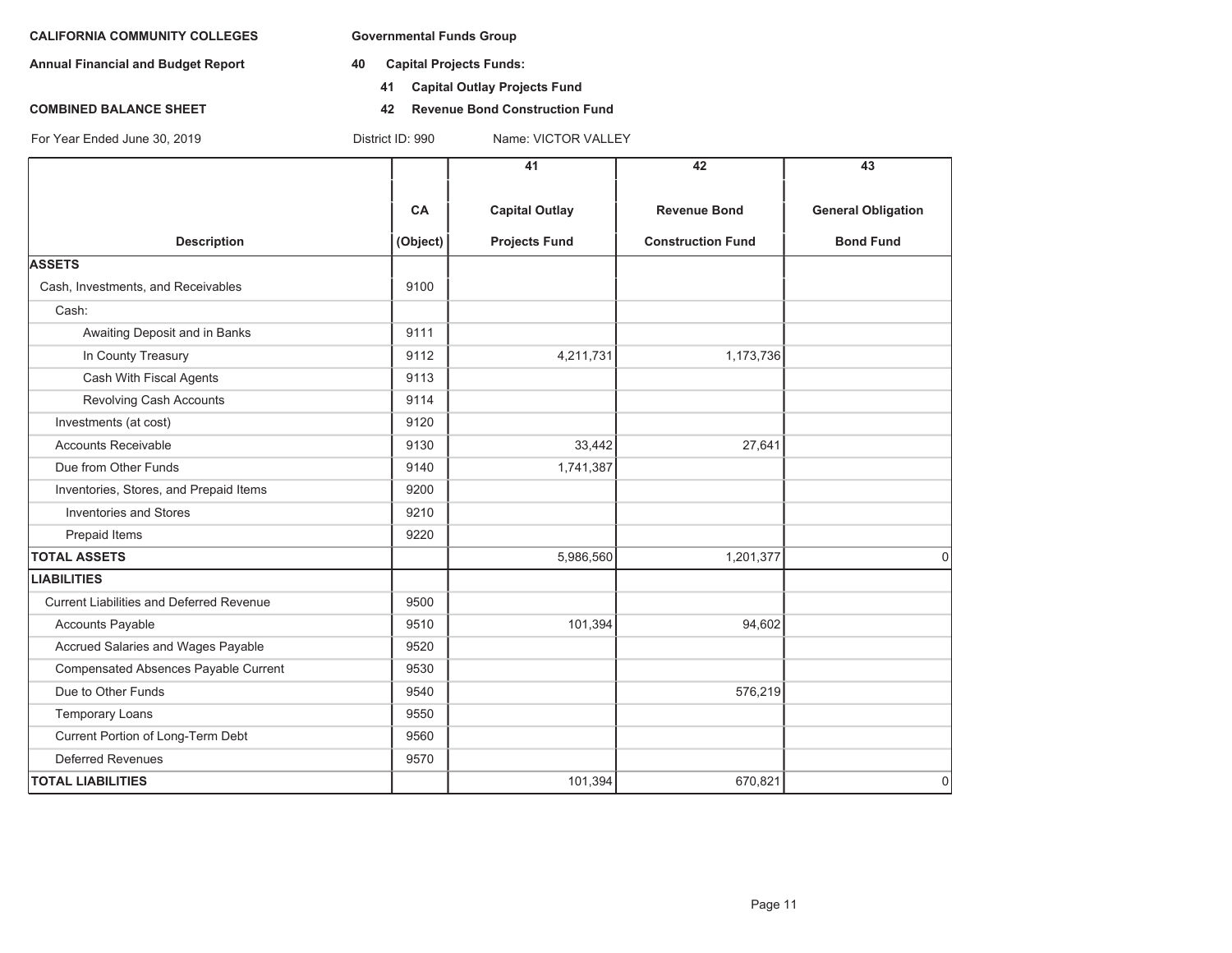**Annual Financial and Budget Report 40 Capital Projects Funds:**

For Year Ended June 30, 2019 District ID: 990 Name: VICTOR VALLEY

- - **41 Capital Outlay Projects Fund**
- **COMBINED BALANCE SHEET 42 Revenue Bond Construction Fund**

**41 42 43CA Capital Outlay Revenue Bond General Obligation Description (Object) Projects Fund Construction Fund Bond Fund FUND BALANCE (NON-GASB 54)** Fund Balance Reserved 9710 NonCash Assets 2711 Amounts Restricted by Law for Specific Purposes 9712 Reserve for Encumbrances Credit 19713 Reserve for Encumbrances Debit 19714 Reserve for Debt Services **19715** Assigned/Committed 9754 Unassigned 9790 Total Fund Balance 000 **Fund Balance (GASB 54)** 9750 Nonspendable Fund Balance 19751 Restricted Fund Balance 9752 Committed Fund Balance 9753 Assigned Fund Balance 9754 Total Designated Fund Balance 0 0 0 Uncommitted Fund Balance **1990** 5,885,166 530,556 530,556 **TOTAL FUND EQUITY** $\bm{\mathsf{Y}}$  , the contract of the contract of the contract of the contract of the contract of the contract of the contract of the contract of the contract of the contract of the contract of the contract of the contract of **TOTAL LIABILITIES AND FUND EQUITY**5,986,560 1,201,377 0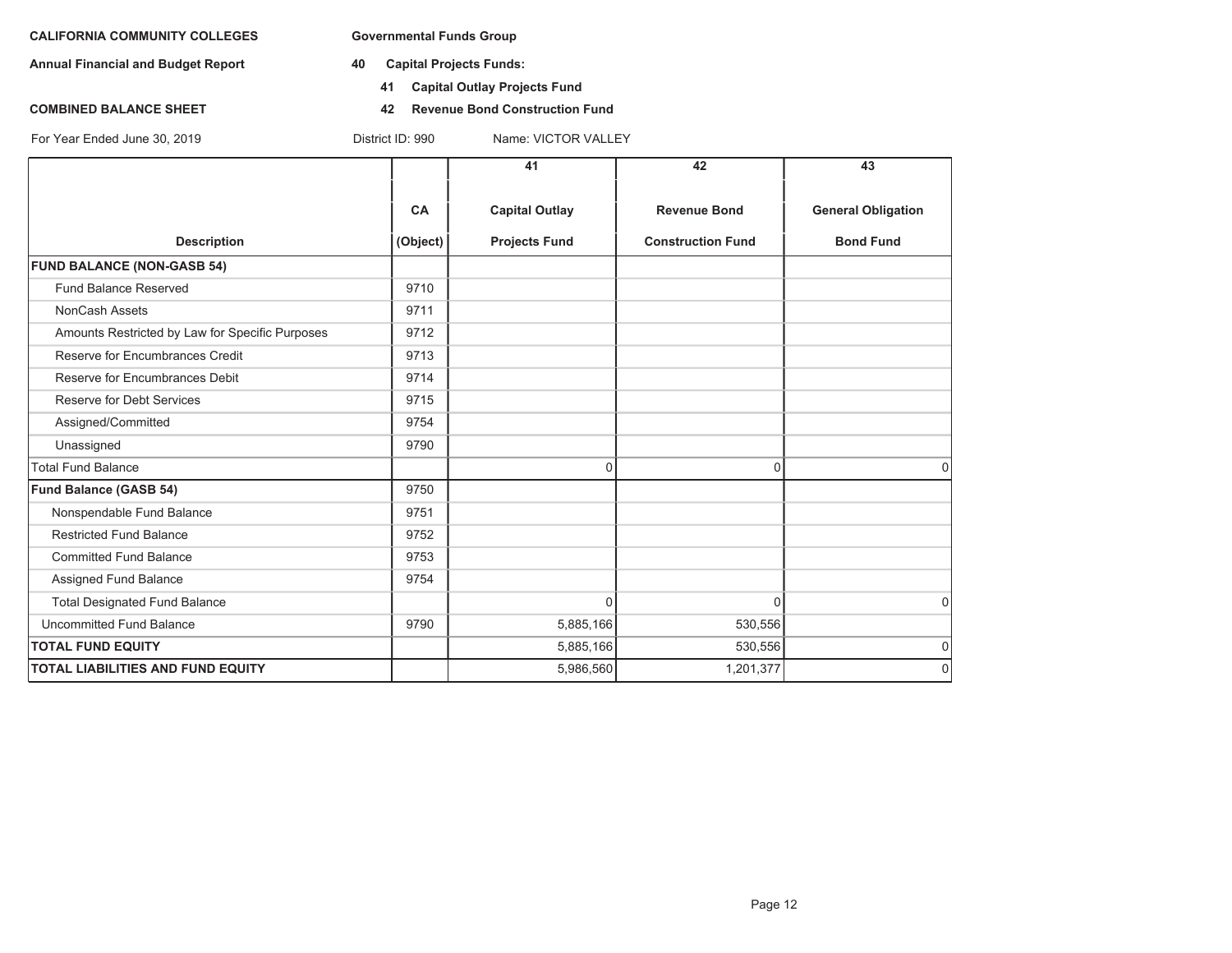**Annual Financial and Budget Report 50 Enterprise Funds:**

**51 Bookstore Fund 53 Farm Operations Fund**

**COMBINED BALANCE SHEET 52 Cafeteria Fund 59 Other Enterprise Fund**

|                                            |           | 51               | 52             | 53                | 59                |
|--------------------------------------------|-----------|------------------|----------------|-------------------|-------------------|
|                                            |           |                  |                | Farm              | Other             |
|                                            | <b>CA</b> | <b>Bookstore</b> | Cafeteria      | <b>Operations</b> | <b>Enterprise</b> |
| <b>Description</b>                         | (Object)  | <b>Fund</b>      | <b>Fund</b>    | <b>Fund</b>       | <b>Fund</b>       |
| <b>ASSETS</b>                              |           |                  |                |                   |                   |
| Cash, Investments, and Receivables         | 9100      |                  |                |                   |                   |
| Cash:                                      |           |                  |                |                   |                   |
| Awaiting Deposit and in Banks              | 9111      |                  |                |                   |                   |
| In County Treasury                         | 9112      |                  |                |                   |                   |
| Cash With Fiscal Agents                    | 9113      | 1,392,585        |                |                   | 715,844           |
| Revolving Cash Accounts                    | 9114      |                  |                |                   |                   |
| Investments (at cost)                      | 9120      |                  |                |                   |                   |
| <b>Accounts Receivable</b>                 | 9130      | 501,332          |                |                   |                   |
| Due from Other Funds                       | 9140      |                  |                |                   | 8,681             |
| Inventories, Stores, and Prepaid Items     | 9200      |                  |                |                   |                   |
| <b>Inventories and Stores</b>              | 9210      | 877,291          |                |                   |                   |
| Prepaid Items                              | 9220      |                  |                |                   |                   |
| <b>Fixed Assets</b>                        | 9300      |                  |                |                   |                   |
| <b>Sites</b>                               | 9310      |                  |                |                   |                   |
| Site Improvements                          | 9320      |                  |                |                   |                   |
| Accumulated Depreciation Site Improvements | 9321      |                  |                |                   |                   |
| <b>Buildings</b>                           | 9330      |                  |                |                   |                   |
| <b>Accumulated Depreciation Buildings</b>  | 9331      |                  |                |                   |                   |
| <b>Library Books</b>                       | 9340      |                  |                |                   |                   |
| Equipment                                  | 9350      |                  |                |                   |                   |
| Accumulated Depreciation Equipment         | 9351      |                  |                |                   |                   |
| Work in Progress                           | 9360      |                  |                |                   |                   |
| <b>Total Fixed Assets</b>                  |           | 0                | $\mathbf 0$    | 0                 | $\mathbf 0$       |
| <b>TOTAL ASSETS</b>                        |           | 2,771,208        | $\overline{0}$ | $\overline{0}$    | 724,525           |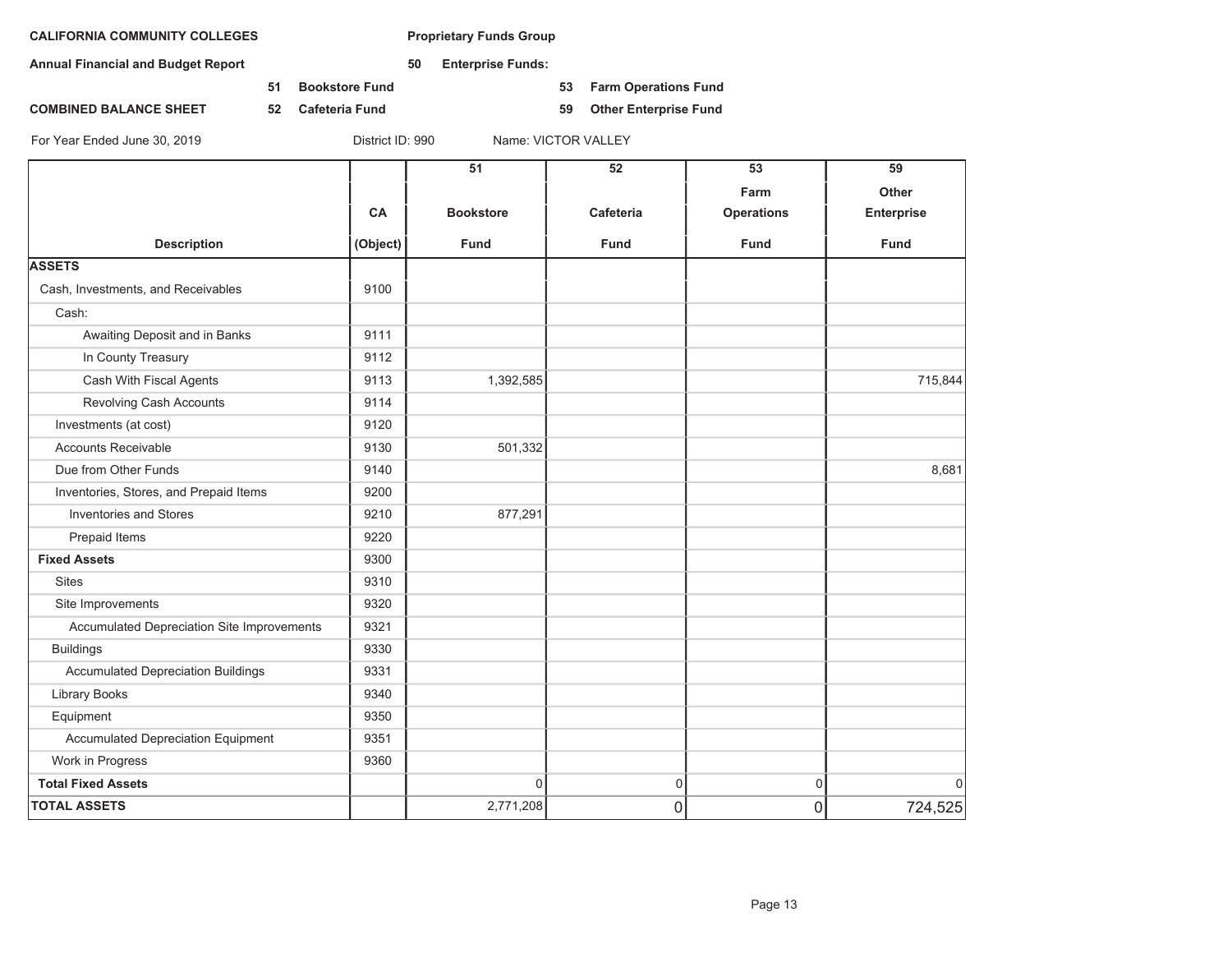**Annual Financial and Budget Report 50 Enterprise Funds:**

**51 Bookstore Fund 53 Farm Operations Fund**

**COMBINED BALANCE SHEET 52 Cafeteria Fund 59 Other Enterprise Fund**

|                                                       |           | 51               | 52          | 53                | 59                |
|-------------------------------------------------------|-----------|------------------|-------------|-------------------|-------------------|
|                                                       |           |                  |             | Farm              | Other             |
|                                                       | <b>CA</b> | <b>Bookstore</b> | Cafeteria   | <b>Operations</b> | <b>Enterprise</b> |
| <b>Description</b>                                    | (Object)  | <b>Fund</b>      | <b>Fund</b> | <b>Fund</b>       | <b>Fund</b>       |
| <b>LIABILITIES</b>                                    |           |                  |             |                   |                   |
| <b>Current Liabilities and Deferred Revenue</b>       | 9500      |                  |             |                   |                   |
| <b>Accounts Payable</b>                               | 9510      | 87,171           |             |                   | 105,566           |
| Accrued Salaries and Wages Payable                    | 9520      |                  |             |                   |                   |
| Compensated Absences Payable Current                  | 9530      |                  |             |                   |                   |
| Due to Other Funds                                    | 9540      | 81,537           |             |                   |                   |
| <b>Temporary Loans</b>                                | 9550      |                  |             |                   |                   |
| Current Portion of Long-Term Debt                     | 9560      |                  |             |                   |                   |
| <b>Deferred Revenues</b>                              | 9570      | 459,830          |             |                   |                   |
| <b>Total Current Liabilities and Deferred Revenue</b> |           | 628,538          | $\Omega$    | $\Omega$          | 105,566           |
| Long-Term Liabilities                                 | 9600      |                  |             |                   |                   |
| <b>Bonds Payable</b>                                  | 9610      |                  |             |                   |                   |
| Revenue Bonds Payable                                 | 9620      |                  |             |                   |                   |
| Certificates of Participation                         | 9630      |                  |             |                   |                   |
| Lease Purchase of Capital Lease                       | 9640      |                  |             |                   |                   |
| Compensated Absences Long Term                        | 9650      |                  |             |                   |                   |
| Post-Employment Benefits Long Term                    | 9660      |                  |             |                   |                   |
| Other Long-Term Liabilities                           | 9670      |                  |             |                   |                   |
| <b>Total Long-Term Liabilities</b>                    |           | $\Omega$         | 0           | $\mathbf 0$       | $\mathbf 0$       |
| <b>TOTAL LIABILITIES</b>                              | 968       | 628,538          | 0           | 0                 | 105,566           |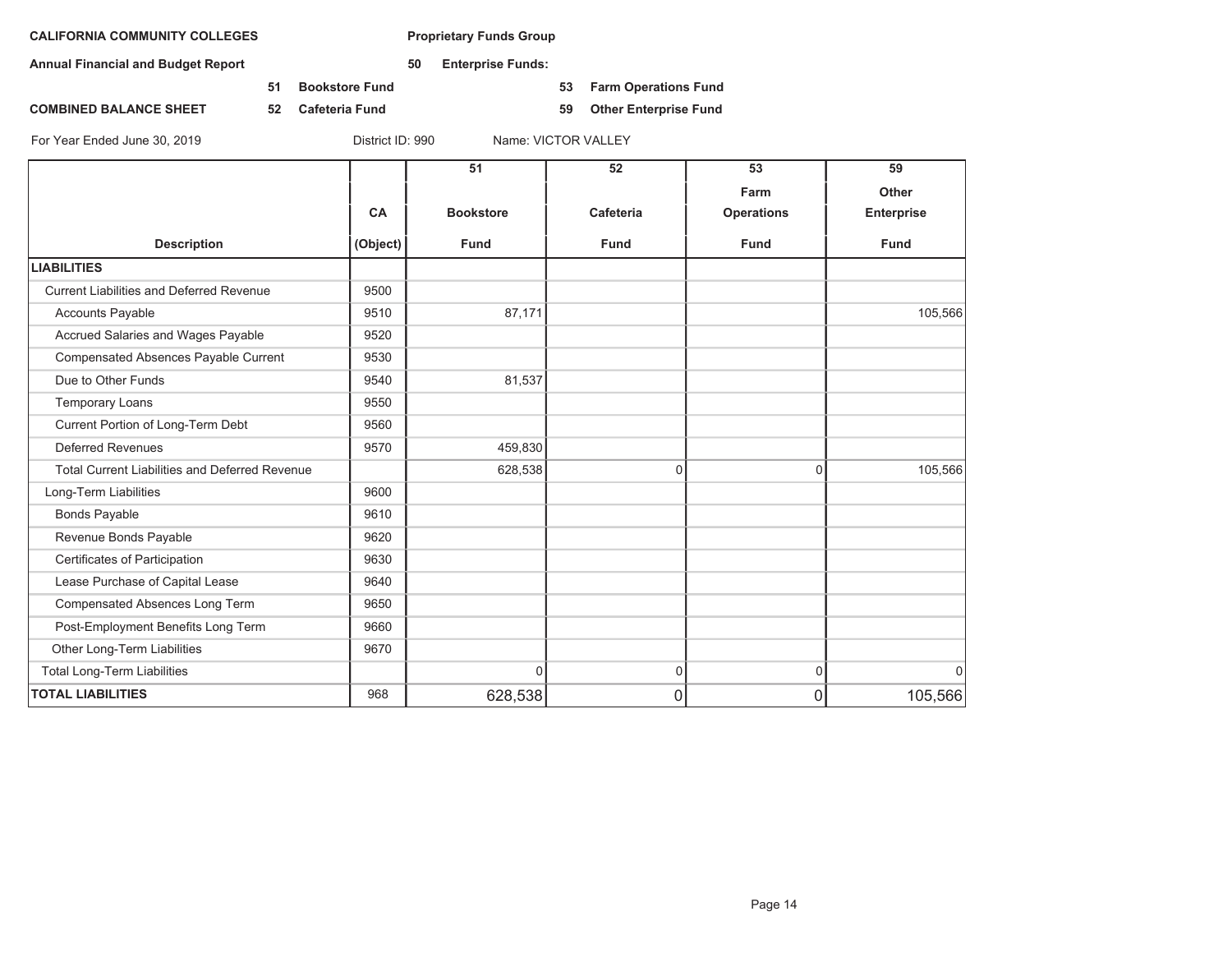**Annual Financial and Budget Report 50 Enterprise Funds:**

**51 Bookstore Fund 53 Farm Operations Fund**

**COMBINED BALANCE SHEET 52 Cafeteria Fund 59 Other Enterprise Fund**

|                                                 |          | 51               | 52          | 53                        | 59<br><b>Other</b> |
|-------------------------------------------------|----------|------------------|-------------|---------------------------|--------------------|
|                                                 | CA       | <b>Bookstore</b> | Cafeteria   | Farm<br><b>Operations</b> | <b>Enterprise</b>  |
| <b>Description</b>                              | (Object) | <b>Fund</b>      | <b>Fund</b> | <b>Fund</b>               | <b>Fund</b>        |
| <b>FUND EQUITY</b>                              |          |                  |             |                           |                    |
| Fund Balance Reserved                           | 9710     |                  |             |                           |                    |
| NonCash Assets                                  | 9711     |                  |             |                           |                    |
| Amounts Restricted by Law for Specific Purposes | 9712     |                  |             |                           |                    |
| Reserve for Encumbrances Credit                 | 9713     |                  |             |                           |                    |
| Reserve for Encumbrances Debit                  | 9714     |                  |             |                           |                    |
| Reserve for Debt Services                       | 9715     |                  |             |                           |                    |
| Assigned/Committed                              | 9754     |                  |             |                           |                    |
| Unassigned                                      | 9790     |                  |             |                           |                    |
| <b>Total Reserved Fund Balance</b>              |          | 0                | 0           | $\Omega$                  | $\Omega$           |
| <b>Fund Balance (GASB 54)</b>                   | 9750     |                  |             |                           |                    |
| Nonspendable Fund Balance                       | 9751     |                  |             |                           |                    |
| <b>Restricted Fund Balance</b>                  | 9752     |                  |             |                           |                    |
| <b>Committed Fund Balance</b>                   | 9753     |                  |             |                           |                    |
| Assigned Fund Balance                           | 9754     |                  |             |                           |                    |
| <b>Total Designated Fund Balance</b>            |          | 0                | $\mathbf 0$ | $\Omega$                  | $\mathbf 0$        |
| Uncommitted(Unrestricted) Fund Balance          | 9790     | 2,142,670        |             |                           | 618,959            |
| <b>Other Equity</b>                             | 9800     |                  |             |                           |                    |
| <b>Contributed Capital</b>                      | 9810     |                  |             |                           |                    |
| <b>Retained Earnings</b>                        | 9850     |                  |             |                           |                    |
| Investment in General Fixed Assets              | 9890     |                  |             |                           |                    |
| <b>TOTAL FUND EQUITY</b>                        |          | 2,142,670        | $\mathsf 0$ | $\overline{0}$            | 618,959            |
| <b>TOTAL LIABILITIES AND FUND EQUITY</b>        |          | 2,771,208        | $\Omega$    | $\Omega$                  | 724,525            |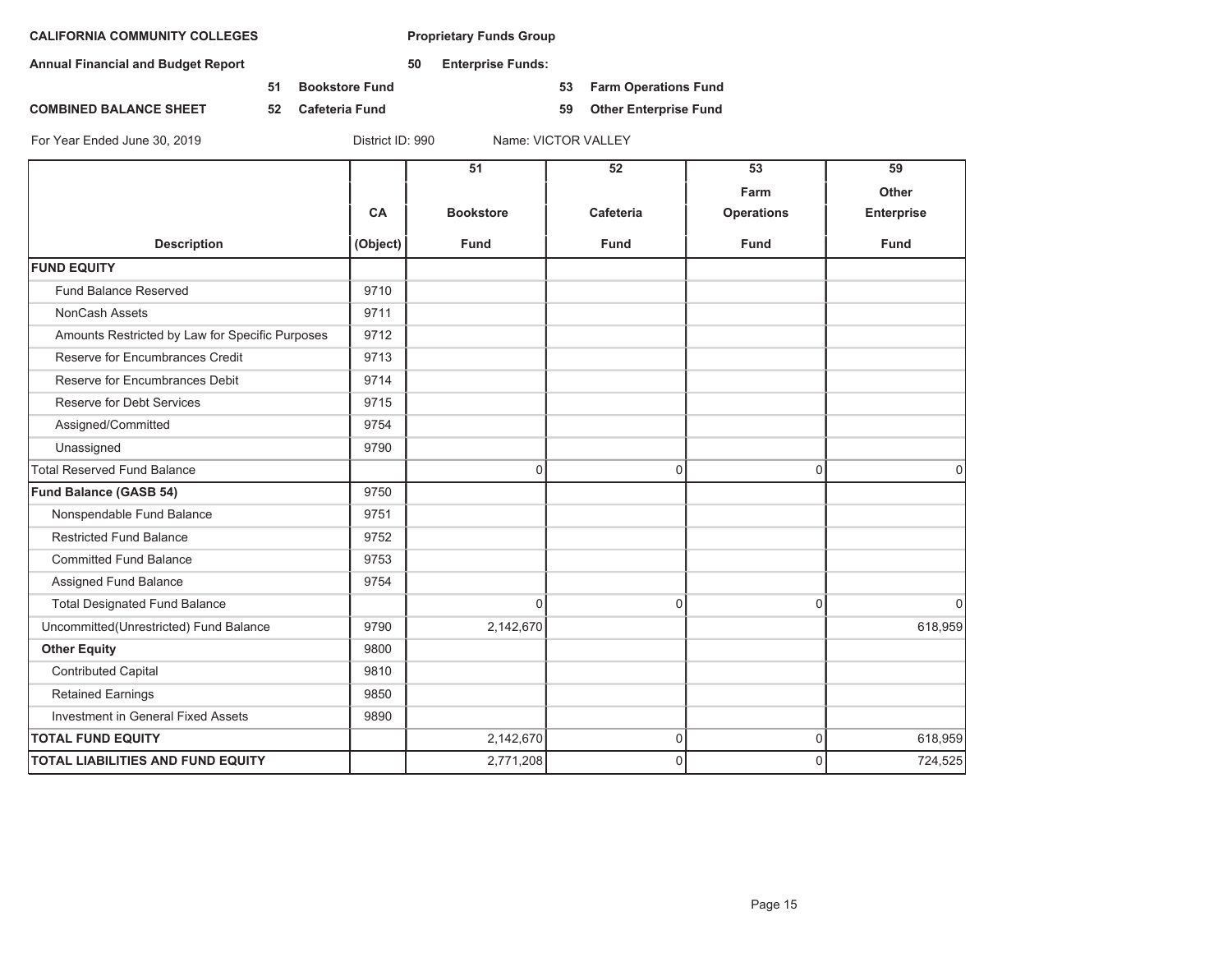- **Annual Financial and Budget Report 60 Internal Service Funds:**
	- **61 Self-Insurance Fund**
- **COMBINED BALANCE SHEET** 69 **Other Internal Service Fund**

|                                            |          | 61                         | 69                            |
|--------------------------------------------|----------|----------------------------|-------------------------------|
|                                            | CA       |                            | <b>Other Internal Service</b> |
| <b>Description</b>                         | (Object) | <b>Self-Insurance Fund</b> | Fund                          |
| <b>ASSETS</b>                              |          |                            |                               |
| Cash, Investments, and Receivables         | 9100     |                            |                               |
| Cash:                                      |          |                            |                               |
| Awaiting Deposit and in Banks              | 9111     |                            |                               |
| In County Treasury                         | 9112     | 702,870                    | 42,857                        |
| Cash With Fiscal Agents                    | 9113     |                            |                               |
| Revolving Cash Accounts                    | 9114     |                            |                               |
| Investments (at cost)                      | 9120     |                            |                               |
| <b>Accounts Receivable</b>                 | 9130     | 4,153                      | 243                           |
| Due from Other Funds                       | 9140     |                            |                               |
| <b>Student Loans Receivable</b>            | 9150     |                            |                               |
| Inventories, Stores, and Prepaid Items     | 9200     |                            |                               |
| <b>Inventories and Stores</b>              | 9210     |                            |                               |
| Prepaid Items                              | 9220     |                            |                               |
| <b>Fixed Assets</b>                        | 9300     |                            |                               |
| <b>Sites</b>                               | 9310     |                            |                               |
| Site Improvements                          | 9320     |                            |                               |
| Accumulated Depreciation Site Improvements | 9321     |                            |                               |
| <b>Buildings</b>                           | 9330     |                            |                               |
| <b>Accumulated Depreciation Buildings</b>  | 9331     |                            |                               |
| <b>Library Books</b>                       | 9340     |                            |                               |
| Equipment                                  | 9350     |                            |                               |
| <b>Accumulated Depreciation Equipment</b>  | 9351     |                            |                               |
| Work in Progress                           | 9360     |                            |                               |
| <b>Total Fixed Assets</b>                  |          | $\mathbf{0}$               | $\Omega$                      |
| <b>TOTAL ASSETS</b>                        |          | 707,023                    | 43,100                        |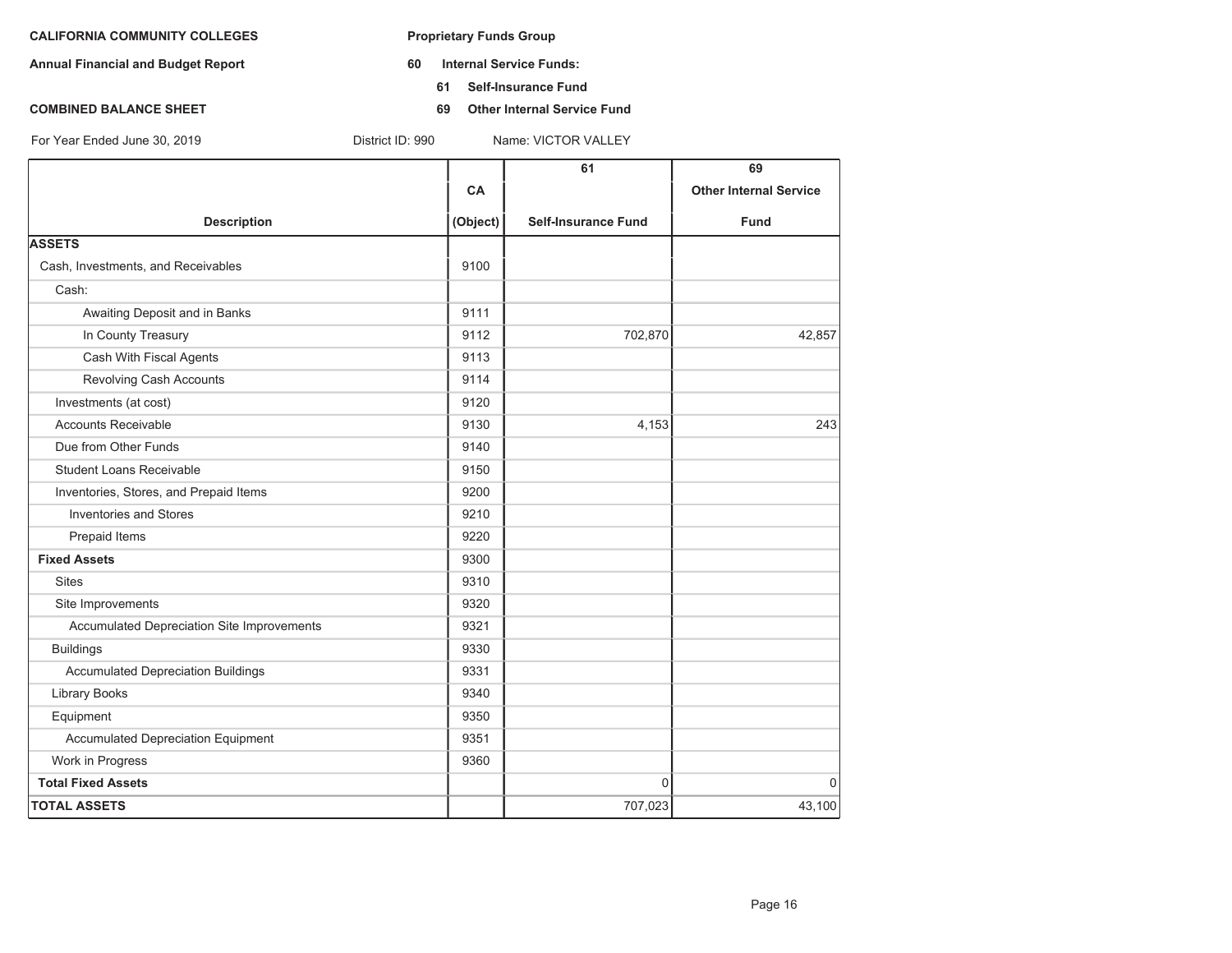- **Annual Financial and Budget Report 60 Internal Service Funds:**
	- **61 Self-Insurance Fund**
- **COMBINED BALANCE SHEET** 69 **Other Internal Service Fund**

|                                                       |           | 61                         | 69                            |
|-------------------------------------------------------|-----------|----------------------------|-------------------------------|
|                                                       | <b>CA</b> |                            | <b>Other Internal Service</b> |
| <b>Description</b>                                    | (Object)  | <b>Self-Insurance Fund</b> | <b>Fund</b>                   |
| <b>LIABILITIES</b>                                    |           |                            |                               |
| Current Liabilities and Deferred Revenue              | 9500      |                            |                               |
| <b>Accounts Payable</b>                               | 9510      | 50                         |                               |
| Accrued Salaries and Wages Payable                    | 9520      |                            |                               |
| Compensated Absences Payable Current                  | 9530      |                            |                               |
| Due to Other Funds                                    | 9540      |                            |                               |
| <b>Temporary Loans</b>                                | 9550      |                            |                               |
| Current Portion of Long-Term Debt                     | 9560      |                            |                               |
| Deferred Revenues                                     | 9570      |                            |                               |
| <b>Total Current Liabilities and Deferred Revenue</b> |           | 50                         | $\Omega$                      |
| Long-Term Liabilities                                 | 9600      |                            |                               |
| <b>Bonds Payable</b>                                  | 9610      |                            |                               |
| Revenue Bonds Payable                                 | 9620      |                            |                               |
| Certificates of Participation                         | 9630      |                            |                               |
| Lease Purchase of Capital Lease                       | 9640      |                            |                               |
| Compensated Absences Long Term                        | 9650      |                            |                               |
| Post-Employment Benefits Long Term                    | 9660      |                            |                               |
| Other Long-Term Liabilities                           | 9670      |                            |                               |
| <b>Total Long-Term Liabilities</b>                    |           | $\mathbf{0}$               | $\mathbf 0$                   |
| <b>TOTAL LIABILITIES</b>                              | 968       | 50                         | $\Omega$                      |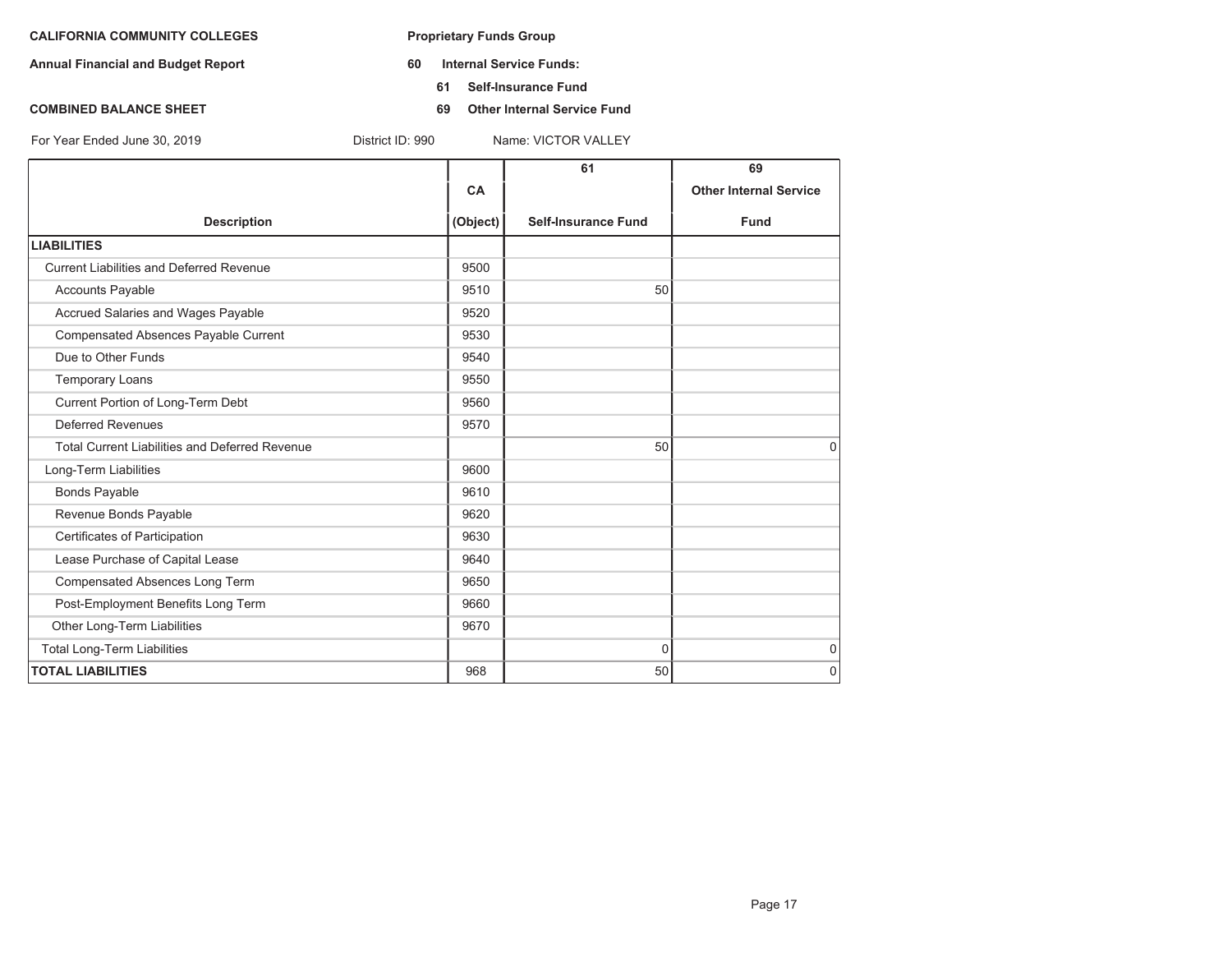- **Annual Financial and Budget Report 60 Internal Service Funds:**
	- **61 Self-Insurance Fund**
- **COMBINED BALANCE SHEET** 69 **Other Internal Service Fund**

|                                                 |           | 61                         | 69                            |
|-------------------------------------------------|-----------|----------------------------|-------------------------------|
|                                                 | <b>CA</b> |                            | <b>Other Internal Service</b> |
| <b>Description</b>                              | (Object)  | <b>Self-Insurance Fund</b> | <b>Fund</b>                   |
| <b>FUND EQUITY</b>                              |           |                            |                               |
| <b>Fund Balance Reserved</b>                    | 9710      |                            |                               |
| <b>NonCash Assets</b>                           | 9711      |                            |                               |
| Amounts Restricted by Law for Specific Purposes | 9712      |                            |                               |
| Reserve for Encumbrances Credit                 | 9713      |                            |                               |
| Reserve for Encumbrances Debit                  | 9714      |                            |                               |
| Reserve for Debt Services                       | 9715      |                            |                               |
| Assigned/Committed                              | 9754      |                            |                               |
| Unassigned                                      | 9790      |                            |                               |
| <b>Total Reserved Fund Balance</b>              |           | 0                          | $\Omega$                      |
| Fund Balance (GASB 54)                          | 9750      |                            |                               |
| Nonspendable Fund Balance                       | 9751      |                            |                               |
| <b>Restricted Fund Balance</b>                  | 9752      |                            |                               |
| <b>Committed Fund Balance</b>                   | 9753      |                            |                               |
| Assigned Fund Balance                           | 9754      |                            |                               |
| <b>Total Designated Fund Balance</b>            |           | $\Omega$                   | $\Omega$                      |
| Uncommitted (Unrestricted) Fund Balance         | 9790      | 706,973                    | 43,100                        |
| <b>Other Equity</b>                             | 9800      |                            |                               |
| <b>Contributed Capital</b>                      | 9810      |                            |                               |
| <b>Retained Earnings</b>                        | 9850      |                            |                               |
| Investment in General Fixed Assets              | 9890      |                            |                               |
| <b>TOTAL FUND EQUITY</b>                        |           | 706,973                    | 43,100                        |
| <b>TOTAL LIABILITIES AND FUND EQUITY</b>        |           | 707,023                    | 43,100                        |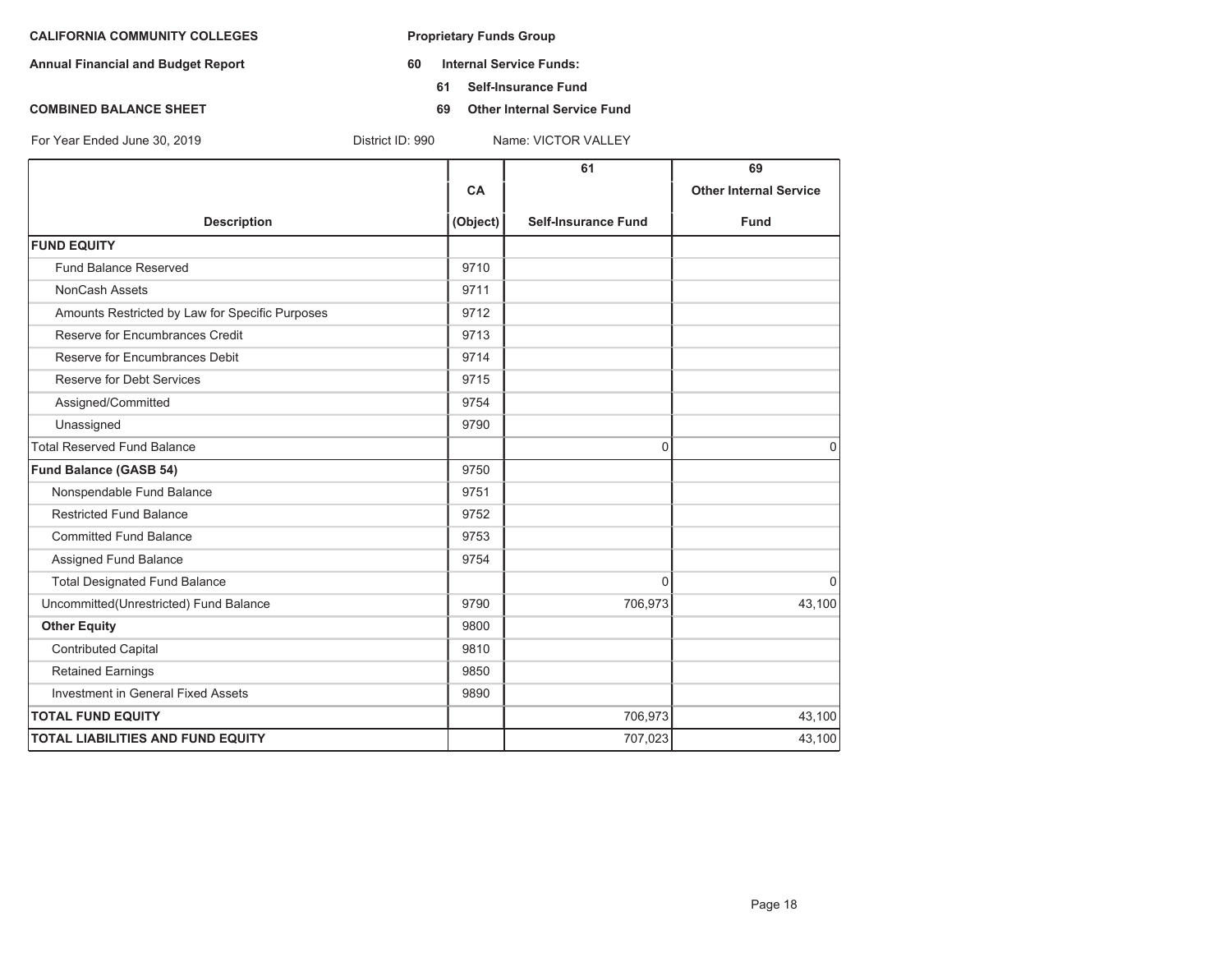# **CALIFORNIA COMMUNITY COLLEGES Fiduciary Funds Group**

**Annual Financial and Budget Report 70 Trust Funds**

#### **COMBINED BALANCE SHEET**

|                                            |          | $\overline{71}$   | $\overline{72}$       | $\overline{73}$     | 74                   | 75                  | 76                | $\overline{77}$   | $\overline{79}$   |
|--------------------------------------------|----------|-------------------|-----------------------|---------------------|----------------------|---------------------|-------------------|-------------------|-------------------|
|                                            |          | Associated        | <b>Student</b>        | <b>Student Body</b> | <b>Student</b>       | Scholarship         |                   | <b>Deferred</b>   |                   |
|                                            | CA       | <b>Students</b>   | Representation        | <b>Center Fee</b>   | <b>Financial Aid</b> | and Loan            | Investment        | Compensation      | Other             |
| <b>Description</b>                         | (Object) | <b>Trust Fund</b> | <b>Fee Trust Fund</b> | <b>Trust Fund</b>   | <b>Trust Fund</b>    | <b>Trust Fund</b>   | <b>Trust Fund</b> | <b>Trust Fund</b> | <b>Trust Fund</b> |
| <b>ASSETS</b>                              |          |                   |                       |                     |                      |                     |                   |                   |                   |
| Cash, Investments, and Receivables         | 9100     |                   |                       |                     |                      |                     |                   |                   |                   |
| Cash:                                      |          |                   |                       |                     |                      |                     |                   |                   |                   |
| Awaiting Deposit and in Banks              | 9111     |                   |                       |                     |                      |                     |                   |                   |                   |
| In County Treasury                         | 9112     |                   |                       | 3,679               |                      |                     |                   |                   |                   |
| Cash With Fiscal Agents                    | 9113     | 385,411           |                       |                     | 253,419              |                     |                   |                   | 26,152            |
| Revolving Cash Accounts                    | 9114     |                   |                       |                     |                      |                     |                   |                   |                   |
| Investments (at cost)                      | 9120     |                   |                       |                     |                      |                     |                   |                   |                   |
| <b>Accounts Receivable</b>                 | 9130     |                   |                       | 5,002               | 38,497               |                     |                   |                   | 53,848            |
| Due from Other Funds                       | 9140     | 13,961            |                       |                     |                      |                     |                   |                   |                   |
| <b>Student Loans Receivable</b>            | 9150     |                   |                       |                     |                      |                     |                   |                   |                   |
| Inventories, Stores, and Prepaid Items     | 9200     |                   |                       |                     |                      |                     |                   |                   |                   |
| Inventories and Stores                     | 9210     |                   |                       |                     |                      |                     |                   |                   |                   |
| Prepaid Items                              | 9220     |                   |                       |                     |                      |                     |                   |                   |                   |
| <b>Fixed Assets</b>                        | 9300     |                   |                       |                     |                      |                     |                   |                   |                   |
| <b>Sites</b>                               | 9310     |                   |                       |                     |                      |                     |                   |                   |                   |
| Site Improvements                          | 9320     |                   |                       |                     |                      |                     |                   |                   |                   |
| Accumulated Depreciation Site Improvements | 9321     |                   |                       |                     |                      |                     |                   |                   |                   |
| <b>Buildings</b>                           | 9330     |                   |                       |                     |                      |                     |                   |                   |                   |
| <b>Accumulated Depreciation Buildings</b>  | 9331     |                   |                       |                     |                      |                     |                   |                   |                   |
| Library Books                              | 9340     |                   |                       |                     |                      |                     |                   |                   |                   |
| Equipment                                  | 9350     |                   |                       |                     |                      |                     |                   |                   |                   |
| Accumulated Depreciation Equipment         | 9351     |                   |                       |                     |                      |                     |                   |                   |                   |
| Work in Progress                           | 9360     |                   |                       |                     |                      |                     |                   |                   |                   |
| <b>Total Fixed Assets</b>                  |          | $\Omega$          | $\mathbf 0$           | $\Omega$            | $\mathbf 0$          | $\mathsf{O}\xspace$ | $\mathsf 0$       | $\mathsf 0$       | $\overline{0}$    |
| <b>TOTAL ASSETS</b>                        |          | 399,372           | $\mathbf 0$           | 8,681               | 291,916              | $\mathsf 0$         | $\mathbf 0$       | $\mathbf 0$       | 80,000            |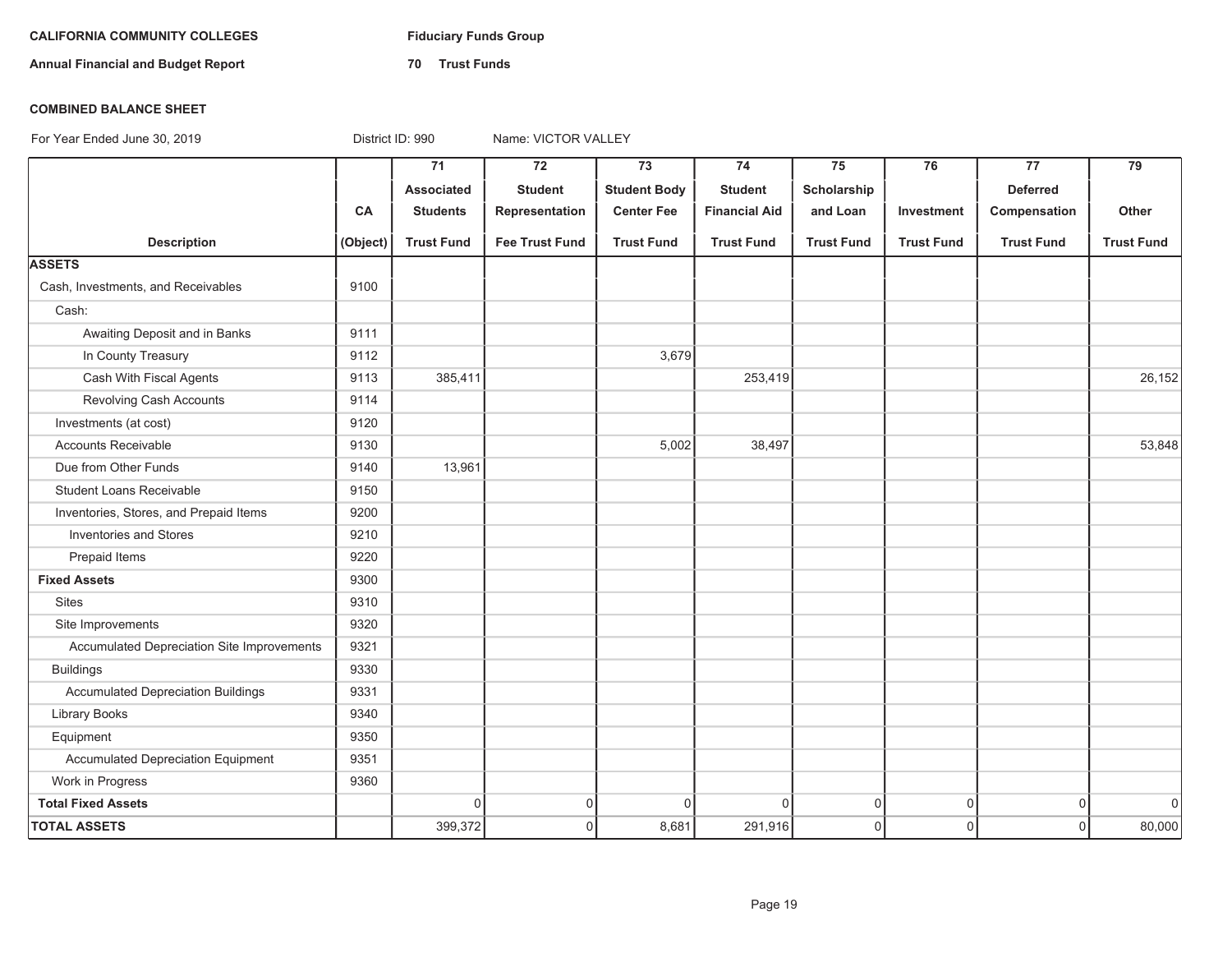# **CALIFORNIA COMMUNITY COLLEGES Fiduciary Funds Group**

**Annual Financial and Budget Report 70 Trust Funds**

#### **COMBINED BALANCE SHEET**

|                                                 |          | 71                | 72                    | 73                  | 74                   | 75                | 76                | 77                | 79                |
|-------------------------------------------------|----------|-------------------|-----------------------|---------------------|----------------------|-------------------|-------------------|-------------------|-------------------|
|                                                 |          | <b>Associated</b> | <b>Student</b>        | <b>Student Body</b> | <b>Student</b>       | Scholarship       |                   | <b>Deferred</b>   |                   |
|                                                 | CA       | <b>Students</b>   | Representation        | <b>Center Fee</b>   | <b>Financial Aid</b> | and Loan          | Investment        | Compensation      | Other             |
| <b>Description</b>                              | (Object) | <b>Trust Fund</b> | <b>Fee Trust Fund</b> | <b>Trust Fund</b>   | <b>Trust Fund</b>    | <b>Trust Fund</b> | <b>Trust Fund</b> | <b>Trust Fund</b> | <b>Trust Fund</b> |
| <b>LIABILITIES</b>                              |          |                   |                       |                     |                      |                   |                   |                   |                   |
| <b>Current Liabilities and Deferred Revenue</b> | 9500     |                   |                       |                     |                      |                   |                   |                   |                   |
| <b>Accounts Payable</b>                         | 9510     | 29,780            |                       |                     | 98,483               |                   |                   |                   |                   |
| Accrued Salaries and Wages Payable              | 9520     |                   |                       |                     |                      |                   |                   |                   |                   |
| Compensated Absences Payable Current            | 9530     |                   |                       |                     |                      |                   |                   |                   |                   |
| Due to Other Funds                              | 9540     |                   |                       | 8,681               |                      |                   |                   |                   |                   |
| <b>Temporary Loans</b>                          | 9550     |                   |                       |                     |                      |                   |                   |                   |                   |
| Current Portion of Long-Term Debt               | 9560     |                   |                       |                     |                      |                   |                   |                   |                   |
| <b>Deferred Revenues</b>                        | 9570     |                   |                       |                     |                      |                   |                   |                   |                   |
| Total Current Liabilities and Deferred Revenue  |          | 29,780            | $\Omega$              | 8,681               | 98,483               | $\overline{0}$    | $\Omega$          | $\overline{0}$    | $\Omega$          |
| Long-Term Liabilities                           | 9600     |                   |                       |                     |                      |                   |                   |                   |                   |
| <b>Bonds Payable</b>                            | 9610     |                   |                       |                     |                      |                   |                   |                   |                   |
| Revenue Bonds Payable                           | 9620     |                   |                       |                     |                      |                   |                   |                   |                   |
| Certificates of Participation                   | 9630     |                   |                       |                     |                      |                   |                   |                   |                   |
| Lease Purchase of Capital Lease                 | 9640     |                   |                       |                     |                      |                   |                   |                   |                   |
| Compensated Absences Long Term                  | 9650     |                   |                       |                     |                      |                   |                   |                   |                   |
| Post-Employment Benefits Long Term              | 9660     |                   |                       |                     |                      |                   |                   |                   |                   |
| Other Long-Term Liabilities                     | 9670     |                   |                       |                     |                      |                   |                   |                   |                   |
| <b>Total Long-Term Liabilities</b>              |          | $\Omega$          | $\overline{0}$        | $\Omega$            | $\Omega$             | $\overline{0}$    | $\overline{0}$    | $\overline{0}$    | $\overline{0}$    |
| <b>TOTAL LIABILITIES</b>                        | 968      | 29,780            | $\Omega$              | 8,681               | 98,483               | $\overline{0}$    | $\Omega$          | $\Omega$          | $\overline{0}$    |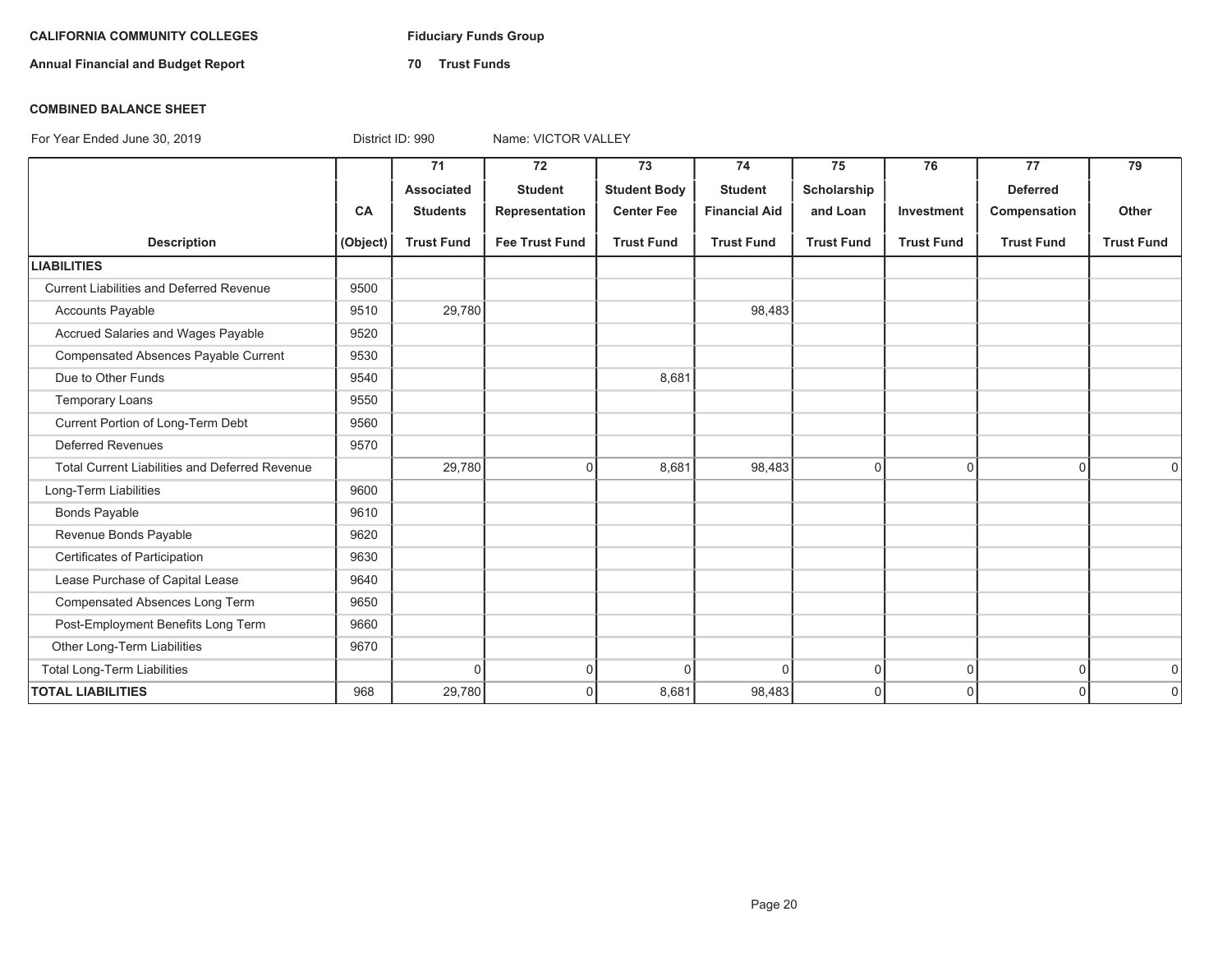# **CALIFORNIA COMMUNITY COLLEGES Fiduciary Funds Group**

**Annual Financial and Budget Report 70 Trust Funds**

#### **COMBINED BALANCE SHEET**

|                                                 |           | 71                | 72                    | 73                  | 74                   | 75                | 76                | 77                | 79                |
|-------------------------------------------------|-----------|-------------------|-----------------------|---------------------|----------------------|-------------------|-------------------|-------------------|-------------------|
|                                                 |           | <b>Associated</b> | <b>Student</b>        | <b>Student Body</b> | <b>Student</b>       | Scholarship       |                   | <b>Deferred</b>   |                   |
|                                                 | <b>CA</b> | <b>Students</b>   | Representation        | <b>Center Fee</b>   | <b>Financial Aid</b> | and Loan          | Investment        | Compensation      | Other             |
| <b>Description</b>                              | (Object)  | <b>Trust Fund</b> | <b>Fee Trust Fund</b> | <b>Trust Fund</b>   | <b>Trust Fund</b>    | <b>Trust Fund</b> | <b>Trust Fund</b> | <b>Trust Fund</b> | <b>Trust Fund</b> |
| <b>FUND EQUITY</b>                              |           |                   |                       |                     |                      |                   |                   |                   |                   |
| Fund Balance Reserved                           | 9710      |                   |                       |                     |                      |                   |                   |                   |                   |
| NonCash Assets                                  | 9711      |                   |                       |                     |                      |                   |                   |                   |                   |
| Amounts Restricted by Law for Specific Purposes | 9712      |                   |                       |                     |                      |                   |                   |                   |                   |
| Reserve for Encumbrances Credit                 | 9713      |                   |                       |                     |                      |                   |                   |                   |                   |
| Reserve for Encumbrances Debit                  | 9714      |                   |                       |                     |                      |                   |                   |                   |                   |
| Reserve for Debt Services                       | 9715      |                   |                       |                     |                      |                   |                   |                   |                   |
| Assigned/Committed                              | 9754      |                   |                       |                     |                      |                   |                   |                   |                   |
| Unassigned                                      | 9790      |                   |                       |                     |                      |                   |                   |                   |                   |
| <b>Total Reserved Fund Balance</b>              |           | $\overline{0}$    | 0                     | $\mathbf 0$         | $\overline{0}$       | $\mathbf 0$       | $\mathbf 0$       | $\Omega$          | $\Omega$          |
| Fund Balance (GASB 54)                          | 9750      |                   |                       |                     |                      |                   |                   |                   |                   |
| Nonspendable Fund Balance                       | 9751      |                   |                       |                     |                      |                   |                   |                   |                   |
| <b>Restricted Fund Balance</b>                  | 9752      |                   |                       |                     |                      |                   |                   |                   |                   |
| <b>Committed Fund Balance</b>                   | 9753      |                   |                       |                     |                      |                   |                   |                   |                   |
| Assigned Fund Balance                           | 9754      |                   |                       |                     |                      |                   |                   |                   |                   |
| <b>Total Designated Fund Balance</b>            |           | $\overline{0}$    | 0                     | $\Omega$            | $\Omega$             | $\Omega$          | $\overline{0}$    | $\Omega$          | $\overline{0}$    |
| Uncommitted(Unrestricted) Fund Balance          | 9790      | 369,592           |                       |                     | 193,433              |                   |                   |                   | 80,000            |
| <b>Other Equity</b>                             | 9800      |                   |                       |                     |                      |                   |                   |                   |                   |
| <b>Contributed Capital</b>                      | 9810      |                   |                       |                     |                      |                   |                   |                   |                   |
| <b>Retained Earnings</b>                        | 9850      |                   |                       |                     |                      |                   |                   |                   |                   |
| Investment in General Fixed Assets              | 9890      |                   |                       |                     |                      |                   |                   |                   |                   |
| <b>TOTAL FUND EQUITY</b>                        |           | 369,592           | 0                     | U                   | 193,433              | $\mathbf 0$       | $\mathbf 0$       | $\overline{0}$    | 80,000            |
| <b>TOTAL LIABILITIES AND FUND EQUITY</b>        |           | 399,372           | 0                     | 8,681               | 291,916              | $\mathbf 0$       | $\mathbf 0$       | $\Omega$          | 80,000            |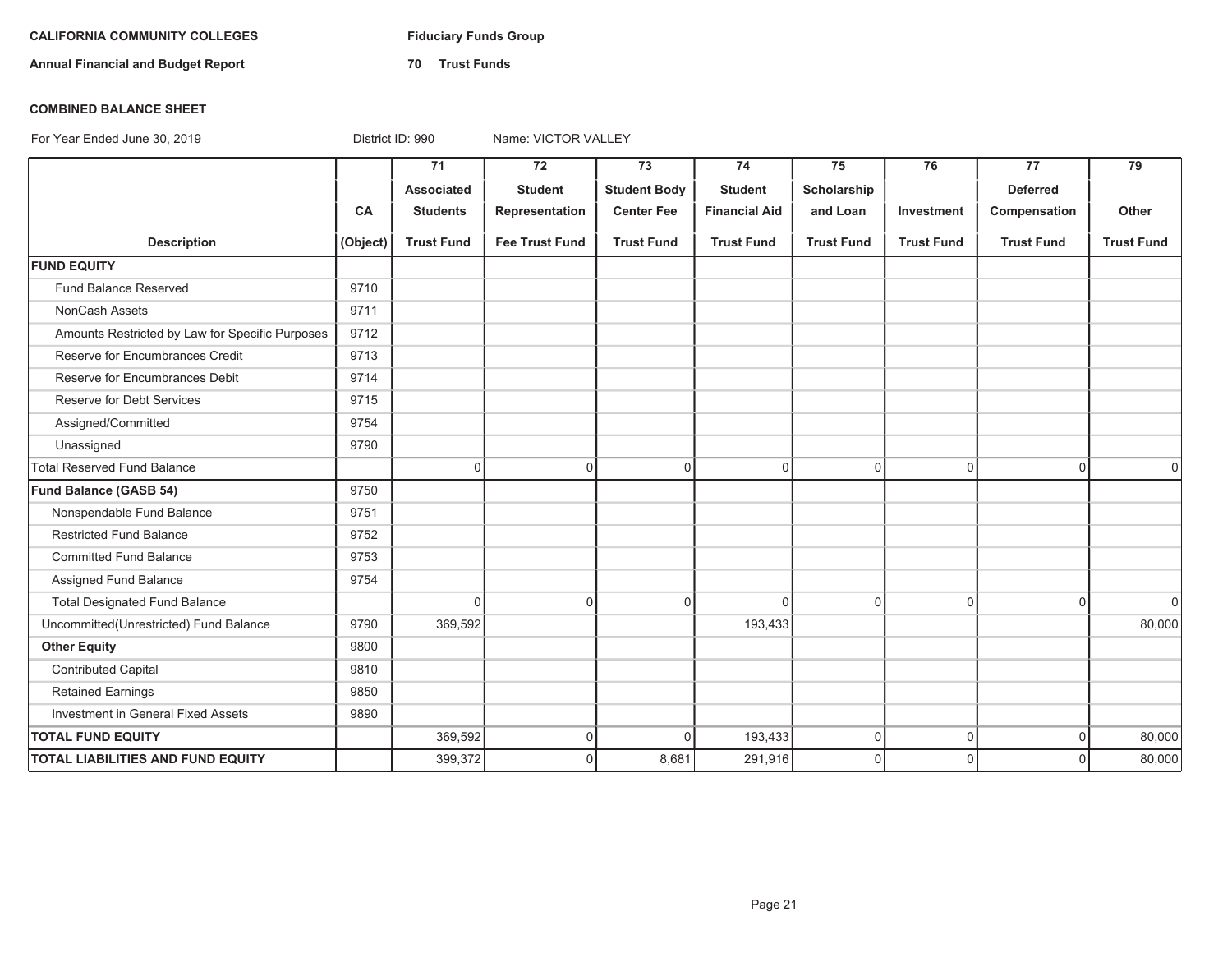# **Annual Financial and Budget Report**

#### **SUPPLEMENTAL DATA**

For Actual Year: 2018-2019

District ID: 990 Name: VICTOR VALLEY

|                                                                   |        | Fund S11            | Fund S12          | <b>Fund S10 Total</b> |
|-------------------------------------------------------------------|--------|---------------------|-------------------|-----------------------|
|                                                                   | Object | <b>Unrestricted</b> | <b>Restricted</b> | <b>General Fund</b>   |
| <b>Description</b>                                                | Code   | <b>Actual</b>       | <b>Actual</b>     | Actual                |
| <b>Federal Revenues</b>                                           | 8100   |                     |                   |                       |
| <b>Forest Revenues</b>                                            | 8110   |                     |                   | $\overline{0}$        |
| <b>Higher Education Act</b>                                       | 8120   |                     | 472,833           | 472,833               |
| Workforce Investment Act                                          | 8130   |                     |                   | $\Omega$              |
| Temporary Assistance for Needy Families (TANF)                    | 8140   |                     | 120,129           | 120,129               |
| <b>Student Financial Aid</b>                                      | 8150   |                     | 51,188            | 51,188                |
| <b>Veterans Education</b>                                         | 8160   |                     | 3,212             | 3,212                 |
| Vocational and Technical Education Act (VATEA)                    | 8170   |                     | 895,774           | 895,774               |
| <b>Other Federal Revenues</b>                                     | 8190   |                     |                   | $\Omega$              |
| <b>Total Federal Revnues</b>                                      | 8100   | 0                   | 1,543,136         | 1,543,136             |
| <b>State Revenues</b>                                             | 8600   |                     |                   |                       |
| <b>General Apportionments</b>                                     | 8610   |                     |                   | $\overline{0}$        |
| Apprenticeship Apportionment                                      | 8611   |                     |                   | $\overline{0}$        |
| <b>State General Apportionment</b>                                | 8612   | 35,557,037          |                   | 35,557,037            |
| Other General Apportionment                                       | 8613   | 187,617             |                   | 187,617               |
| <b>General Categorical Programs</b>                               | 8620   |                     |                   |                       |
| Child Development                                                 | 8621   |                     |                   | $\Omega$              |
| Extended Opportunity Programs and Services(EOPS)                  | 8622   |                     | 3,000,055         | 3,000,055             |
| Disabled Students Programs and Services(DSPS)                     | 8623   |                     | 732,720           | 732,720               |
| Temporary Assistance for Needy Families (TANF)                    | 8624   |                     |                   | $\Omega$              |
| California Work Opportunity and Responsibility to Kids (CalWORKs) | 8625   |                     | 700,932           | 700,932               |
| Telecommunications and Technology Infrasturcture Program (TTIP)   | 8626   |                     |                   | $\Omega$              |
| Other General Categorical Programs                                | 8627   |                     | 8,180,311         | 8,180,311             |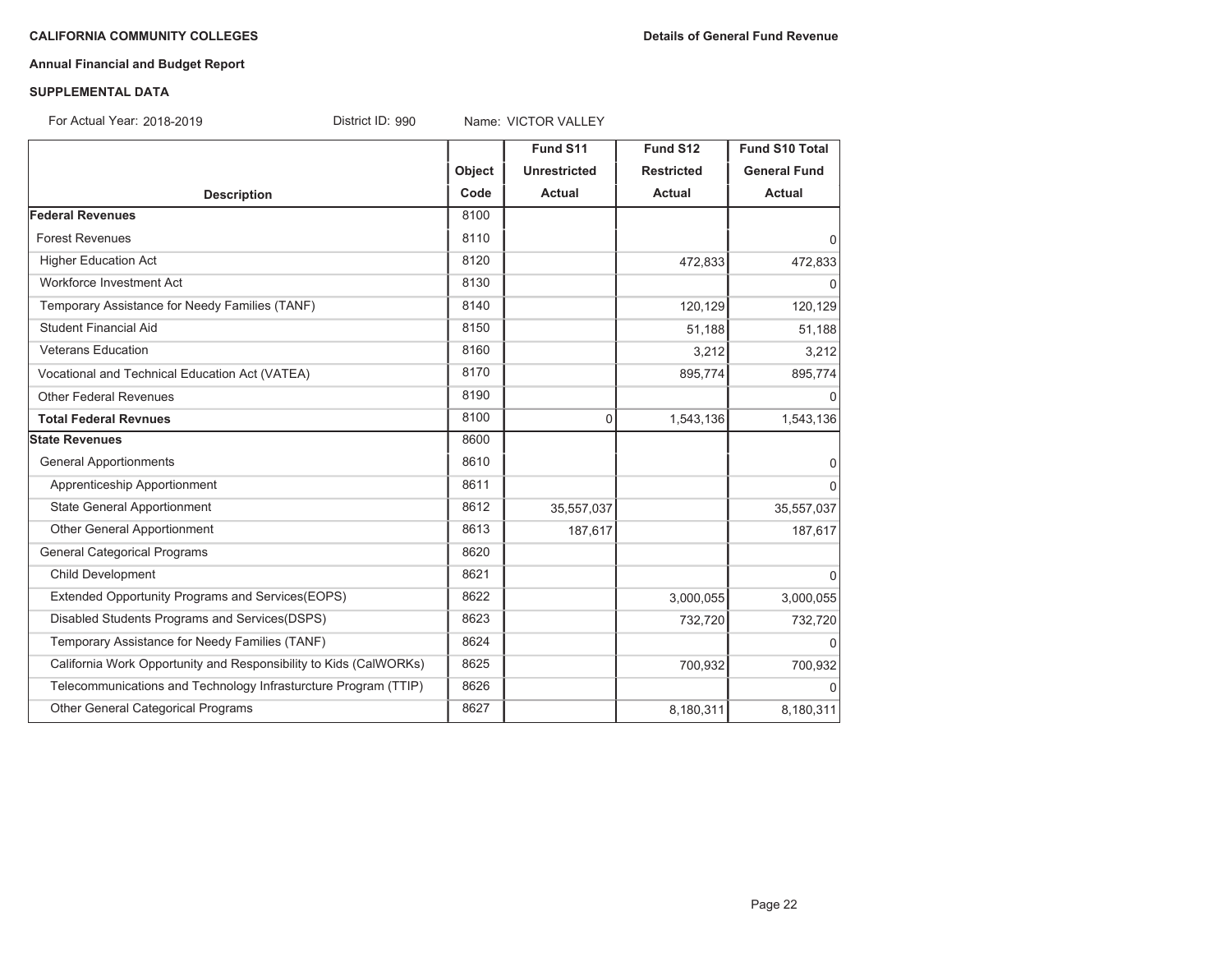#### **CALIFORNIA COMMUNITY COLLEGES Details of General Fund Revenue**

# **Annual Financial and Budget Report**

#### **SUPPLEMENTAL DATA**

For Actual Year: 2018-2019District ID: 990 Name: VICTOR VALLEY

|                                          |        | Fund S11            | Fund S12          | <b>Fund S10 Total</b> |
|------------------------------------------|--------|---------------------|-------------------|-----------------------|
|                                          | Object | <b>Unrestricted</b> | <b>Restricted</b> | <b>General Fund</b>   |
| <b>Description</b>                       | Code   | Actual              | <b>Actual</b>     | <b>Actual</b>         |
| <b>EPA Proceeds</b>                      | 8630   | 9,057,545           |                   | 9,057,545             |
| Reimburseable Categorical Programs       | 8650   |                     |                   |                       |
| Instructional Inprovement Grant          | 8651   |                     |                   | 0                     |
| Other Reimburseable Categorical Programs | 8652   |                     |                   | 0                     |
| <b>State Tax Subventions</b>             | 8670   |                     |                   |                       |
| Homeowners' Property Tax Refief          | 8671   | 120,216             |                   | 120,216               |
| <b>Timber Yield Tax</b>                  | 8672   |                     |                   | 0                     |
| <b>Other State Tax Subventions</b>       | 8673   |                     |                   | 0                     |
| <b>State Non-Tax Revenues</b>            | 8680   |                     |                   |                       |
| <b>State Lottery Proceeds</b>            | 8681   | 1,699,868           | 813,713           | 2,513,581             |
| <b>State Mandated Costs</b>              | 8685   | 270,259             |                   | 270,259               |
| Other State Non-Tax Revnues              | 8686   |                     |                   | $\Omega$              |
| <b>Other State Revenues</b>              | 8690   | 4,084,041           | 4,264,323         | 8,348,364             |
| <b>Total State Revenues</b>              | 8600   | 50,976,583          | 17,692,054        | 68,668,637            |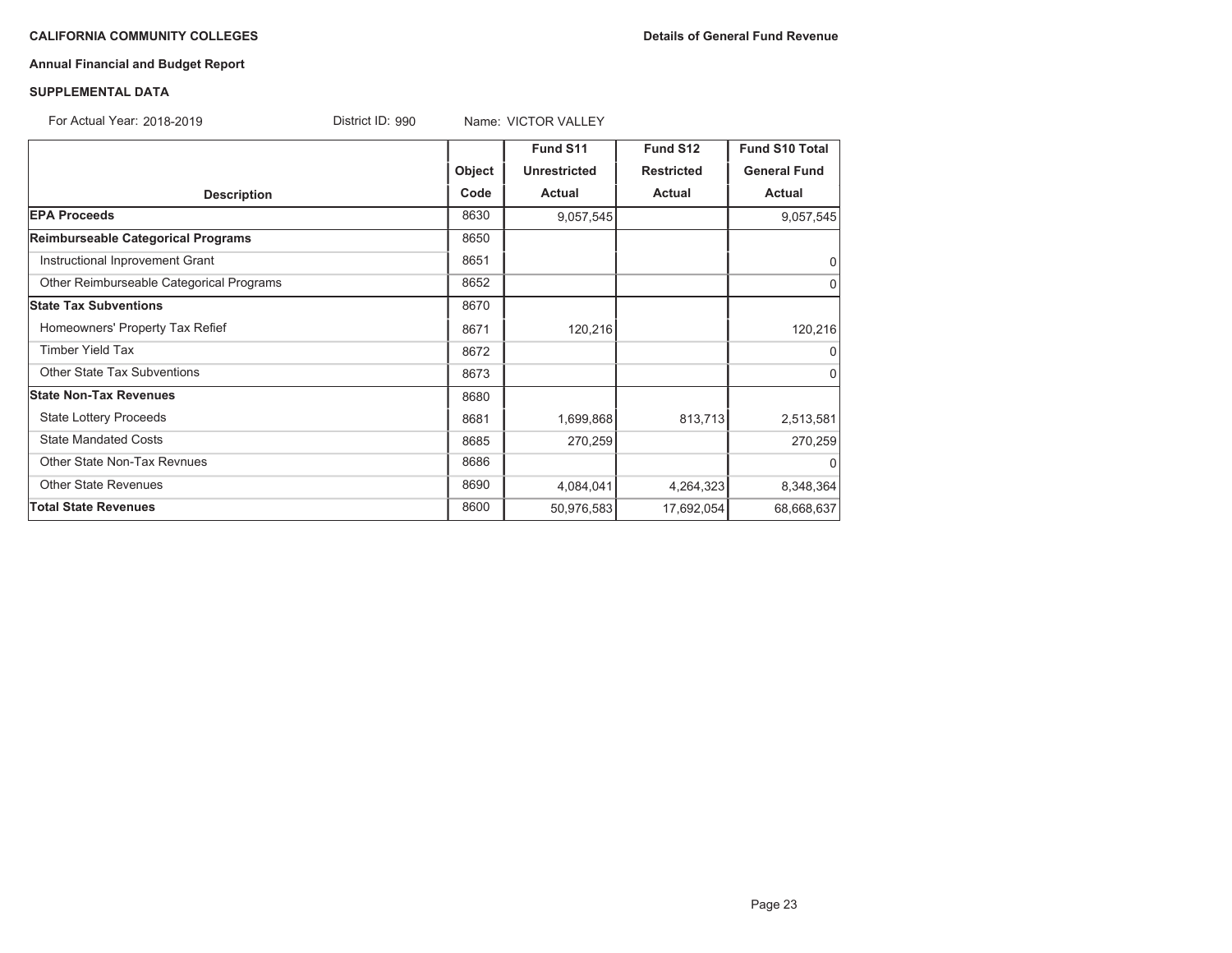#### **CALIFORNIA COMMUNITY COLLEGES Details of General Fund Revenue**

# **Annual Financial and Budget Report**

#### **SUPPLEMENTAL DATA**

For Actual Year: 2018-2019District ID: 990 Name: VICTOR VALLEY

|                                                     |        | Fund S11            | Fund S12          | <b>Fund S10 Total</b> |
|-----------------------------------------------------|--------|---------------------|-------------------|-----------------------|
|                                                     | Object | <b>Unrestricted</b> | <b>Restricted</b> | <b>General Fund</b>   |
| <b>Description</b>                                  | Code   | <b>Actual</b>       | <b>Actual</b>     | <b>Actual</b>         |
| <b>Local Revenues</b>                               | 8800   |                     |                   |                       |
| <b>Property Taxes</b>                               | 8810   |                     |                   |                       |
| Tax Allocation, Secured Roll                        | 8811   | 12,939,641          |                   | 12,939,641            |
| Tax Allocation, Supplemental Roll                   | 8812   | 389,588             |                   | 389,588               |
| Tax Allocation, Unsecured Roll                      | 8813   | 96,471              |                   | 96,471                |
| <b>Prior Years Taxes</b>                            | 8816   | 614,471             |                   | 614,471               |
| Education Revenues Augmentation Fund (ERAF)         | 8817   | (3, 198, 260)       |                   | (3, 198, 260)         |
| Redevelopment Agency Funds - Pass Through           | 8818   | 131,939             |                   | 131,939               |
| Redevelopment Agency Funds - Residual               | 8819   | 2,879,522           |                   | 2,879,522             |
| Redevelopment Agency Funds - Asset Liquidation      | 8819.1 |                     |                   | $\mathbf 0$           |
| Contributions, Gifts, Grants, and Endowments        | 8820   |                     |                   | $\mathbf{0}$          |
| <b>Contract Services</b>                            | 8830   |                     |                   |                       |
| <b>Contract Instructional Services</b>              | 8831   |                     | 695,675           | 695,675               |
| <b>Other Contranct Services</b>                     | 8832   |                     |                   | 0                     |
| Sales and Commissions                               | 8840   |                     |                   | $\Omega$              |
| <b>Rentals and Leases</b>                           | 8850   | 141,170             | 17,894            | 159,064               |
| Interest and Investment Income                      | 8860   | 339,425             |                   | 339,425               |
| <b>Student Fees and Charges</b>                     | 8870   |                     |                   |                       |
| <b>Community Services Classes</b>                   | 8872   |                     | 62,454            | 62,454                |
| Dormitory                                           | 8873   |                     |                   | $\Omega$              |
| Enrollment                                          | 8874   | 2,219,316           |                   | 2,219,316             |
| Contra Revenue Account                              | 8874.1 |                     |                   | $\mathbf 0$           |
| Field Trips and Use of Nondistrict Facilities       | 8875   |                     |                   | 0                     |
| <b>Health Services</b>                              | 8876   |                     |                   | $\overline{0}$        |
| Instructional Materials Fees and Sales of Materials | 8877   |                     |                   | $\mathbf 0$           |
| Insurance                                           | 8878   |                     |                   | $\Omega$              |
| <b>Student Records</b>                              | 8879   | 73,646              |                   | 73,646                |
| <b>Nonresident Tuition</b>                          | 8880   | 484,530             |                   | 484,530               |
| Parking Services and Public Transportation          | 8881   |                     | 508,061           | 508,061               |
| Other Student Fees and Charges                      | 8885   |                     |                   |                       |
| <b>Other Local Revenues</b>                         | 8890   | 206,820             | 701,349           | 908,169               |
| <b>Total Local Revenues</b>                         | 8800   | 17,318,279          | 1,985,433         | 19,303,712            |
| <b>Total Revenues</b>                               |        | 68,294,862          | 21,220,623        | 89,515,485            |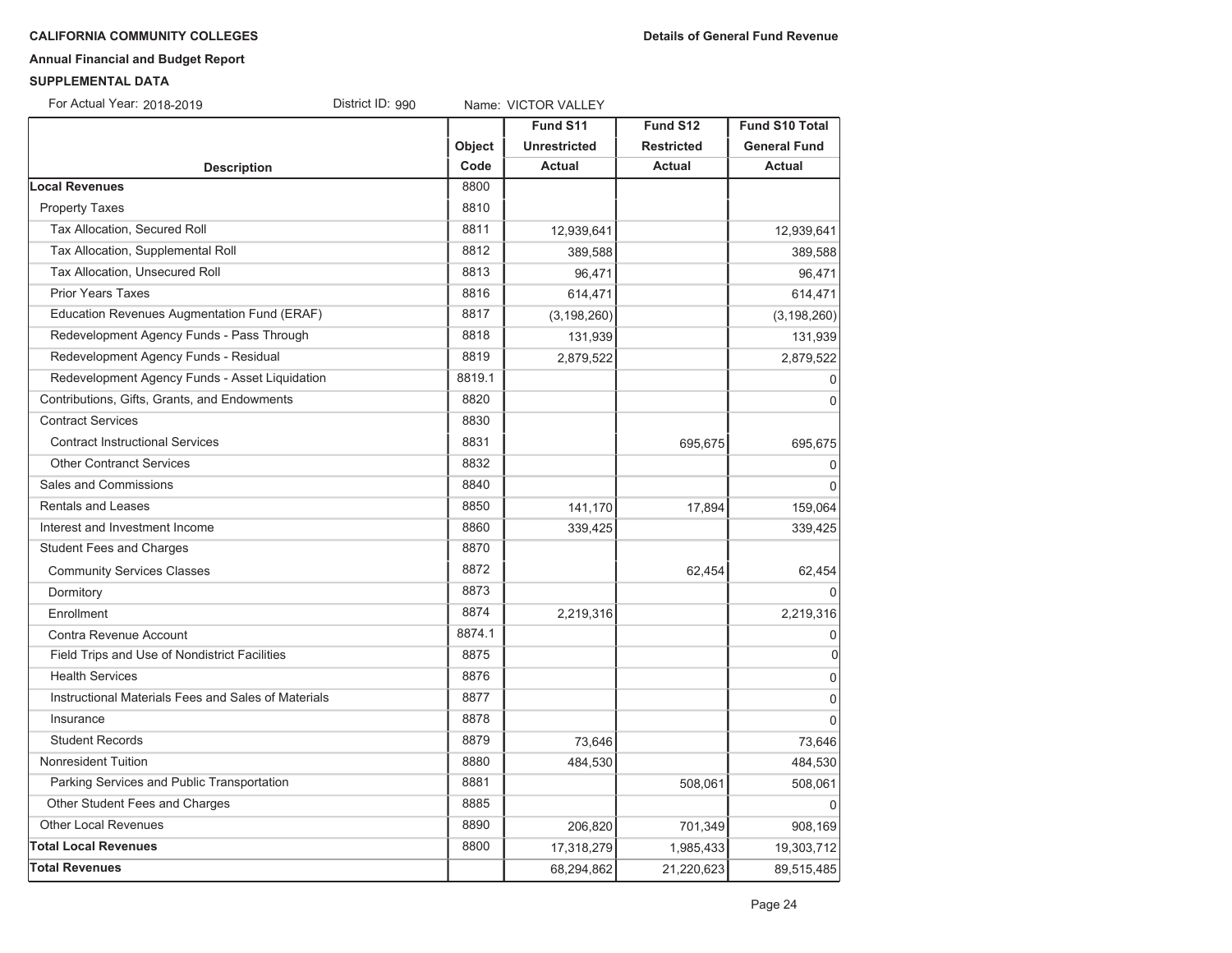# **Annual Financial and Budget Report**

#### **SUPPLEMENTAL DATA**

For Actual Year: 2018-2019District ID: 990 Name: VICTOR VALLEY

|                                                   |               | Fund S11      | Fund S12          | Fund S10 Total      |
|---------------------------------------------------|---------------|---------------|-------------------|---------------------|
|                                                   | <b>Object</b> | Unrestricted  | <b>Restricted</b> | <b>General Fund</b> |
| <b>Description</b>                                | Code          | <b>Actual</b> | Actual            | <b>Actual</b>       |
| <b>Other Financing Sources</b>                    | 8900          |               |                   |                     |
| Proceeds of General Fixed Assets                  | 8910          |               |                   | $\Omega$            |
| Proceeds of Long-Term Debt                        | 8940          |               |                   | $\Omega$            |
| Incoming Transfers -- (8970/8981/8982/8983)       | 898#          | 400.000       | 1,467,964         | 1,867,964           |
| <b>Total Other Financing Sources</b>              | 8900          | 400.000       | 1,467,964         | 1,867,964           |
| <b>Total Revenues and Other Financing Sources</b> |               | 68,694,862    | 22,688,587        | 91,383,449          |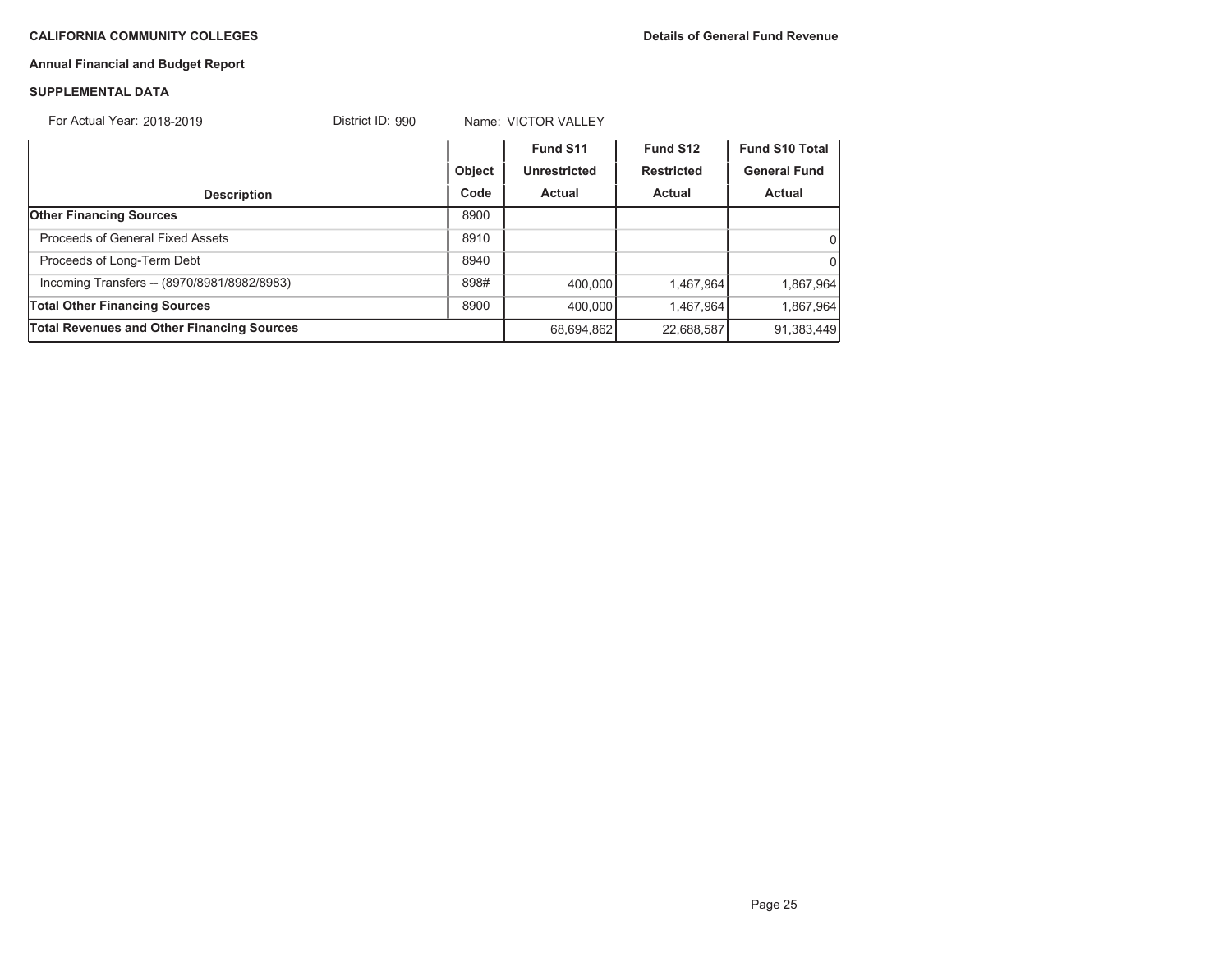**Expend by Instructional Activity**

# **Annual Financial and Budget Report**

# **S10 General Fund - Combined** (Total Unrestricted and Restricted)

#### **SUPPLEMENTAL DATA**

For Actual Year: 2018-2019

Budget Year: 2019-2020 District ID: 990 Name: VICTOR VALLEY

|                                                                                                                   |                 | <b>Salaries and Benefits</b> |               | Operating       | Capital   | Other     | Total          |
|-------------------------------------------------------------------------------------------------------------------|-----------------|------------------------------|---------------|-----------------|-----------|-----------|----------------|
|                                                                                                                   | <b>Activity</b> |                              | <b>Non</b>    | <b>Expenses</b> | Outlay    | Outgo     |                |
| <b>Activity Classification</b>                                                                                    | Code            | <b>Instructional</b>         | Instructional | $(4000 - 5000)$ | (6000)    | (7000)    |                |
| Agriculture and Natual Resources                                                                                  | 0100            | 427,303                      | 54,101        | 50,803          | 120,961   |           | 653,168        |
| Architecture and Environmental Design                                                                             | 0200            |                              |               |                 |           |           | $\overline{0}$ |
| Environmental Sciences and Technologies                                                                           | 0300            |                              |               |                 |           |           | $\Omega$       |
| <b>Biological Sciences</b>                                                                                        | 0400            | 2,027,270                    | 25,170        | 140,568         | 15,074    |           | 2,208,082      |
| Business and Management                                                                                           | 0500            | 1,180,474                    | 34,187        | 191,083         | 6,281     |           | 1,412,025      |
| Communications                                                                                                    | 0600            |                              |               |                 |           |           | $\Omega$       |
| Computer and Information Science                                                                                  | 0700            | 940,685                      | 46,318        | 1,402           | 1,164     |           | 989,569        |
| Education                                                                                                         | 0800            | 2,061,174                    | 564,272       | 343,473         | 1,405     |           | 2,970,324      |
| Engineering and Related Industrial Technology                                                                     | 0900            | 3,334,752                    | 313,144       | 309,420         | 154,142   |           | 4,111,458      |
| Fine and Applied Arts                                                                                             | 1000            | 2,026,807                    | 31,822        | 48,206          | 5,935     |           | 2,112,770      |
| Foreign language                                                                                                  | 1100            | 527,282                      | 15,288        | 74              |           |           | 542,644        |
| Health                                                                                                            | 1200            | 4,779,191                    | 390,948       | 242,290         | 44,651    |           | 5,457,080      |
| <b>Consumer Education And Home Economics</b>                                                                      | 1300            | 940,615                      | 30,204        | 114,543         | 12,047    |           | 1,097,409      |
| Law                                                                                                               | 1400            |                              |               |                 |           |           | $\Omega$       |
| Humanities(Letters)                                                                                               | 1500            | 4,196,835                    | 198,942       | 7,274           |           |           | 4,403,051      |
| Library Science                                                                                                   | 1600            |                              |               |                 |           |           | $\Omega$       |
| Mathematics                                                                                                       | 1700            | 3,227,108                    | 305,472       | 205,828         | 342.034   |           | 4,080,442      |
| <b>Military Studies</b>                                                                                           | 1800            |                              |               |                 |           |           |                |
| <b>Physical Sciences</b>                                                                                          | 1900            | 1,105,032                    | 46,294        | 16,597          |           |           | 1,167,923      |
| Psychology                                                                                                        | 2000            | 809,246                      | 44,737        | 361             | 308       |           | 854,652        |
| Public Affairs and Services                                                                                       | 2100            | 2,263,810                    | 197,581       | 260,880         | 206,691   |           | 2,928,962      |
| Social Sciences                                                                                                   | 2200            | 2,314,858                    | 106,130       | 29,007          |           |           | 2,449,995      |
| Commercial Services                                                                                               | 3000            |                              |               |                 |           |           | $\Omega$       |
| Interdisciplinary Studies                                                                                         | 4900            | 2,000,548                    | 130,815       | 104,627         | 9,191     |           | 2,245,181      |
| Instruc Staff-Retirees' Bnfts & Retire Incents                                                                    | 5900            | 3,295,962                    | 853,270       |                 |           |           | 4,149,232      |
| <b>Sub-Total Instructional Activites</b>                                                                          |                 | 37,458,952                   | 3,388,695     | 2,066,436       | 919,884   |           | 43,833,967     |
| Total Expenditures for GF Activities*                                                                             |                 | 38,068,770                   | 33,152,997    | 16,917,512      | 2,107,778 | 1,127,313 | 91,374,370     |
| *Total Expenditures for GF Activities above is the grand total of Instructional and Non-Instructional activities. |                 |                              |               |                 |           |           |                |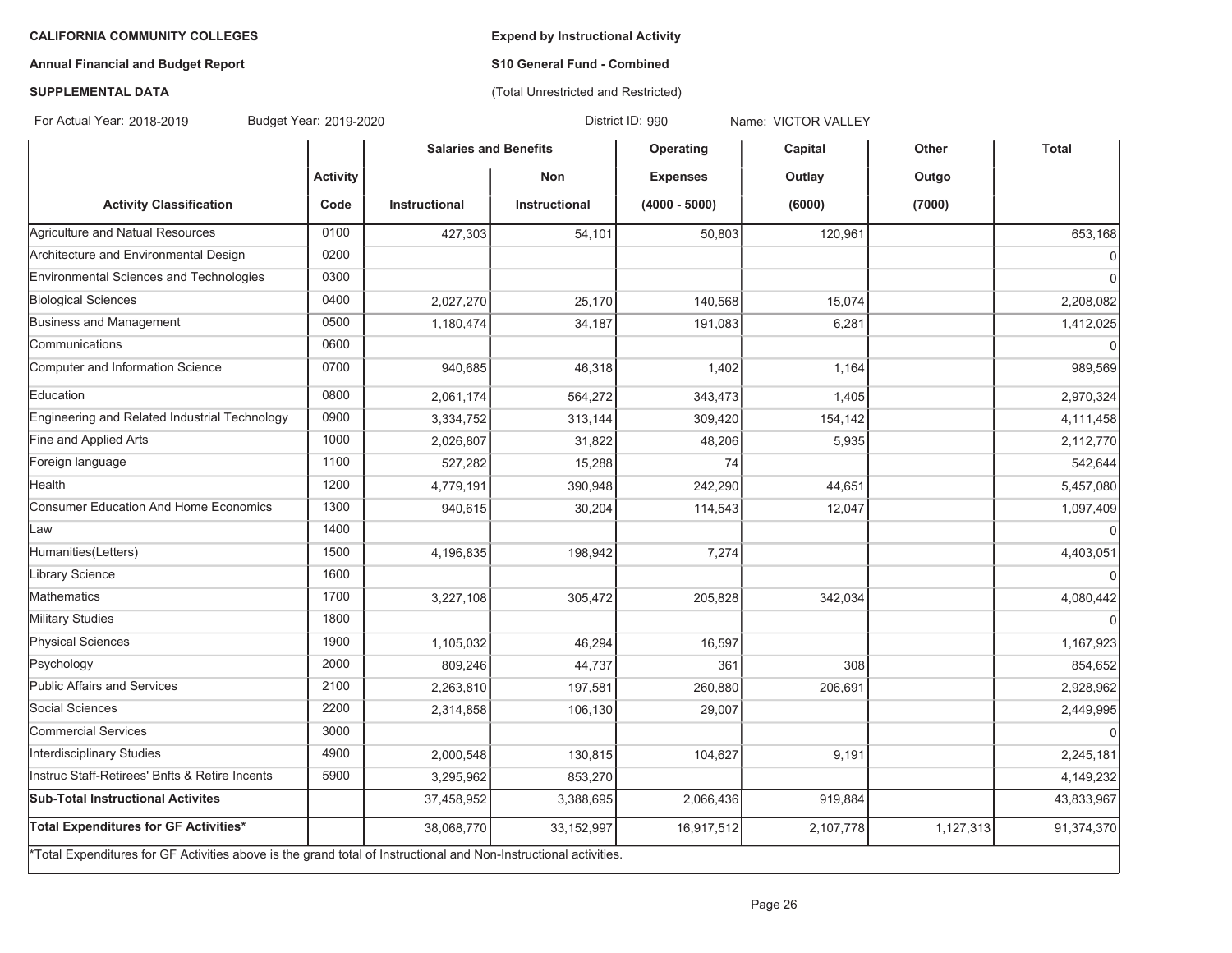# **Annual Financial and Budget Report S10 General Fund - Combined**

# (Total Unrestricted and Restricted)

# **SUPPLEMENTAL DATA**

For Actual Year: 2018-2019

Budget Year: 2019-2020 District ID: 990 Name: VICTOR VALLEY

|                                                 |                 | <b>Salaries and Benefits</b> |               | Operating       | Capital | Other          | <b>Total</b> |
|-------------------------------------------------|-----------------|------------------------------|---------------|-----------------|---------|----------------|--------------|
|                                                 | <b>Activity</b> |                              | <b>Non</b>    | <b>Expenses</b> | Outlay  | Outgo          |              |
| <b>Activity Classification</b>                  | Code            | Instructional                | Instructional | $(4000 - 5000)$ | (6000)  | (7000)         |              |
| Instructional Administration and Governance     | 6000            |                              |               |                 |         |                |              |
| Academic Administration                         | 6010            |                              | 1,200,599     | 128,237         | 1,370   |                | 1,330,206    |
| Course and Curriculum Development               | 6020            |                              | 598,675       | 3,068           |         |                | 601,743      |
| Academic / Faculty Senate                       | 6030            |                              | 396,653       | 3,388           |         |                | 400,041      |
| Other Instructional Administration & Governance | 6090            |                              | 1,627,902     | 220,514         | 9,179   |                | 1,857,595    |
| Total Instructional Admin. & Governance         |                 | $\Omega$                     | 3,823,829     | 355,207         | 10,549  | $\mathbf 0$    | 4,189,585    |
| Instructional Support Services                  | 6100            |                              |               |                 |         |                |              |
| Learning Center                                 | 6110            |                              |               |                 |         |                | $\Omega$     |
| Library                                         | 6120            |                              | 901,783       | 120,249         | 47,309  |                | 1,069,341    |
| Media                                           | 6130            |                              |               |                 |         |                | $\mathbf 0$  |
| Museums and Gallaries                           | 6140            |                              |               |                 |         |                | $\mathbf 0$  |
| Academic Information Systems and Technology     | 6150            |                              |               |                 |         |                | $\Omega$     |
| Other Instructional Support Services            | 6190            |                              |               | 3,071           |         |                | 3,071        |
| <b>Total Instructional Support Services</b>     |                 | $\Omega$                     | 901,783       | 123,320         | 47,309  | $\overline{0}$ | 1,072,412    |
| Admissions and Records                          | 6200            |                              | 896,863       | 32,352          |         |                | 929,215      |
| Student Counseling and Guidance                 | 6300            |                              |               |                 |         |                |              |
| Counseling and Guidance                         | 6310            |                              | 2,289,953     | 21,980          | 3,875   |                | 2,315,808    |
| Matriculation and Student Assessment            | 6320            | 18,941                       | 2,177,191     | 878,839         | 5,692   |                | 3,080,663    |
| <b>Transfer Programs</b>                        | 6330            |                              |               |                 |         |                | $\mathbf 0$  |
| Career Guidance                                 | 6340            |                              | 64,757        | 15,933          |         |                | 80,690       |
| Other Student Counseling and Guidance           | 6390            |                              |               |                 |         |                | $\Omega$     |
| <b>Total Student Couseling and Guidance</b>     |                 | 18,941                       | 4,531,901     | 916,752         | 9,567   | 0              | 5,477,161    |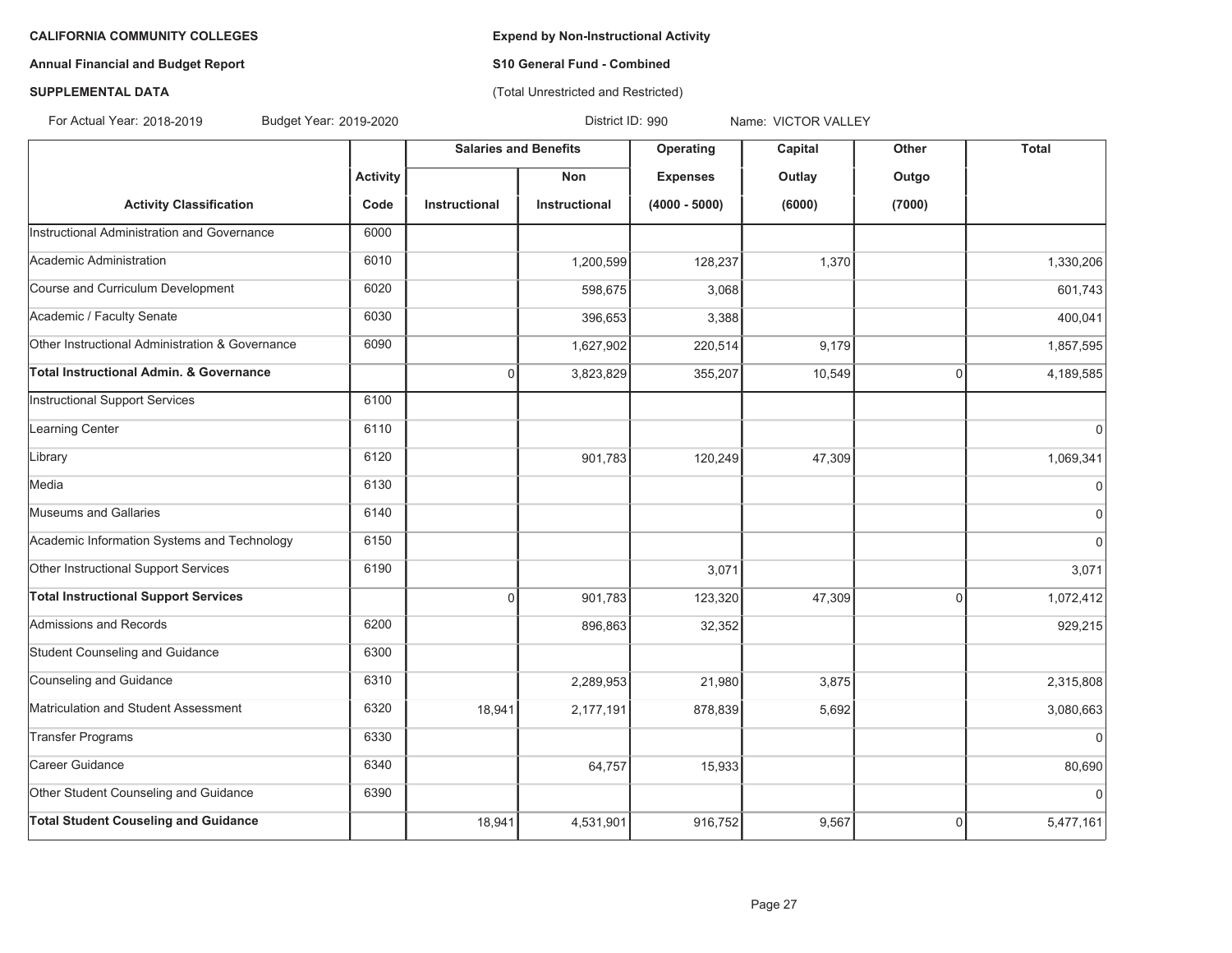# **Annual Financial and Budget Report S10 General Fund - Combined**

(Total Unrestricted and Restricted)

# **SUPPLEMENTAL DATA**

For Actual Year: 2018-2019

Budget Year: 2019-2020 District ID: 990 Name: VICTOR VALLEY

|                                                   |                 | <b>Salaries and Benefits</b> |               | Operating       | Capital | Other     | <b>Total</b> |
|---------------------------------------------------|-----------------|------------------------------|---------------|-----------------|---------|-----------|--------------|
|                                                   | <b>Activity</b> |                              | <b>Non</b>    | <b>Expenses</b> | Outlay  | Outgo     |              |
| <b>Activity Classification</b>                    | Code            | Instructional                | Instructional | $(4000 - 5000)$ | (6000)  | (7000)    |              |
| Other Student Services                            | 6400            |                              |               |                 |         |           |              |
| Cal Work Opportunity and Responsibility to Kids * | 6410            | 25,599                       | 487,507       | 153,381         | 34,446  |           | 700,933      |
| Disabled Student Programs and Services (DSPS)     | 6420            | 29,124                       | 869,487       | 150,080         | 31,122  |           | 1,079,813    |
| Extended Opportunity Programs and Services (EOPS) | 6430            | 52                           | 987,080       | 364,875         | 155,067 | 1,100,564 | 2,607,638    |
| <b>Health Services</b>                            | 6440            |                              |               |                 |         |           | $\Omega$     |
| Student Personnel Administration                  | 6450            | 53                           | 636,236       | 147,798         |         |           | 784,087      |
| Financial Aid Administration                      | 6460            | 9,022                        | 1,546,798     | 1,984,090       | 950     |           | 3,540,860    |
| Job Placement Services                            | 6470            |                              | 322,172       | 2,269,338       | 3,557   |           | 2,595,067    |
| Veterans Services                                 | 6480            | 190                          | 59,770        | 22,501          | 17,169  |           | 99,630       |
| Miscellaneous Student Services                    | 6490            |                              |               | 17,885          |         |           | 17,885       |
| <b>Total Other Student Services</b>               |                 | 64,040                       | 4,909,050     | 5,109,948       | 242,311 | 1,100,564 | 11,425,913   |
| Operation and maintenance of Plant                | 6500            |                              |               |                 |         |           |              |
| <b>Building Maintenance and Repairs</b>           | 6510            |                              | 1,441,203     | 181,545         |         |           | 1,622,748    |
| <b>Custodial Services</b>                         | 6530            |                              | 1,500,465     | 112,769         |         |           | 1,613,234    |
| Grounds Maintenance and Repairs                   | 6550            |                              | 506,502       | 32,776          | 574     |           | 539,852      |
| <b>Utilities</b>                                  | 6570            |                              |               | 1,850,646       |         |           | 1,850,646    |
| Other Operations and Maintenance of Plant         | 6590            |                              |               | 75,897          |         |           | 75,897       |
| <b>Total Operation and Maintenance of Plant</b>   | 6500            | $\Omega$                     | 3,448,170     | 2,253,633       | 574     | 0         | 5,702,377    |
| Planning, Policymaking and Coordinations          | 6600            |                              | 1,966,072     | 2,711,404       | 45,377  |           | 4,722,853    |

\* California Work Opportunity and Responsibility to Kids (CalWORKs).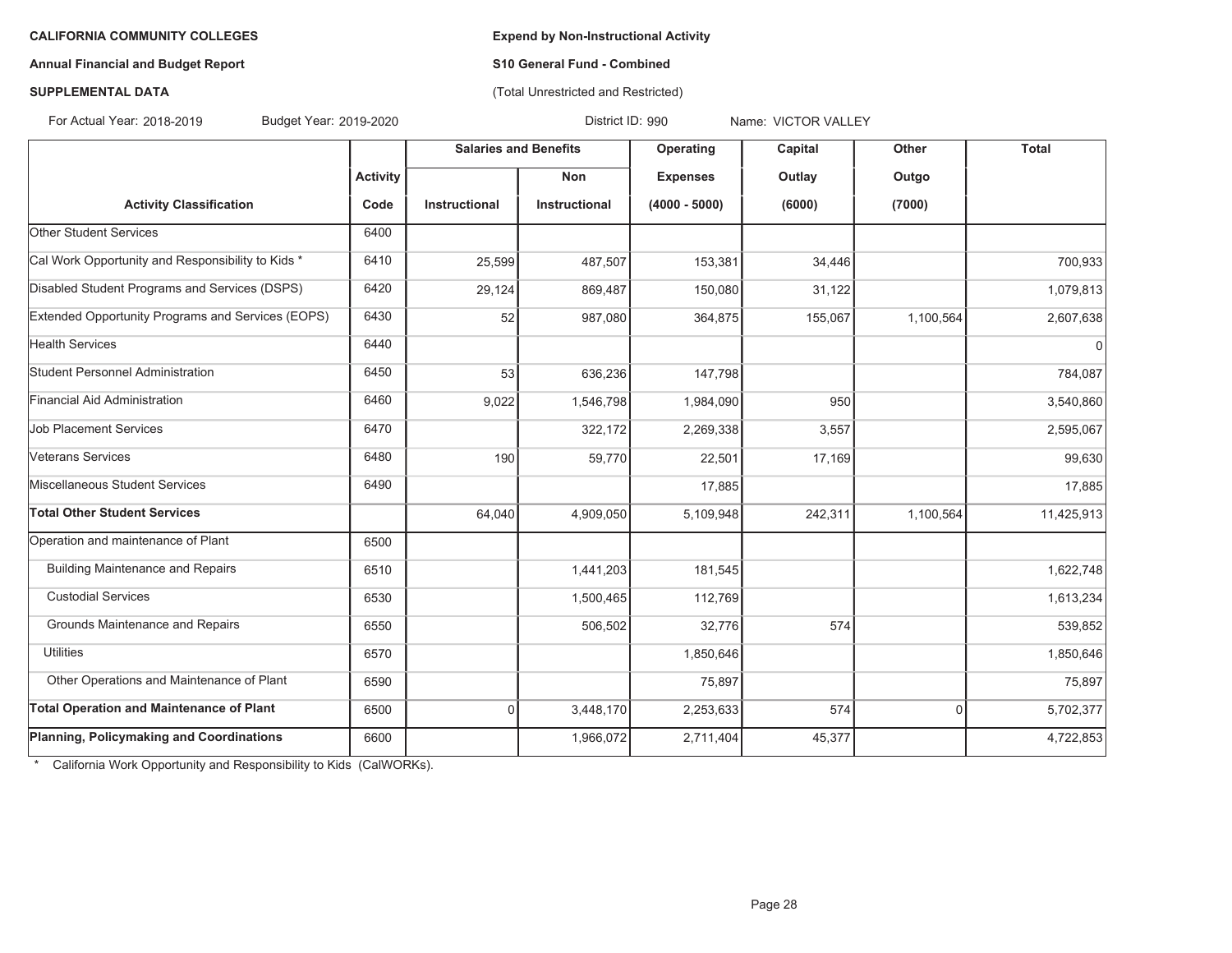## **Annual Financial and Budget Report S10 General Fund - Combined**

# (Total Unrestricted and Restricted)

# **SUPPLEMENTAL DATA**

For Actual Year: 2018-2019

Budget Year: 2019-2020 District ID: 990 Name: VICTOR VALLEY

|                                                     |                 | <b>Salaries and Benefits</b> |               | Operating       | Capital  | Other          | <b>Total</b> |
|-----------------------------------------------------|-----------------|------------------------------|---------------|-----------------|----------|----------------|--------------|
|                                                     | <b>Activity</b> |                              | Non           | <b>Expenses</b> | Outlay   | Outgo          |              |
| <b>Activity Classification</b>                      | Code            | Instructional                | Instructional | $(4000 - 5000)$ | (6000)   | (7000)         |              |
| <b>General Institutional Support Services</b>       | 6700            |                              |               |                 |          |                |              |
| <b>Community Relations</b>                          | 6710            |                              | 580,442       |                 |          |                | 580,442      |
| <b>Fiscal Operations</b>                            | 6720            |                              | 1,610,874     | 261,124         |          |                | 1,871,998    |
| Human Resourses Management                          | 6730            |                              | 1,008,402     | 396,227         |          |                | 1,404,629    |
| Noninstruct Staff Retirees' Benefits & Retirement * | 6740            |                              | 1,765,695     |                 |          |                | 1,765,695    |
| Staff Development                                   | 6750            |                              |               | 11,019          |          |                | 11,019       |
| <b>Staff Diversity</b>                              | 6760            |                              |               | 36,948          |          |                | 36,948       |
| <b>Logistical Services</b>                          | 6770            |                              | 1,152,724     | 623,802         | 570,236  |                | 2,346,762    |
| Management Information Systems                      | 6780            |                              | 2,245,922     | 1,178,316       | (10,070) |                | 3,414,168    |
| Other General Institutional Support Services        | 6790            |                              |               |                 |          |                | $\mathbf 0$  |
| <b>Total General Institutional Support Services</b> | 6700            | 0                            | 8,364,059     | 2,507,436       | 560,166  | $\overline{0}$ | 11,431,661   |
| Community Services & Economic Development           | 6800            |                              |               |                 |          |                |              |
| <b>Community Recreation</b>                         | 6810            |                              |               |                 |          |                | $\mathbf 0$  |
| <b>Community Service Classes</b>                    | 6820            |                              |               |                 |          |                | 0            |
| <b>Community Use of Facilities</b>                  | 6830            |                              | 258,484       | 23,712          | 4,692    |                | 286,888      |
| Economic Development                                | 6840            |                              |               |                 |          |                | $\Omega$     |
| Other Community Services & Economic Development     | 6890            |                              |               |                 |          |                | $\mathbf 0$  |
| <b>Total Community Services</b>                     | 6800            | 0                            | 258,484       | 23,712          | 4,692    | $\mathbf 0$    | 286,888      |

\* Noninstructional Staff Retirees' Benefits & Retirement Incentives.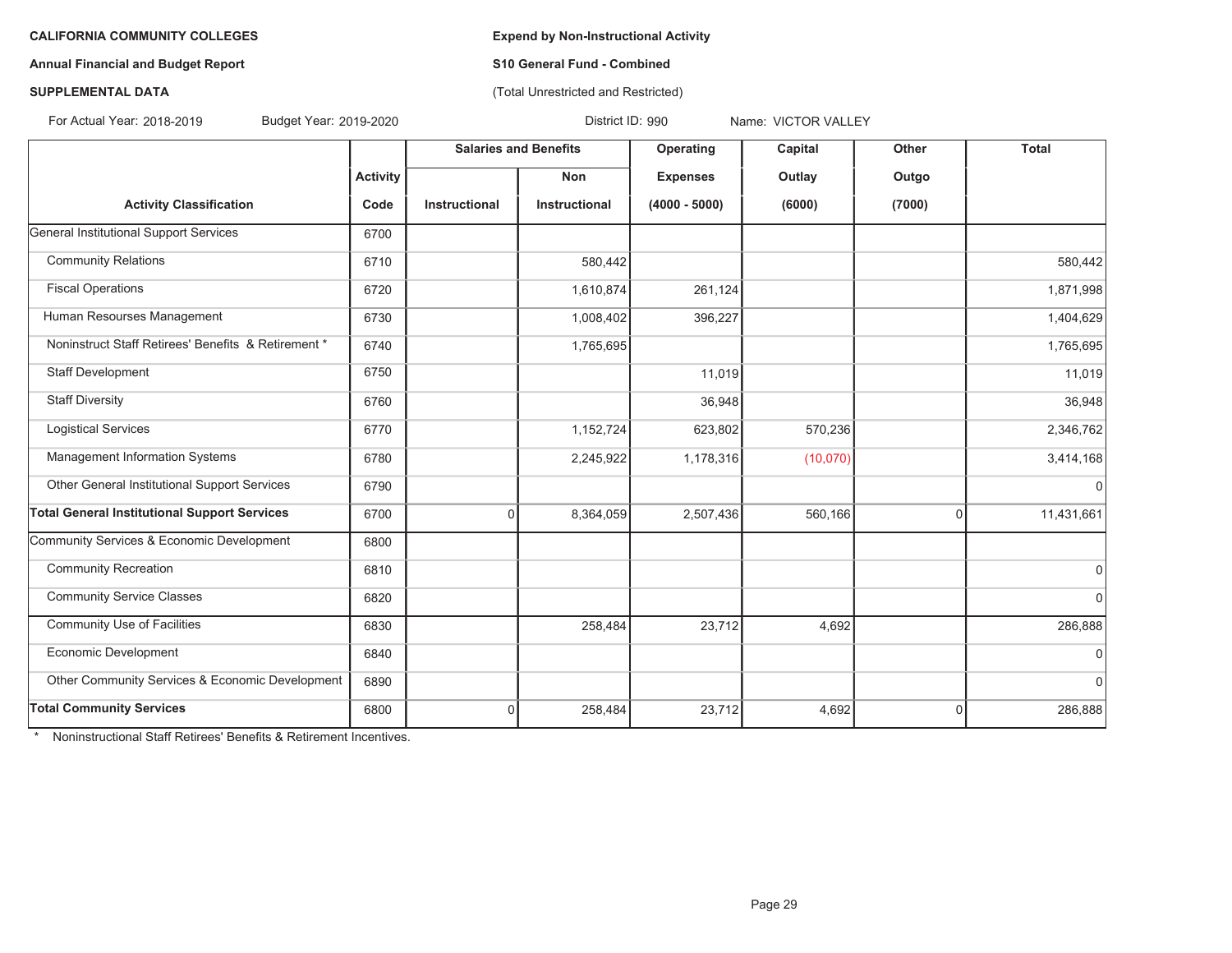**Annual Financial and Budget Report S10 General Fund - Combined**

(Total Unrestricted and Restricted)

# **SUPPLEMENTAL DATA**

For Actual Year: 2018-2019

Budget Year: 2019-2020 **District ID: 990** Name: VICTOR VALLEY

|                                             |                 | <b>Salaries and Benefits</b> |               | Operating       | Capital | Other  | <b>Total</b> |
|---------------------------------------------|-----------------|------------------------------|---------------|-----------------|---------|--------|--------------|
|                                             | <b>Activity</b> |                              | Non           | <b>Expenses</b> | Outlay  | Outgo  |              |
| <b>Activity Classification</b>              | Code            | Instructional                | Instructional | $(4000 - 5000)$ | (6000)  | (7000) |              |
| <b>Ancillary Services</b>                   | 6900            |                              |               |                 |         |        |              |
| <b>Bookstore</b>                            | 6910            |                              |               |                 |         |        | 0            |
| <b>Child Development Centers</b>            | 6920            |                              |               |                 |         |        | $\mathbf 0$  |
| Farm Operations                             | 6930            |                              |               |                 |         |        | 0            |
| Food Services                               | 6940            |                              |               |                 |         |        | $\mathbf 0$  |
| Parking                                     | 6950            |                              | 411,419       | 210,107         | 217,833 |        | 839,359      |
| <b>Student and Co-Curricular Activities</b> | 6960            |                              |               |                 |         |        | $\Omega$     |
| <b>Student Housing</b>                      | 6970            |                              |               |                 |         |        | $\mathbf 0$  |
| <b>Other Ancillary Services</b>             | 6990            |                              |               | 164,000         |         |        | 164,000      |
| <b>Total Ancillary Services</b>             | 6900            | $\Omega$                     | 411,419       | 374,107         | 217,833 | 0      | 1,003,359    |
| <b>Auxiliary Operations</b>                 | 7000            |                              |               |                 |         |        |              |
| <b>Contract Education</b>                   | 7010            | 526,837                      | 252,672       | 443,205         | 49,516  | 1,549  | 1,273,779    |
| <b>Other Auxiliary Operations</b>           | 7090            |                              |               |                 |         |        | $\Omega$     |
| <b>Total Auxiliary Operations</b>           | 7000            | 526,837                      | 252,672       | 443,205         | 49,516  | 1,549  | 1,273,779    |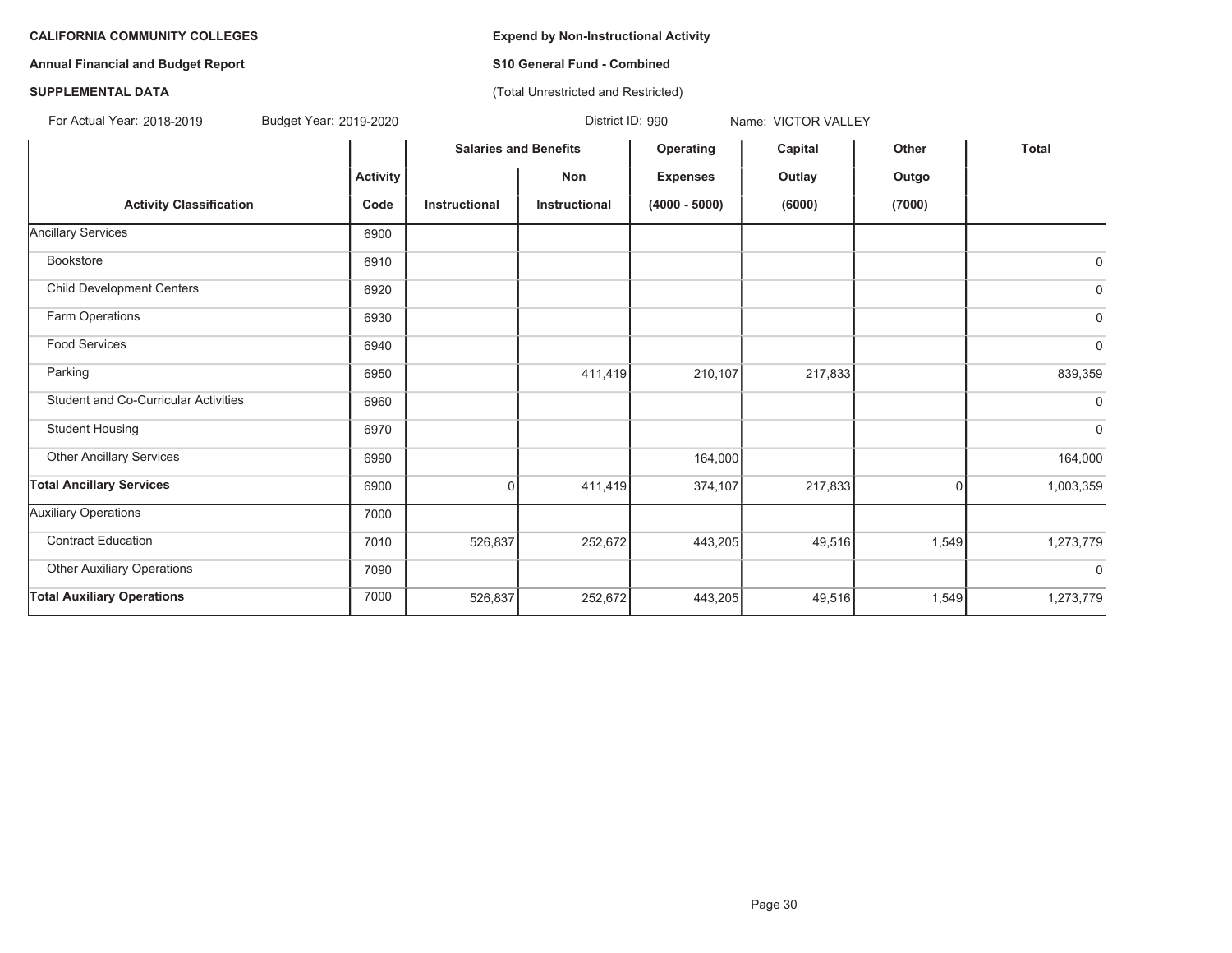**Annual Financial and Budget Report S10 General Fund - Combined**

(Total Unrestricted and Restricted)

# **SUPPLEMENTAL DATA**

For Actual Year: 2018-2019

Budget Year: 2019-2020 **District ID: 990** Name: VICTOR VALLEY

|                                                     |                 | <b>Salaries and Benefits</b> |               | Operating       | Capital     | Other     | <b>Total</b> |
|-----------------------------------------------------|-----------------|------------------------------|---------------|-----------------|-------------|-----------|--------------|
|                                                     | <b>Activity</b> |                              | Non           | <b>Expenses</b> | Outlay      | Outgo     |              |
| <b>Activity Classification</b>                      | Code            | Instructional                | Instructional | $(4000 - 5000)$ | (6000)      | (7000)    |              |
| <b>Physical Property and Related Acquisitions</b>   | 7100            |                              |               |                 |             |           |              |
| Long-Term Debt and Other Financing                  | 7200            |                              |               |                 |             |           |              |
| Long_Term Debt                                      | 7210            |                              |               |                 |             |           | $\mathbf 0$  |
| Tax revenue Anticipation Notes                      | 7220            |                              |               |                 |             |           | $\mathbf 0$  |
| Other Financing                                     | 7290            |                              |               |                 |             |           | $\mathbf 0$  |
| <b>Total Long-Term Debt and Other Financing</b>     | 7200            | $\Omega$                     | $\Omega$      | $\Omega$        | $\Omega$    | $\Omega$  | $\Omega$     |
| Transfers, Student Aid and Other Outgo              | 7300            |                              |               |                 |             |           |              |
| <b>Transfers</b>                                    | 7310            |                              |               |                 |             |           | $\Omega$     |
| <b>Student Aid</b>                                  | 7320            |                              |               |                 |             |           | $\mathbf 0$  |
| Other Outgo                                         | 7390            |                              |               |                 |             | 25,200    | 25,200       |
| <b>Total Transfers, Student Aid and Other Outgo</b> | 7300            | $\overline{0}$               | $\Omega$      | 0               | $\mathbf 0$ | 25,200    | 25,200       |
|                                                     |                 |                              |               |                 |             |           |              |
| <b>Sub-Total Non-Instructional Activites</b>        |                 | 609,818                      | 29,764,302    | 14,851,076      | 1,187,894   | 1,127,313 | 47,540,403   |
|                                                     |                 |                              |               |                 |             |           |              |
| Total Expenditures General Fund: activities *       |                 | 38,068,770                   | 33, 152, 997  | 16,917,512      | 2,107,778   | 1,127,313 | 91,374,370   |

\* Total Expenditures for the General Fund: Instructional Activities and Non-Instructional Activities.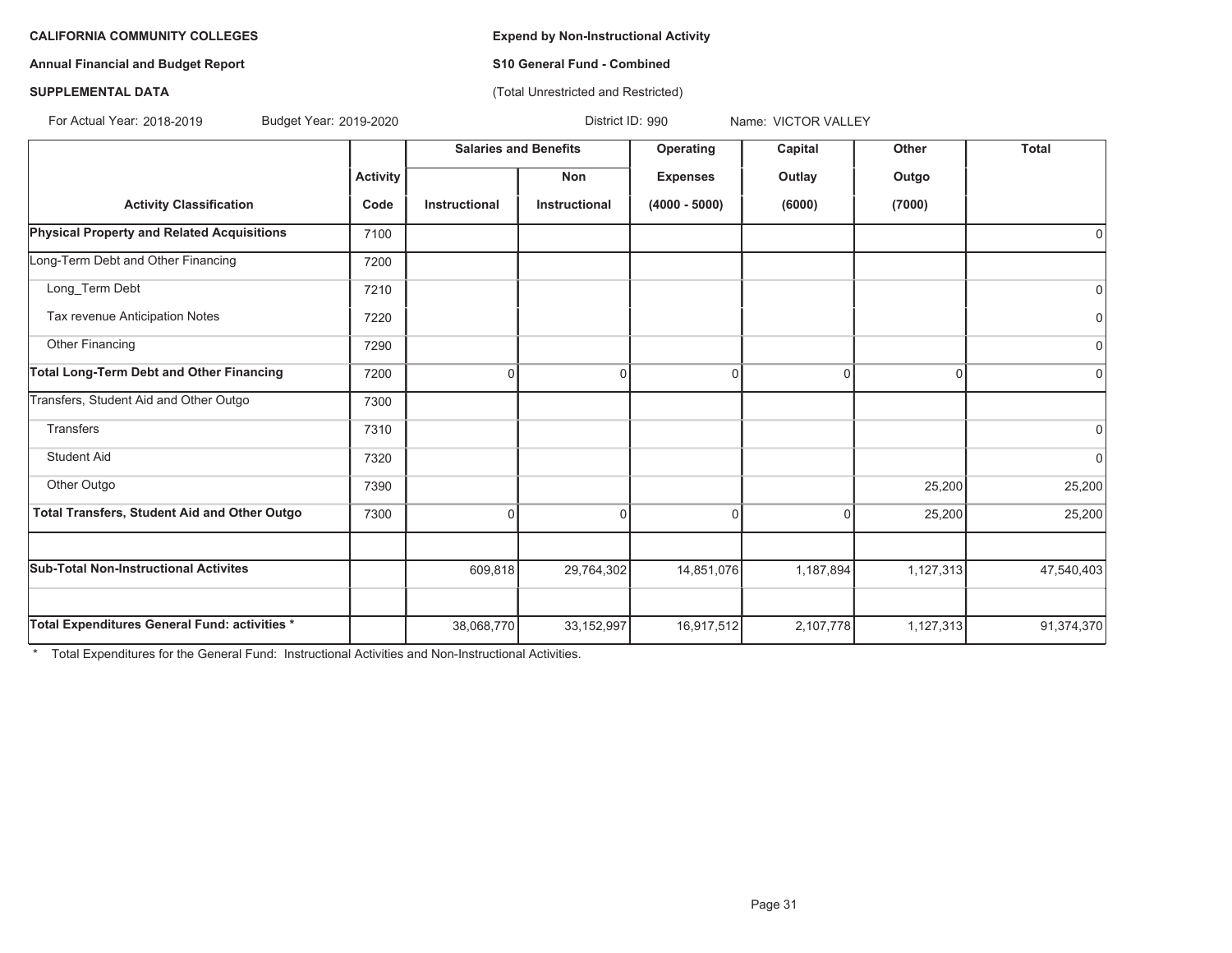### **Gann Appropriations Limit GANN Report**

#### DISTRICT NAME: VICTOR VALLEY

| 2018-2019 Appropriations Limit:<br>А.<br>lB.<br>2019-2020 Price Factor:<br>IC.<br>Population factor:<br>1. 2017-2018 Second Period Actual FTES<br>2. 2018-2019 Second Period Actual FTES<br>3. 2018-2019 Population change factor (C2/C1)<br>2018-2019 Limit adjusted by inflation and population factors (A * B * C.3)<br>D.<br>E.<br>Adjustments to increase limit:<br>1. Transfers in of financial responsibility |                                                                                                           |          |             |               |
|----------------------------------------------------------------------------------------------------------------------------------------------------------------------------------------------------------------------------------------------------------------------------------------------------------------------------------------------------------------------------------------------------------------------|-----------------------------------------------------------------------------------------------------------|----------|-------------|---------------|
|                                                                                                                                                                                                                                                                                                                                                                                                                      |                                                                                                           |          |             | \$121,447,334 |
|                                                                                                                                                                                                                                                                                                                                                                                                                      |                                                                                                           | 1.0385   |             |               |
|                                                                                                                                                                                                                                                                                                                                                                                                                      |                                                                                                           |          |             |               |
|                                                                                                                                                                                                                                                                                                                                                                                                                      |                                                                                                           | 9.621.48 |             |               |
|                                                                                                                                                                                                                                                                                                                                                                                                                      |                                                                                                           | 9,653.70 |             |               |
|                                                                                                                                                                                                                                                                                                                                                                                                                      |                                                                                                           | 1.0033   |             |               |
|                                                                                                                                                                                                                                                                                                                                                                                                                      |                                                                                                           |          |             | \$126,539,262 |
|                                                                                                                                                                                                                                                                                                                                                                                                                      |                                                                                                           |          |             |               |
|                                                                                                                                                                                                                                                                                                                                                                                                                      |                                                                                                           |          | \$0         |               |
| 2. Temporary voter approved increases                                                                                                                                                                                                                                                                                                                                                                                |                                                                                                           |          | $\Omega$    |               |
| 3. Total adjustments - increase                                                                                                                                                                                                                                                                                                                                                                                      |                                                                                                           |          |             | 0             |
| Sub-Total $(D + E.3)$                                                                                                                                                                                                                                                                                                                                                                                                |                                                                                                           |          |             | \$126,539,262 |
| Adjustments to decrease limit:<br>IF.                                                                                                                                                                                                                                                                                                                                                                                |                                                                                                           |          |             |               |
| 1. Transfers out of financial responsibility                                                                                                                                                                                                                                                                                                                                                                         |                                                                                                           |          | \$0         |               |
| 2. Lapses of voter approved increases                                                                                                                                                                                                                                                                                                                                                                                |                                                                                                           |          | $\mathbf 0$ |               |
| 3. Total adjustments - decrease                                                                                                                                                                                                                                                                                                                                                                                      |                                                                                                           |          |             | $\Omega$      |
| 2019-2020 Appropriations Limit ( $D + E.3 - F.3$ )<br>G.                                                                                                                                                                                                                                                                                                                                                             |                                                                                                           |          |             | \$126,539,262 |
|                                                                                                                                                                                                                                                                                                                                                                                                                      |                                                                                                           |          |             |               |
| 2019-2020 Appropriations Subject to Limit:<br>Ⅱ.                                                                                                                                                                                                                                                                                                                                                                     |                                                                                                           |          |             |               |
| А.                                                                                                                                                                                                                                                                                                                                                                                                                   | State Aid (General Apportionment, Apprenticeship Allowance, Basic Skills, and Partnership for Excellence) |          |             | 47,976,585    |
| State Subventions (Home Owners Property Tax Relief, Timber Yield tax, etc.)<br>B.                                                                                                                                                                                                                                                                                                                                    |                                                                                                           |          |             | 2,065,915     |
| C.<br>Local Property taxes                                                                                                                                                                                                                                                                                                                                                                                           |                                                                                                           |          |             | 15,098,249    |
| ID.<br>Estimated excess Debt Service taxes                                                                                                                                                                                                                                                                                                                                                                           |                                                                                                           |          |             | $\mathbf 0$   |
| E.<br>Estimated Parcel taxes, Square Foot taxes, etc.                                                                                                                                                                                                                                                                                                                                                                |                                                                                                           |          |             | $\mathbf 0$   |
| F.<br>Interest on proceeds of taxes                                                                                                                                                                                                                                                                                                                                                                                  |                                                                                                           |          |             | 154,158       |
| IG.<br>Local appropriations from taxes for unreimbursed State, court, and federal mandates                                                                                                                                                                                                                                                                                                                           |                                                                                                           |          |             | $\pmb{0}$     |
| IH.<br>2019-2020 Appropriations Subject to Limit                                                                                                                                                                                                                                                                                                                                                                     |                                                                                                           |          |             | \$65,294,907  |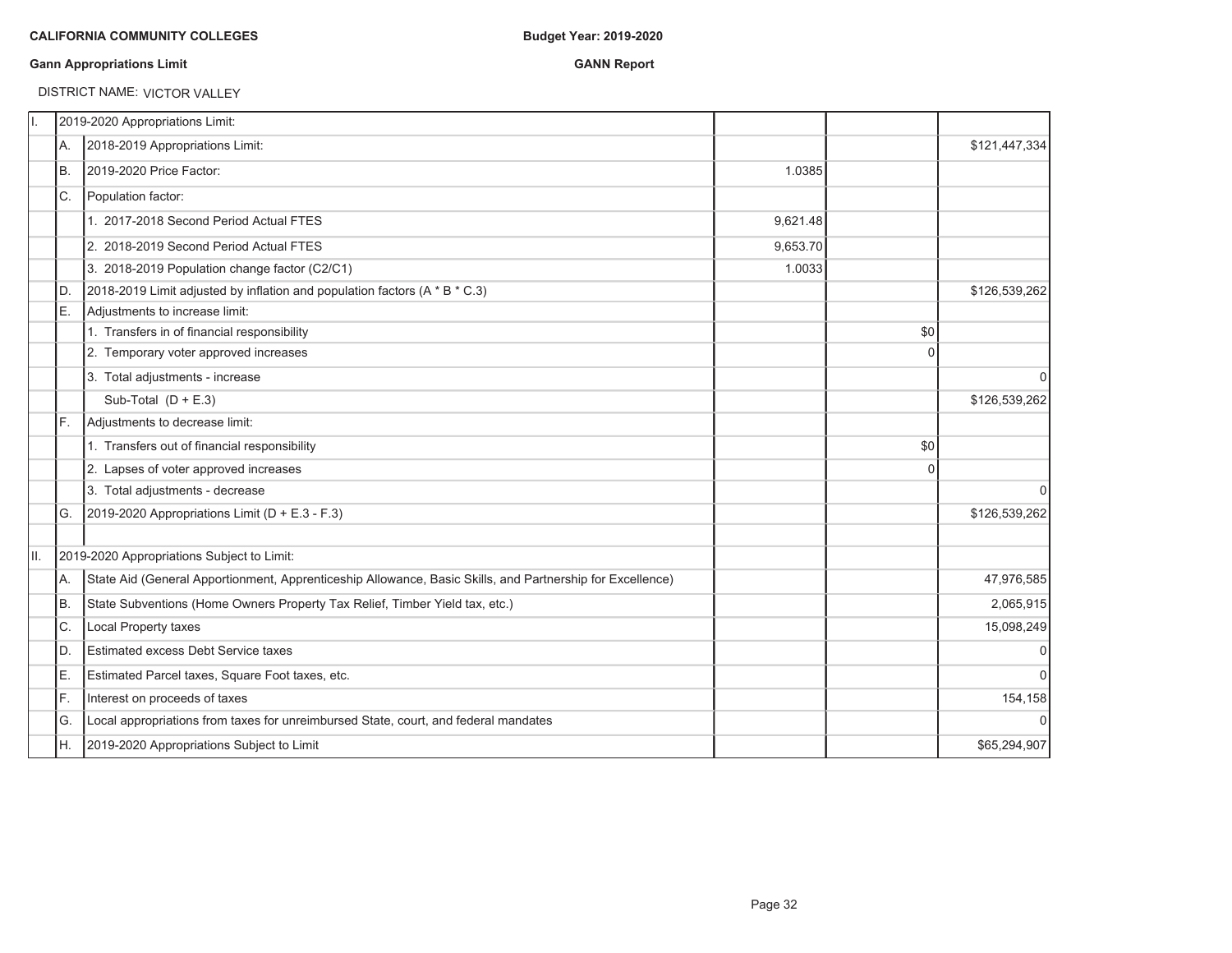**Governmental Funds Group**

Annual Financial and Budget Report

**10General Fund**

# REVENUES, EXPENDITURES, AND FUND BALANCE DATA

#### **990** VICTOR VALLEY

For Actual Year: 2018-2019 Budget Year: 2019-2020

**General Fund**

|                                                           | Object | <b>Fund: 11</b>             |               | <b>Fund: 12</b>           |               | <b>Fund: 10</b> |               |
|-----------------------------------------------------------|--------|-----------------------------|---------------|---------------------------|---------------|-----------------|---------------|
|                                                           | Code   | <b>UNRESTRICTED SUBFUND</b> |               | <b>RESTRICTED SUBFUND</b> |               | <b>TOTAL</b>    |               |
| <b>Description</b>                                        |        | Actual                      | <b>Budget</b> | Actual                    | <b>Budget</b> | Actual          | <b>Budget</b> |
| <b>REVENUES:</b>                                          |        |                             |               |                           |               |                 |               |
| <b>Federal Revenues</b>                                   | 8100   |                             |               | 1,543,136                 | 1,588,018     | 1,543,136       | 1,588,018     |
| <b>State Revenues</b>                                     | 8600   | 50,976,583                  | 52,167,399    | 17,692,054                | 19,899,947    | 68,668,637      | 72,067,346    |
| <b>Local Revenues</b>                                     | 8800   | 17,318,279                  | 17,347,508    | 1,985,433                 | 4,979,709     | 19,303,712      | 22,327,217    |
| <b>Total Revenues</b>                                     |        | 68,294,862                  | 69,514,907    | 21,220,623                | 26,467,674    | 89,515,485      | 95,982,581    |
| <b>EXPENDITURES:</b>                                      |        |                             |               |                           |               |                 |               |
| <b>Academic Salaries</b>                                  | 1000   | 28,778,993                  | 29,754,172    | 4,329,754                 | 4,810,503     | 33,108,747      | 34,564,675    |
| <b>Classified Salaries</b>                                | 2000   | 12,601,094                  | 12,616,283    | 3,221,307                 | 4,758,495     | 15,822,401      | 17,374,778    |
| <b>Employee Benefits</b>                                  | 3000   | 19,315,784                  | 17,728,302    | 2,974,835                 | 3,942,036     | 22,290,619      | 21,670,338    |
| Supplies and Materials                                    | 4000   | 378,690                     | 670,000       | 1,992,009                 | 2,664,449     | 2,370,699       | 3,334,449     |
| Other Operating Expenses and Services                     | 5000   | 6,876,703                   | 6,803,853     | 7,670,110                 | 6,859,425     | 14,546,813      | 13,663,278    |
| Capital Outlay                                            | 6000   | 674,800                     | 681,997       | 1,432,978                 | 1,993,770     | 2,107,778       | 2,675,767     |
| <b>Total Expenditures</b>                                 |        | 68,626,064                  | 68,254,607    | 21,620,993                | 25,028,678    | 90,247,057      | 93,283,285    |
| <b>Excess /(Deficiency) of Revenues over Expenditures</b> |        | (331, 202)                  | 1,260,300     | (400, 370)                | 1,438,996     | (731, 572)      | 2,699,296     |
| <b>Other Financing Sources</b>                            | 8900   | 400,000                     |               | 1,467,964                 | 1,876,140     | 1,867,964       | 1,876,140     |
| <b>Other Outgo</b>                                        | 7000   | 25,200                      | 716,200       | 1,102,113                 | 3,355,557     | 1,127,313       | 4,071,757     |
| Net Increase/(Decrease) in Fund Balance                   |        | 43,598                      | 544,100       | (34, 519)                 | (40, 421)     | 9,079           | 503,679       |
| <b>BEGINNING FUND BALANCE:</b>                            |        |                             |               |                           |               |                 |               |
| Net Beginning Balance, July 1                             | 9010   | 6,347,749                   | 6,391,347     | 327,679                   | 293,160       | 6,675,428       | 6,684,507     |
| <b>Prior Years Adustments</b>                             | 9020   |                             |               |                           |               | $\Omega$        |               |
| Adjusted Beginning Balance                                | 9030   | 6,347,749                   |               | 327,679                   |               | 6,675,428       |               |
| <b>Ending Fund Balance, June 30</b>                       |        | 6,391,347                   | 6,935,447     | 293,160                   | 252,739       | 6,684,507       | 7,188,186     |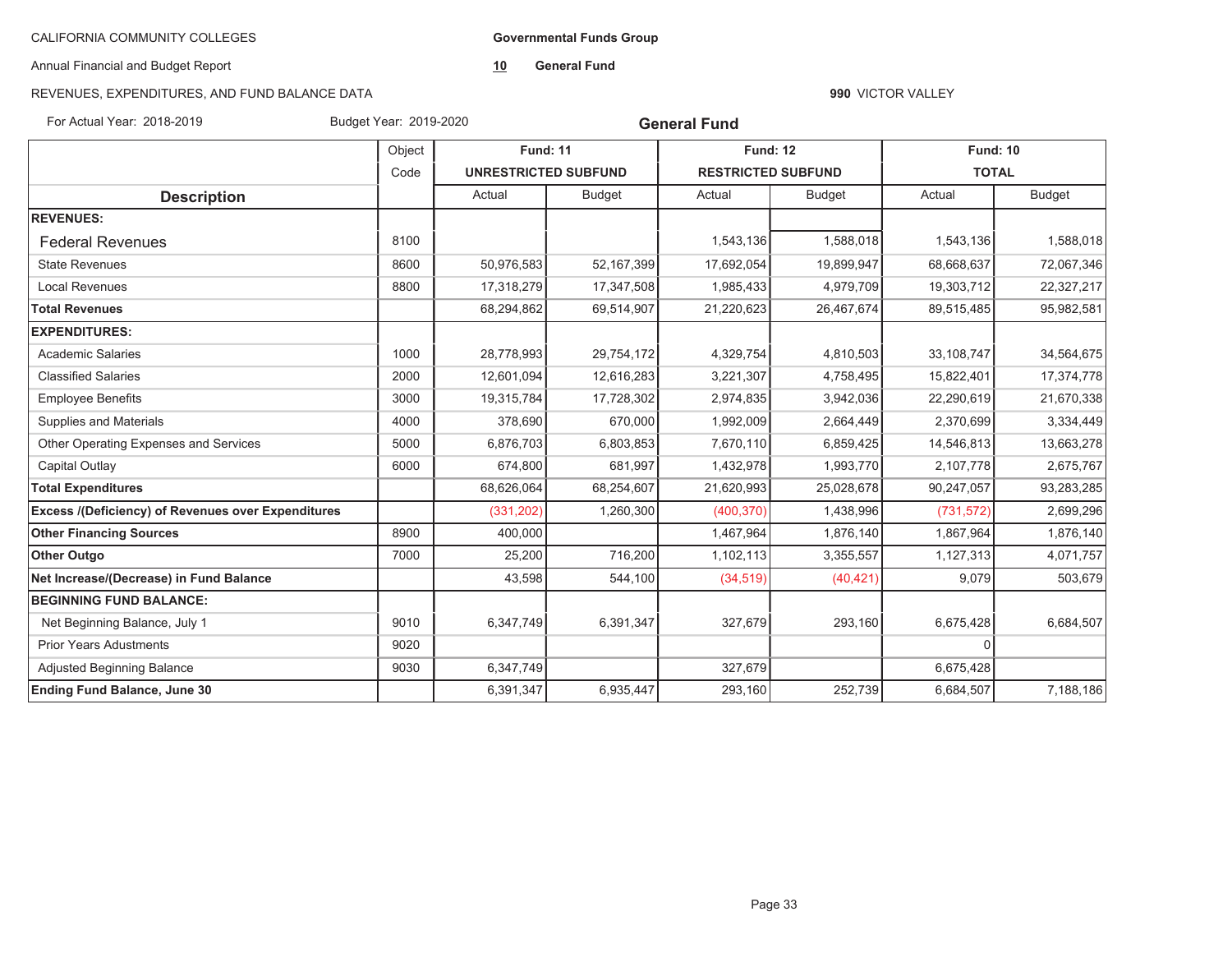**Governmental Funds Group**

**Annual Financial and Budget Report**

20 Debt service Funds

**990** VICTOR VALLEY

# **REVENUES, EXPENDITURES, AND FUND BALANCE DATA**

For Actual Year: 2018-2019 Budget Year: 2019-2020 **DEBT SERVICE FUNDS**

|                                             | Object Code | <b>Fund: 21</b>          |               | <b>Fund: 22</b>              |               | <b>Fund: 29</b>                |               |
|---------------------------------------------|-------------|--------------------------|---------------|------------------------------|---------------|--------------------------------|---------------|
|                                             |             | <b>BOND INTEREST AND</b> |               | <b>REVENUE BOND INTEREST</b> |               |                                |               |
|                                             |             | <b>REDEMPTION FUND</b>   |               | <b>AND REDEMPTION FUND</b>   |               | <b>OTHER DEBT SERVICE FUND</b> |               |
| <b>Description</b>                          |             | <b>Actual</b>            | <b>Budget</b> | <b>Actual</b>                | <b>Budget</b> | <b>Actual</b>                  | <b>Budget</b> |
| <b>REVENUES:</b>                            |             |                          |               |                              |               |                                |               |
| <b>Federal Revenues</b>                     | 8100        |                          |               |                              |               |                                |               |
| <b>State Revenues</b>                       | 8600        | 63,083                   |               |                              |               |                                |               |
| <b>Local Revenues</b>                       | 8800        | 6,576,802                | 6,703,450     |                              |               |                                |               |
| <b>Total Revenues</b>                       |             | 6,639,885                | 6,703,450     | $\pmb{0}$                    | $\mathbf 0$   | $\mathbf 0$                    | $\Omega$      |
| <b>Other Financing Sources</b>              | 8900        |                          |               |                              |               |                                |               |
| Interfund Transfers In                      | 8981        |                          |               |                              |               |                                |               |
| Other Incoming Transfers                    | 8983        |                          |               |                              |               |                                |               |
| <b>Total Other Financing Sources</b>        |             | $\Omega$                 | $\Omega$      | $\mathsf 0$                  | 0             | $\Omega$                       | $\Omega$      |
| Other Outgo                                 | 7000        |                          |               |                              |               |                                |               |
| Debt Retirement (Long Term Debt)            | 7100        |                          |               |                              |               |                                |               |
| <b>Debt Reduction</b>                       | 7110        | 1,480,292                | 1,480,000     |                              |               |                                |               |
| Debt Interest and Other Service Charges     | 7120        | 5,650,121                | 5,400,000     |                              |               |                                |               |
| <b>Transfers Outgoing</b>                   | 7300 & 7400 |                          |               |                              |               |                                |               |
| Reserve for Contingencies                   | 7900        |                          |               |                              |               |                                |               |
| <b>Total Other Outgo</b>                    | 7000        | 7,130,413                | 6,880,000     | $\mathsf 0$                  | 0             | $\overline{0}$                 | $\pmb{0}$     |
| Net Other Financing Sources / (Other Outgo) | 8900 & 7000 | (7, 130, 413)            | (6,880,000)   | $\mathbf 0$                  | $\Omega$      | $\Omega$                       | $\Omega$      |
| Net Increase/Decrease in Fund Balance       |             | (490, 528)               | (176, 550)    | $\mathbf 0$                  | $\Omega$      | $\Omega$                       | $\Omega$      |
| <b>BEGINNING FUND BALANCE:</b>              |             |                          |               |                              |               |                                |               |
| Net Beginning Balance, July 1               | 9010        | 8,110,087                | 7,619,559     |                              | $\Omega$      | $\mathbf 0$                    | $\mathbf 0$   |
| <b>Prior Years Adustments</b>               | 9020        |                          |               |                              |               |                                |               |
| Adjusted Beginning Balance                  | 9030        | 8,110,087                |               | 0                            |               | $\mathbf 0$                    |               |
| <b>Ending Fund Balance, June 30</b>         |             | 7,619,559                | 7,443,009     | $\Omega$                     | $\Omega$      | $\Omega$                       | $\Omega$      |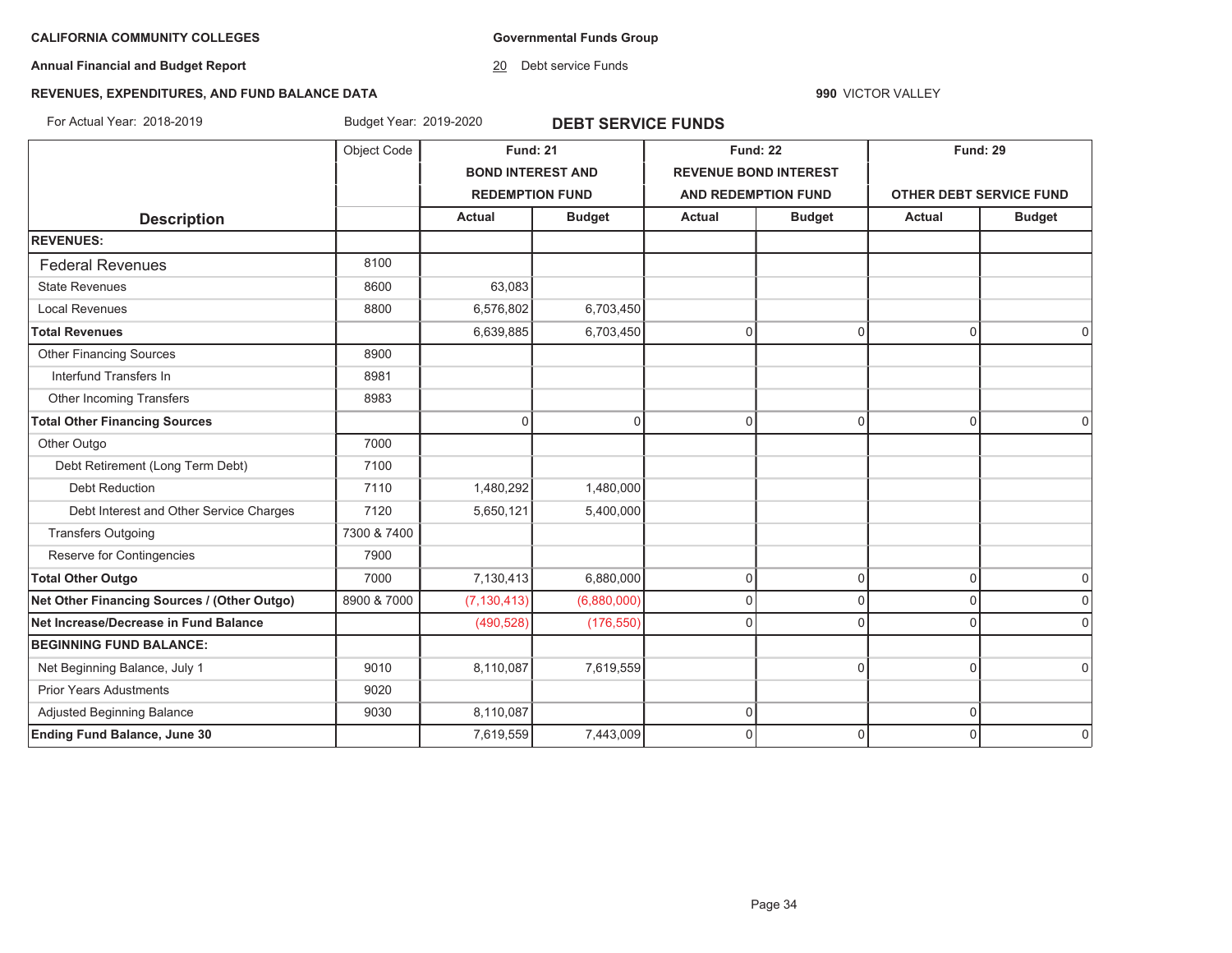**Annual Financial and Budget Report**

**Governmental Funds Group**

**30 Special Revenue Funds -- Part 1**

# **REVENUES, EXPENDITURES, AND FUND BALANCE DATA**

| For Actual Year: 2018-2019                                | Budget Year: 2019-2020 |                       | <b>Special Revenue Funds</b> |                |                       |                               |               |
|-----------------------------------------------------------|------------------------|-----------------------|------------------------------|----------------|-----------------------|-------------------------------|---------------|
|                                                           | Object                 | <b>FUND: 31</b>       |                              |                | <b>FUND 32</b>        | <b>FUND 33</b>                |               |
|                                                           | Code                   | <b>BOOKSTORE FUND</b> |                              |                | <b>CAFETERIA FUND</b> | <b>CHILD DEVELOPMENT FUND</b> |               |
| <b>Description</b>                                        |                        | <b>Actual</b>         | <b>Budget</b>                | Actual         | <b>Budget</b>         | <b>Actual</b>                 | <b>Budget</b> |
| <b>REVENUES:</b>                                          |                        |                       |                              |                |                       |                               |               |
| <b>Federal Revenues</b>                                   | 8100                   |                       |                              |                |                       |                               |               |
| <b>State Revenues</b>                                     | 8600                   |                       |                              |                |                       | 186,474                       | 165,103       |
| <b>Local Revenues</b>                                     | 8800                   |                       |                              |                |                       | 181,307                       | 170,498       |
| <b>Total Income</b>                                       |                        | 0                     | <sup>0</sup>                 | $\Omega$       | $\Omega$              | 367,781                       | 335,601       |
| <b>Expenditures</b>                                       |                        |                       |                              |                |                       |                               |               |
| Academic Salaries                                         | 1000                   |                       |                              |                |                       | 162,014                       | 154,621       |
| <b>Classified Salaries</b>                                | 2000                   |                       |                              |                |                       | 12,996                        | 44,082        |
| <b>Employee Benefits</b>                                  | 3000                   |                       |                              |                |                       | 82,602                        | 93,702        |
| Supplies and Materials                                    | 4000                   |                       |                              |                |                       | 4,193                         | 25,769        |
| Other Operating Expenses and Services                     | 5000                   |                       |                              |                |                       | 641                           | 17,427        |
| Capital Outlay                                            | 6000                   |                       |                              |                |                       |                               |               |
| <b>Total Expenditures</b>                                 |                        | $\Omega$              | $\Omega$                     | $\Omega$       | $\Omega$              | 262,446                       | 335,601       |
| <b>Excess /(Deficiency) of Revenues over Expenditures</b> |                        | $\Omega$              | $\Omega$                     | $\Omega$       | $\Omega$              | 105,335                       | $\mathbf 0$   |
| <b>Other Financing Sources</b>                            | 8900                   |                       |                              |                |                       |                               |               |
| Other Outgo                                               | 7000                   |                       |                              |                |                       |                               |               |
| Net Increase/(Decrease) in Fund Balance                   |                        | $\Omega$              | $\Omega$                     | $\Omega$       | n                     | 105,335                       | <sub>0</sub>  |
| <b>Begining Fund Balance:</b>                             |                        |                       |                              |                |                       |                               |               |
| Net Beginning Balance, July 1                             | 9010                   |                       | 0                            |                | $\Omega$              | 280,241                       | 384,793       |
| Prior Years Adustments                                    | 9020                   |                       |                              |                |                       | (783)                         |               |
| Adjusted Beginning Balance                                | 9030                   | 0                     |                              | $\overline{0}$ |                       | 279,458                       |               |
| <b>Ending Fund Balance, June 30</b>                       |                        | $\Omega$              | $\overline{0}$               | $\Omega$       | $\Omega$              | 384,793                       | 384,793       |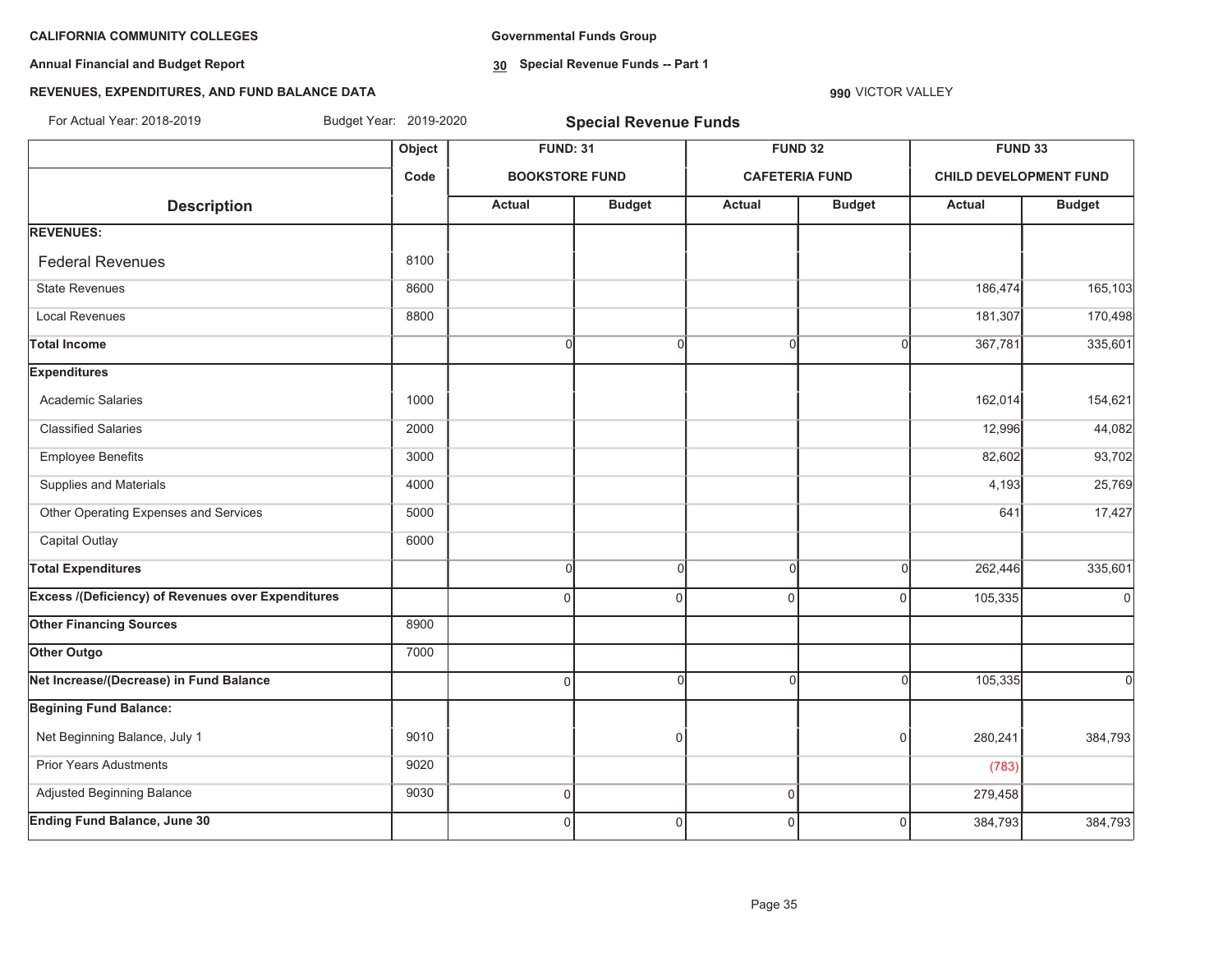**Annual Financial and Budget Report**

**Governmental Funds Group**

**30 Special Revenue Funds -- Part 2**

#### **990** VICTOR VALLEY

# **REVENUES, EXPENDITURES, AND FUND BALANCE DATA**

| For Actual Year: 2018-2019                                | Budget Year: 2019-2020 |                            | <b>Special Revenue Funds</b> |               |                                  |                            |                |
|-----------------------------------------------------------|------------------------|----------------------------|------------------------------|---------------|----------------------------------|----------------------------|----------------|
|                                                           | Object                 | <b>FUND: 34</b>            |                              |               | <b>FUND 35</b>                   | <b>FUND 39</b>             |                |
|                                                           | Code                   | <b>FARM OPERATION FUND</b> |                              |               | <b>REVENUE BOND PROJECT FUND</b> | OTHER SPECIAL REVENUE FUND |                |
| <b>Description</b>                                        |                        | <b>Actual</b>              | <b>Budget</b>                | <b>Actual</b> | <b>Budget</b>                    | <b>Actual</b>              | <b>Budget</b>  |
| <b>REVENUES:</b>                                          |                        |                            |                              |               |                                  |                            |                |
| <b>Federal Revenues</b>                                   | 8100                   |                            |                              |               |                                  |                            |                |
| <b>State Revenues</b>                                     | 8600                   |                            |                              |               |                                  |                            |                |
| <b>Local Revenues</b>                                     | 8800                   |                            |                              |               |                                  | 2,319,997                  | 1,150,000      |
| <b>Total Income</b>                                       |                        | $\overline{0}$             | $\overline{0}$               | $\Omega$      | O                                | 2,319,997                  | 1,150,000      |
| <b>Expenditures</b>                                       |                        |                            |                              |               |                                  |                            |                |
| <b>Academic Salaries</b>                                  | 1000                   |                            |                              |               |                                  |                            |                |
| <b>Classified Salaries</b>                                | 2000                   |                            |                              |               |                                  |                            |                |
| <b>Employee Benefits</b>                                  | 3000                   |                            |                              |               |                                  |                            |                |
| Supplies and Materials                                    | 4000                   |                            |                              |               |                                  |                            |                |
| Other Operating Expenses and Services                     | 5000                   |                            |                              |               |                                  | 276,754                    |                |
| Capital Outlay                                            | 6000                   |                            |                              |               |                                  |                            |                |
| <b>Total Expenditures</b>                                 |                        | $\overline{0}$             | $\overline{0}$               | $\Omega$      | $\cap$                           | 276,754                    | $\Omega$       |
| <b>Excess /(Deficiency) of Revenues over Expenditures</b> |                        | $\Omega$                   | $\Omega$                     | $\mathbf{0}$  | $\Omega$                         | 2,043,243                  | 1,150,000      |
| <b>Other Financing Sources</b>                            | 8900                   |                            |                              |               |                                  |                            |                |
| Other Outgo                                               | 7000                   |                            |                              |               |                                  |                            | 16,322,192     |
| Net Increase/(Decrease) in Fund Balance                   |                        | $\Omega$                   | $\Omega$                     | $\Omega$      |                                  | 2,043,243                  | (15, 172, 192) |
| <b>Begining Fund Balance:</b>                             |                        |                            |                              |               |                                  |                            |                |
| Net Beginning Balance, July 1                             | 9010                   |                            | $\Omega$                     |               | $\Omega$                         | 29,521,602                 | 31,564,845     |
| <b>Prior Years Adustments</b>                             | 9020                   |                            |                              |               |                                  |                            |                |
| Adjusted Beginning Balance                                | 9030                   | $\overline{0}$             |                              | $\mathbf 0$   |                                  | 29,521,602                 |                |
| <b>Ending Fund Balance, June 30</b>                       |                        | $\overline{0}$             | $\overline{0}$               | $\mathbf 0$   | $\overline{0}$                   | 31,564,845                 | 16,392,653     |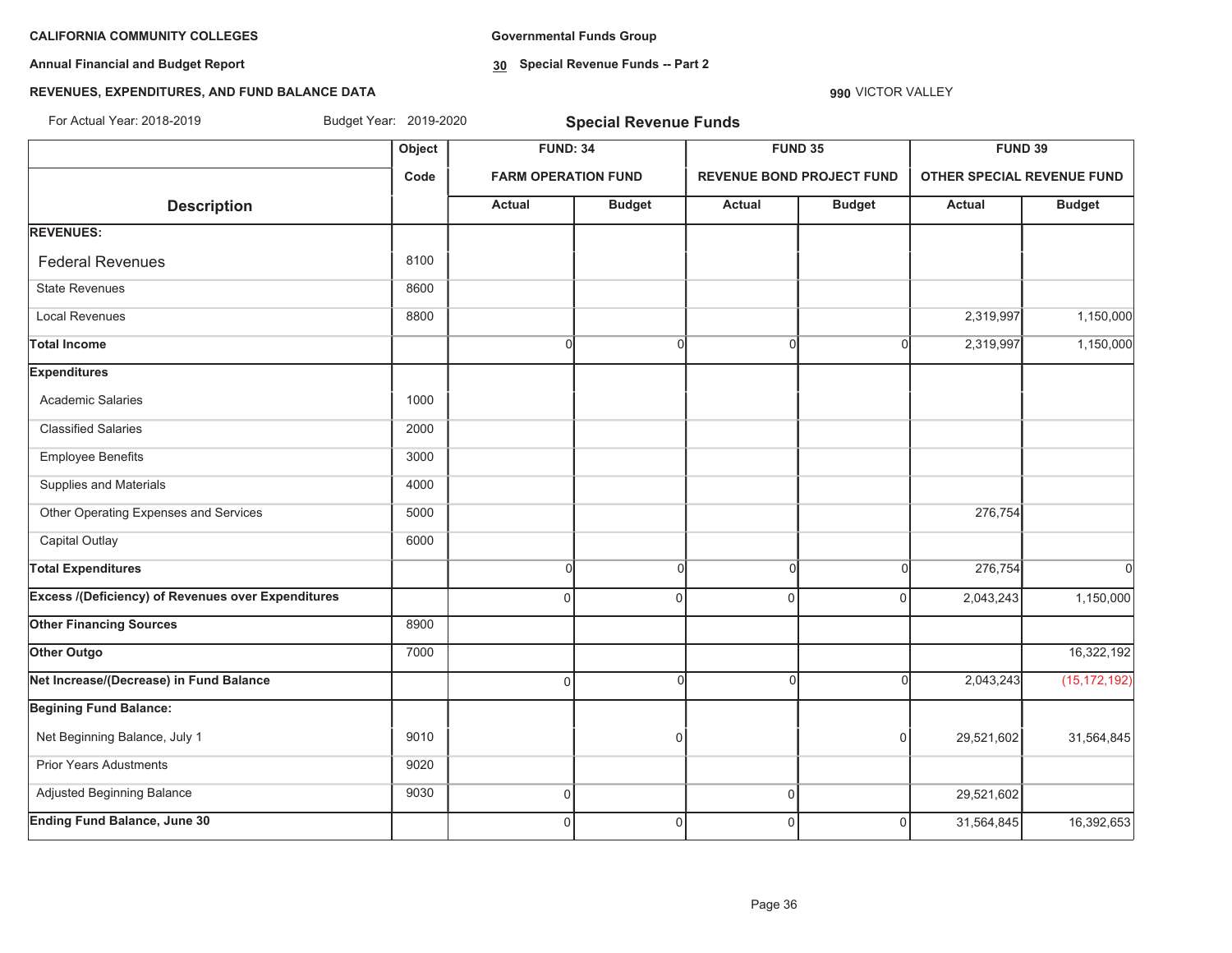**Annual Financial and Budget Report**

**Governmental Funds Group**

**40 Capital Projects Funds**

#### **REVENUES, EXPENDITURES, AND FUND BALANCE DATA**

# **Object FUND: 41 FUND 42 FUND 43 Code CAPITAL QUTLAY PROJECTS FUND REVENUE BOND CONSTRUCTION FUND GENERAL OBLIGATION BOND FUNDDescription Actual Budget Actual Budget Actual Budget REVENUES:** Federal Revenuess and the set of  $\sim$  1000  $\,$  8100  $\,$ State Revenues 8600 Local Revenues 8800 2,143,999 1,525,000 114,966 75,000 **Total Income** 2,143,999 1,525,000 114,966 75,000 0 0 **Expenditures** Academic Salaries 1000 Classified Salaries 2000 Employee Benefits 3000 Supplies and Materials **1000** 21,283 5,000 Other Operating Expenses and Services 1,5000 1,242,841 2,198,101 Capital Outlay 6000 793,554 15,962,842 6,311,942 605,556 **Total Expenditures** 2,057,678 18,165,943 6,311,942 605,556 0 0 **Excess /(Deficiency) of Revenues over Expenditures** 86,321 (16,640,943) (6,196,976) (530,556) <sup>0</sup> <sup>0</sup> **Other Financing Sources** 8900 16,322,192 **Other Outgo** 7000 **480,000 480,000 480,000 480,000 480,000 Net Increase/(Decrease) in Fund Balance** 86 **198,000 (86,321 11 199,000 (6,196,976)** (6,196,976) (530,556) **Begining Fund Balance:** Net Beginning Balance, July 1 9010 | 9010 | 5.798,846 5.885,167 | 6.727,533 530,557 | | | | | | | | | | | | | | Prior Years Adustments **19020** Adjusted Beginning Balance **19930** 5,798,846 6,727,533 6,727,533 6,727,533 6,8727,533 6,000 6,727,533 6,000 6,727,533 6,000 6,727,533 6,000 6,000 6,000 6,000 6,000 6,000 6,000 6,000 6,000 6,000 6,000 6,000 6,000 6,000 6,00 **Ending Fund Balance, June 30** 5,885,167 5,086,416 530,557 1 0 0 For Actual Year: 2018-2019 Budget Year: 2019-2020 **Capital Projects Funds**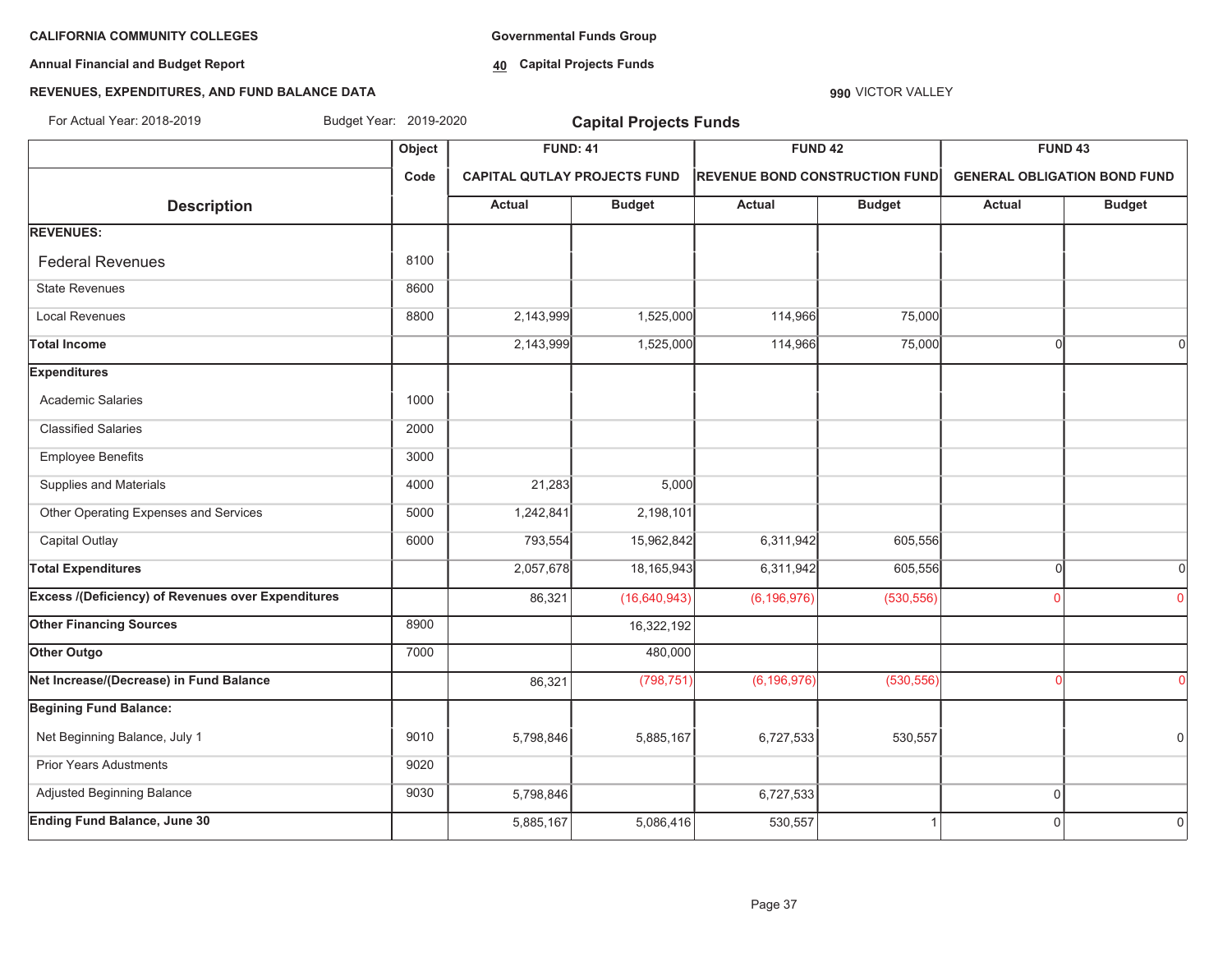**Annual Financial and Budget Report**

**Proprietary Funds Group**

**50 Enterprise Funds Group -- Part 1**

# **REVENUES, EXPENDITURES, AND FUND BALANCE DATA**

**990** VICTOR VALLEY

For Actual Year: 2018-2019 Budget Year: 2019-2020 **Enterprise Funds**

|                                         |      | <b>FUND: 51</b>       |               |                       | <b>FUND 52</b> | <b>FUND 53</b>         |               |  |
|-----------------------------------------|------|-----------------------|---------------|-----------------------|----------------|------------------------|---------------|--|
| <b>Description</b>                      | Code | <b>BOOKSTORE FUND</b> |               | <b>CAFETERIA FUND</b> |                | <b>FARM OPERATIONS</b> |               |  |
|                                         |      | Actual                | <b>Budget</b> | Actual                | <b>Budget</b>  | <b>Actual</b>          | <b>Budget</b> |  |
| <b>REVENUES:</b>                        |      |                       |               |                       |                |                        |               |  |
| <b>Local Revenues</b>                   | 8800 |                       |               |                       |                |                        |               |  |
| Other Financing Sources                 | 8900 | 3,063,057             | 1,980,071     |                       |                |                        |               |  |
| <b>Total Income</b>                     |      | 3,063,057             | 1,980,071     | $\Omega$              | $\Omega$       | C                      | Οl            |  |
| <b>Cost of Sales</b>                    | 5890 | 1,976,843             | 1,148,435     |                       |                |                        |               |  |
| <b>Gross Profit or Loss</b>             |      | 1,086,214             | 831,636       | $\Omega$              | $\Omega$       |                        | ΩI            |  |
| <b>Expenditures</b>                     |      |                       |               |                       |                |                        |               |  |
| <b>Academic Salaries</b>                | 1000 |                       |               |                       |                |                        |               |  |
| <b>Classified Salaries</b>              | 2000 | 421,135               | 450,000       |                       |                |                        |               |  |
| <b>Employee Benefits</b>                | 3000 | 245,934               | 209,844       |                       |                |                        |               |  |
| Supplies and Materials                  | 4000 |                       |               |                       |                |                        |               |  |
| Other Operating Expenses and Services   | 5000 | 171,782               | 171,792       |                       |                |                        |               |  |
| Capital Outlay                          | 6000 |                       |               |                       |                |                        |               |  |
| <b>Total Expenditures</b>               |      | 838,851               | 831,636       | $\Omega$              | $\Omega$       | $\cap$                 | $\Omega$      |  |
| <b>Net Profit or Loss</b>               |      | 247,363               | $\Omega$      | $\Omega$              | $\Omega$       | $\Omega$               | $\Omega$      |  |
| Other Outgo                             | 7000 |                       |               |                       |                |                        |               |  |
| Net Increase/(Decrease) in Fund Balance |      | 247,363               | $\Omega$      | $\Omega$              | $\Omega$       |                        | ΩI            |  |
| <b>Begining Fund Balance:</b>           |      |                       |               |                       |                |                        |               |  |
| Net Beginning Balance, July 1           | 9010 | 1,895,308             | 2,142,671     | $\Omega$              | 0              |                        | $\Omega$      |  |
| Prior Years Adustments                  | 9020 |                       |               |                       |                |                        |               |  |
| Adjusted Beginning Balance              | 9030 | 1,895,308             |               | 0                     |                | $\Omega$               |               |  |
| <b>Ending Fund Balance, June 30</b>     |      | 2,142,671             | 2,142,671     | $\Omega$              | $\Omega$       | $\Omega$               | $\Omega$      |  |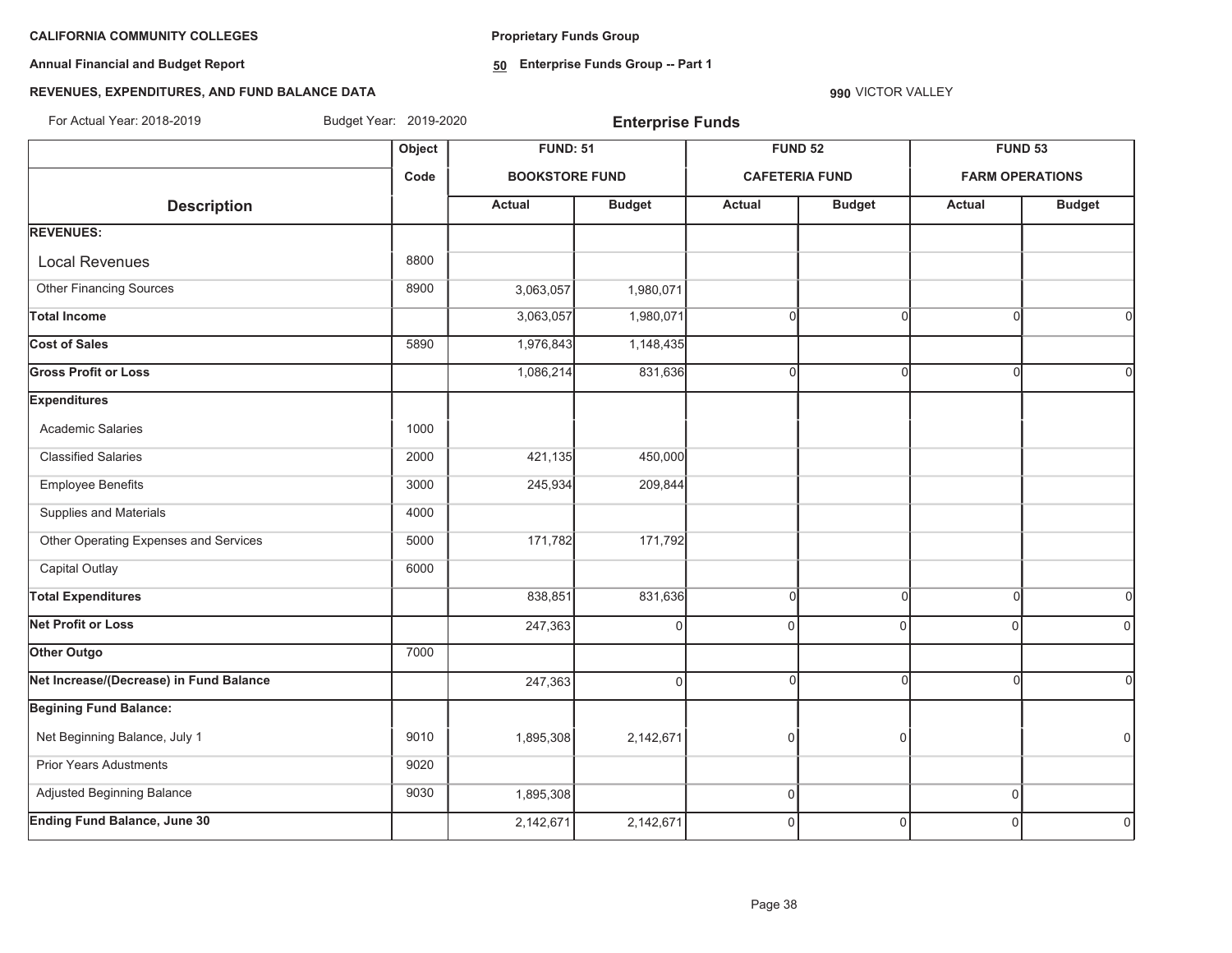**Proprietary Funds Group**

**Annual Financial and Budget Report**

**50 Enterprise Funds Group -- Part 2**

# **REVENUES, EXPENDITURES, AND FUND BALANCE DATA**

| For Actual Year: 2018-2019              | Budget Year: 2019-2020 |                              | <b>Enterprise Funds</b> |  |  |
|-----------------------------------------|------------------------|------------------------------|-------------------------|--|--|
|                                         | Object                 | <b>FUND: 59</b>              |                         |  |  |
|                                         | Code                   | <b>OTHER ENTERPRISE FUND</b> |                         |  |  |
| <b>Description</b>                      |                        | <b>Actual</b>                | <b>Budget</b>           |  |  |
| <b>REVENUES:</b>                        |                        |                              |                         |  |  |
| <b>Local Revenues</b>                   | 8800                   |                              |                         |  |  |
| <b>Other Financing Sources</b>          | 8900                   | 471,986                      | 366,085                 |  |  |
| <b>Total Income</b>                     |                        | 471,986                      | 366,085                 |  |  |
| <b>Cost of Sales</b>                    | 5890                   |                              |                         |  |  |
| <b>Gross Profit or Loss</b>             |                        | 471,986                      | 366,085                 |  |  |
| <b>Expenditures</b>                     |                        |                              |                         |  |  |
| Academic Salaries                       | 1000                   |                              |                         |  |  |
| <b>Classified Salaries</b>              | 2000                   | 186,387                      | 216,400                 |  |  |
| <b>Employee Benefits</b>                | 3000                   | 77,130                       | 91,900                  |  |  |
| Supplies and Materials                  | 4000                   | 763                          | 2,000                   |  |  |
| Other Operating Expenses and Services   | 5000                   | 34,675                       | 55,785                  |  |  |
| Capital Outlay                          | 6000                   |                              |                         |  |  |
| <b>Total Expenditures</b>               |                        | 298,955                      | 366,085                 |  |  |
| <b>Net Profit or Loss</b>               |                        | 173,031                      | 0                       |  |  |
| Other Outgo                             | 7000                   |                              |                         |  |  |
| Net Increase/(Decrease) in Fund Balance |                        | 173,031                      | $\Omega$                |  |  |
| <b>Begining Fund Balance:</b>           |                        |                              |                         |  |  |
| Net Beginning Balance, July 1           | 9010                   | 445,928                      | 618,959                 |  |  |
| <b>Prior Years Adustments</b>           | 9020                   |                              |                         |  |  |
| Adjusted Beginning Balance              | 9030                   | 445,928                      |                         |  |  |
| <b>Ending Fund Balance, June 30</b>     |                        | 618,959                      | 618,959                 |  |  |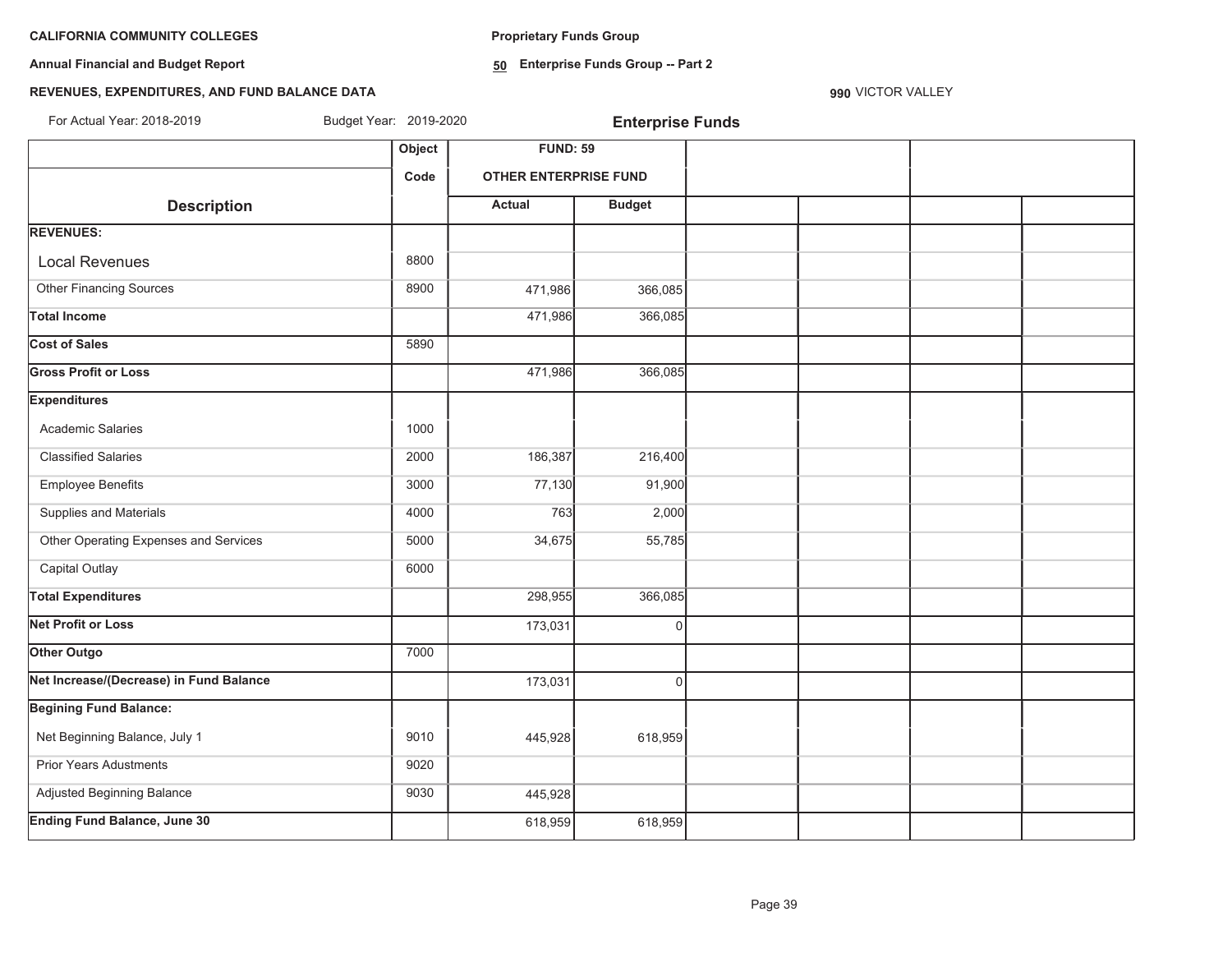**Annual Financial and Budget Report**

**Proprietary Funds Group**

**60 Enterprise Funds Group** 

# **REVENUES, EXPENDITURES, AND FUND BALANCE DATA**

| For Actual Year: 2018-2019              | Budget Year: 2019-2020 |                            | <b>Internal Service Funds</b> |                                     |               |  |
|-----------------------------------------|------------------------|----------------------------|-------------------------------|-------------------------------------|---------------|--|
|                                         | Object                 | <b>FUND: 61</b>            |                               | <b>FUND 69</b>                      |               |  |
|                                         | Code                   | <b>SELF-INSURANCE FUND</b> |                               | <b>OTHER INTERNAL SERVICES FUND</b> |               |  |
| <b>Description</b>                      |                        | <b>Actual</b>              | <b>Budget</b>                 | Actual                              | <b>Budget</b> |  |
| <b>REVENUES:</b>                        |                        |                            |                               |                                     |               |  |
| <b>Local Revenues</b>                   | 8800                   | 37,022                     | 3,000                         | 830                                 | 250           |  |
| <b>Other Financing Sources</b>          | 8900                   | 24,000                     | 24,000                        |                                     |               |  |
| <b>Total Income</b>                     |                        | 61,022                     | 27,000                        | 830                                 | 250           |  |
| <b>Expenditures</b>                     |                        |                            |                               |                                     |               |  |
| Academic Salaries                       | 1000                   |                            |                               |                                     |               |  |
| <b>Classified Salaries</b>              | 2000                   |                            |                               |                                     |               |  |
| <b>Employee Benefits</b>                | 3000                   |                            |                               |                                     |               |  |
| Supplies and Materials                  | 4000                   |                            | 1,500                         |                                     |               |  |
| Other Operating Expenses and Services   | 5000                   | 86,055                     | 112,000                       |                                     |               |  |
| Capital Outlay                          | 6000                   | 5,565                      | 3,000                         |                                     |               |  |
| <b>Total Expenditures</b>               |                        | 91,620                     | 116,500                       | $\Omega$                            | $\Omega$      |  |
| <b>Net Profit or Loss</b>               |                        | (30, 598)                  | (89, 500)                     | 830                                 | 250           |  |
| Other Outgo                             | 7000                   |                            |                               |                                     |               |  |
| Net Increase/(Decrease) in Fund Balance |                        | (30, 598)                  | (89, 500)                     | 830                                 | 250           |  |
| <b>Begining Fund Balance:</b>           |                        |                            |                               |                                     |               |  |
| Net Beginning Balance, July 1           | 9010                   | 737,571                    | 706,973                       | 42,271                              | 43,101        |  |
| <b>Prior Years Adustments</b>           | 9020                   |                            |                               |                                     |               |  |
| Adjusted Beginning Balance              | 9030                   | 737,571                    |                               | 42,271                              |               |  |
| <b>Ending Fund Balance, June 30</b>     |                        | 706,973                    | 617,473                       | 43,101                              | 43,351        |  |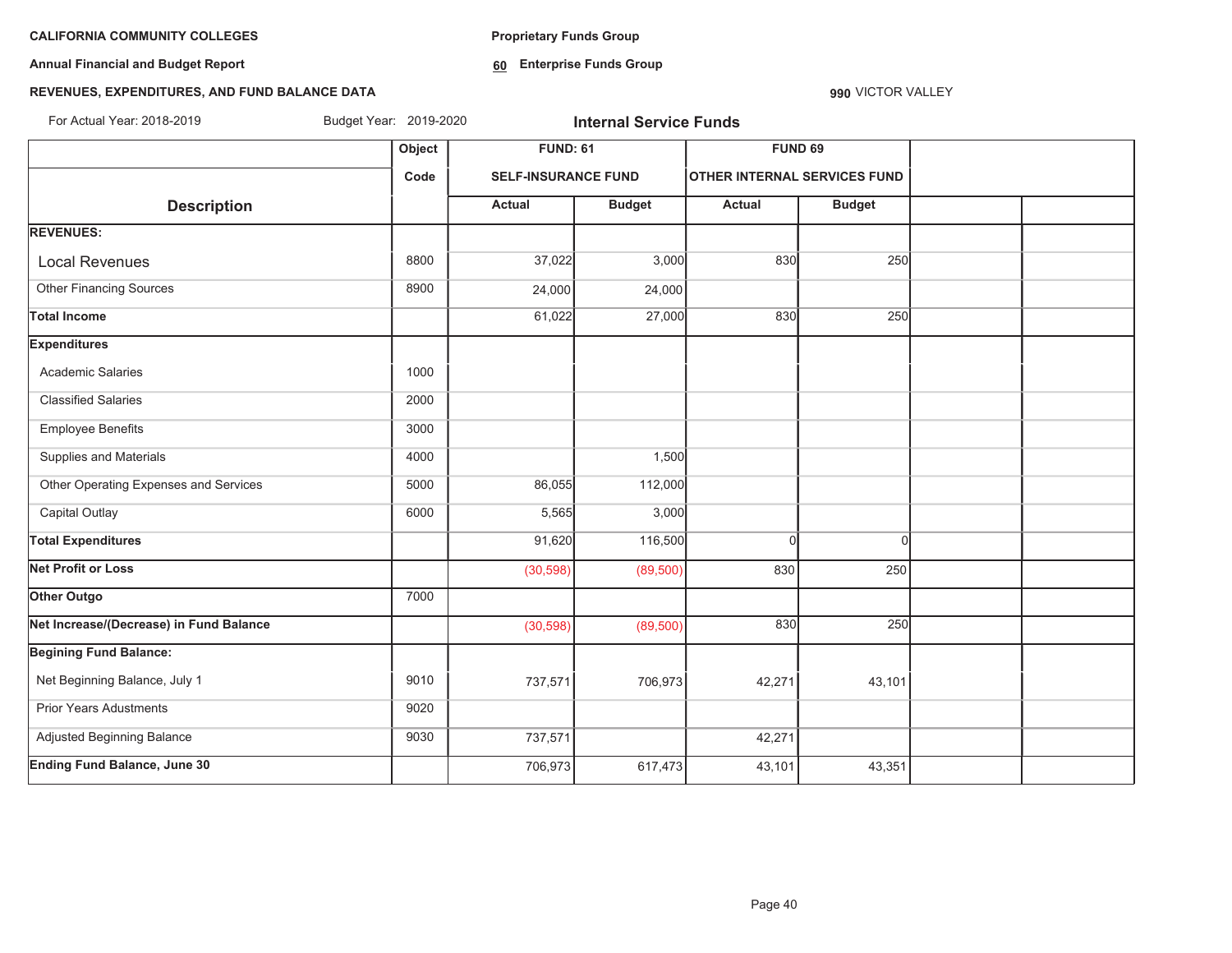**Annual Financial and Budget Report**

**Fiduciary Funds Group**

**70 Fiduciary Funds Group -- Part 1**

# **REVENUES, EXPENDITURES, AND FUND BALANCE DATA**

| For Actual Year: 2018-2019                                | Budget Year: 2019-2020 |                                       | <b>Fiduciary Funds Group</b> |                                 |                |                |                                   |
|-----------------------------------------------------------|------------------------|---------------------------------------|------------------------------|---------------------------------|----------------|----------------|-----------------------------------|
|                                                           | Object                 | <b>FUND: 71</b>                       |                              |                                 | <b>FUND 72</b> | <b>FUND 73</b> |                                   |
|                                                           | Code                   | <b>ASSOCIATED STUDENTS TRUST FUND</b> |                              | <b>REPRESENTATION FEE TRUST</b> | <b>FUND</b>    |                | <b>BODY CENTER FEE TRUST FUND</b> |
| <b>Description</b>                                        |                        | Actual                                | <b>Budget</b>                | <b>Actual</b>                   | <b>Budget</b>  | <b>Actual</b>  | <b>Budget</b>                     |
| <b>REVENUES:</b>                                          |                        |                                       |                              |                                 |                |                |                                   |
| <b>Federal Revenues</b>                                   | 8100                   |                                       |                              |                                 |                |                |                                   |
| <b>State Revenues</b>                                     | 8600                   |                                       |                              |                                 |                |                |                                   |
| <b>Local Revenues</b>                                     | 8800                   |                                       |                              |                                 |                | 129,964        | 100,300                           |
| <b>Total Income</b>                                       |                        | <sub>0</sub>                          | 0                            | $\Omega$                        | $\Omega$       | 129,964        | 100,300                           |
| <b>Expenditures</b>                                       |                        |                                       |                              |                                 |                |                |                                   |
| <b>Academic Salaries</b>                                  | 1000                   |                                       |                              |                                 |                |                |                                   |
| <b>Classified Salaries</b>                                | 2000                   |                                       |                              |                                 |                |                |                                   |
| <b>Employee Benefits</b>                                  | 3000                   |                                       |                              |                                 |                |                |                                   |
| Supplies and Materials                                    | 4000                   |                                       |                              |                                 |                |                |                                   |
| Other Operating Expenses and Services                     | 5000                   | 270,745                               | 279,450                      |                                 |                |                |                                   |
| Capital Outlay                                            | 6000                   |                                       |                              |                                 |                |                |                                   |
| <b>Total Expenditures</b>                                 |                        | 270,745                               | 279,450                      | $\Omega$                        | $\Omega$       | $\sqrt{ }$     | $\Omega$                          |
| <b>Excess /(Deficiency) of Revenues over Expenditures</b> |                        | (270, 745)                            | (279, 450)                   | 0                               | $\Omega$       | 129,964        | 100,300                           |
| <b>Other Financing Sources</b>                            | 8900                   | 266,809                               | 219,000                      |                                 |                |                |                                   |
| Other Outgo                                               | 7000                   |                                       |                              |                                 |                | 129,964        | 100,300                           |
| Net Increase/(Decrease) in Fund Balance                   |                        | (3,936)                               | (60, 450)                    | $\cap$                          | $\Omega$       |                | $\Omega$                          |
| <b>Begining Fund Balance:</b>                             |                        |                                       |                              |                                 |                |                |                                   |
| Net Beginning Balance, July 1                             | 9010                   | 373,527                               | 369,591                      |                                 | $\Omega$       | $\Omega$       | $\mathbf 0$                       |
| <b>Prior Years Adustments</b>                             | 9020                   |                                       |                              |                                 |                |                |                                   |
| Adjusted Beginning Balance                                | 9030                   | 373,527                               |                              | $\overline{0}$                  |                | $\mathbf 0$    |                                   |
| <b>Ending Fund Balance, June 30</b>                       |                        | 369,591                               | 309,141                      | $\Omega$                        | $\mathbf 0$    | $\Omega$       | $\Omega$                          |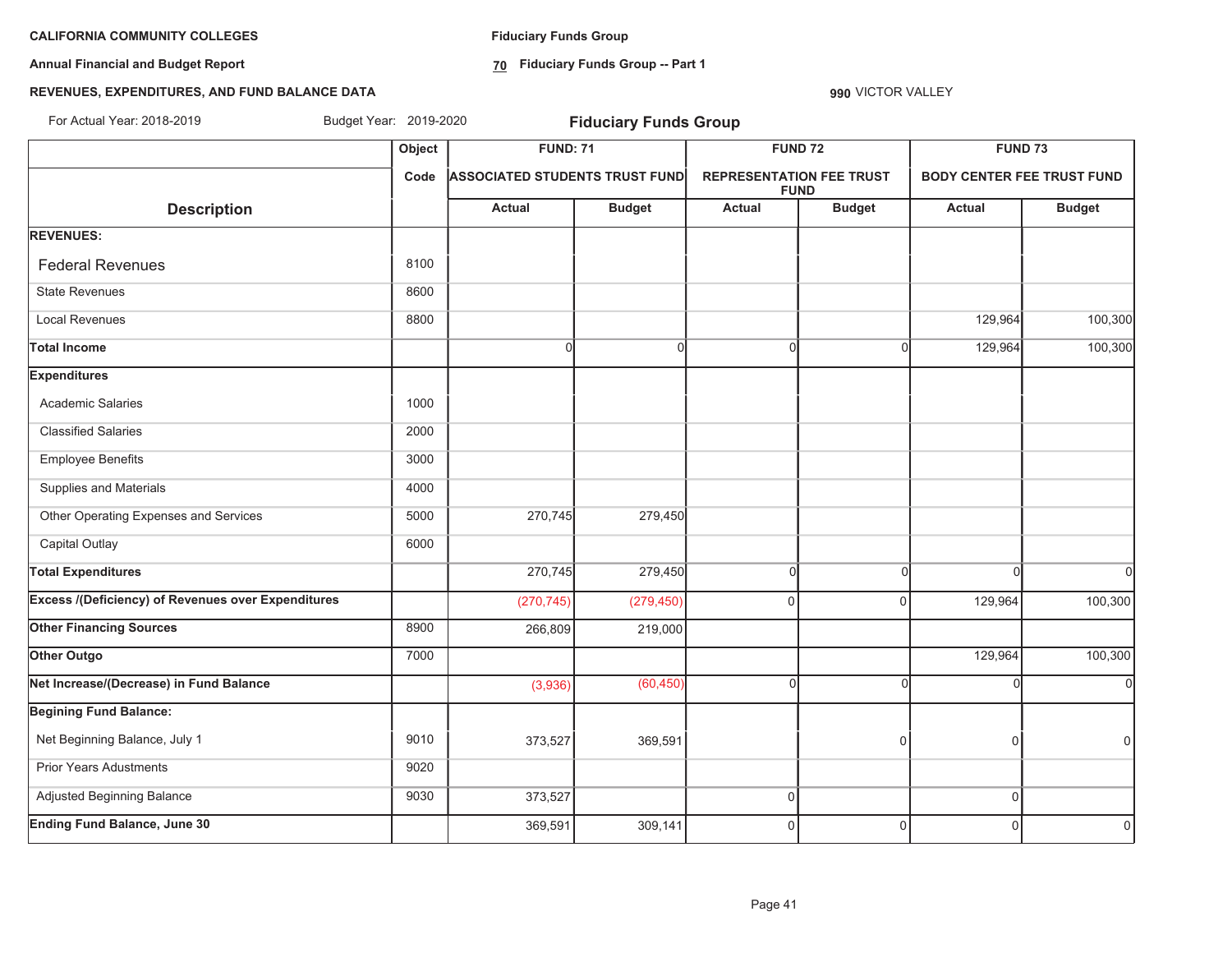**Annual Financial and Budget Report**

**Fiduciary Funds Group**

**70 Fiduciary Funds Group -- Part 2**

**990** VICTOR VALLEY

## **REVENUES, EXPENDITURES, AND FUND BALANCE DATA**

**Object FUND: 74 FUND 75 FUND 76 Code FINANCIAL AID TRUST FUND SCHOLARSHIP & LOAN TRUST FUNDINVESTMENT TRUST FUND** $\begin{bmatrix} \text{Description} \end{bmatrix}$   $\begin{bmatrix} \text{Actual} \end{bmatrix}$   $\begin{bmatrix} \text{Budget} \end{bmatrix}$   $\begin{bmatrix} \text{Budget} \end{bmatrix}$   $\begin{bmatrix} \text{Actual} \end{bmatrix}$   $\begin{bmatrix} \text{Budget} \end{bmatrix}$ **REVENUES:** Federal Revenues 8100 22,979,649 22,549,000 State Revenues 8600 3,550,000 4,001,528 3,550,000 Local Revenues 8800 **Total Income** 26,981,177 26,099,000 0 0 0 0 **Expenditures** Academic Salaries 1000 Classified Salaries 2000 Employee Benefits 3000 Supplies and Materials 4000 Other Operating Expenses and Services 5000 Capital Outlay **6000 Total Expenditures** 000000 **Excess /(Deficiency) of Revenues over Expenditures and the contract of the contract of the contract of the contract of the contract of the contract of the contract of the contract of the contract of the contract of the Other Financing Sources** 8900 **Other Outgo** 76,099,000 26,874,446 26,099,000 26,874,446 26,099,000 26,874,446 26,099,000 26,099,000 26,099,000 **Net Increase/(Decrease) in Fund Balance** 106,731 00000 **Begining Fund Balance:** Net Beginning Balance, July 1 17,777,112 | 9010 | 9010 | 9010 | 100,837 | 207,568 | 21,238 | 21,238 | 17,777,112 17,777,112 Prior Years Adustments 9020 Adjusted Beginning Balance 17,777,112 **Ending Fund Balance, June 30** 2077,000 207,568 207,568 207,568 21,238 21,238 21,238 21,777,112 17,777,112 For Actual Year: 2018-2019 Budget Year: 2019-2020 **Fiduciary Funds Group**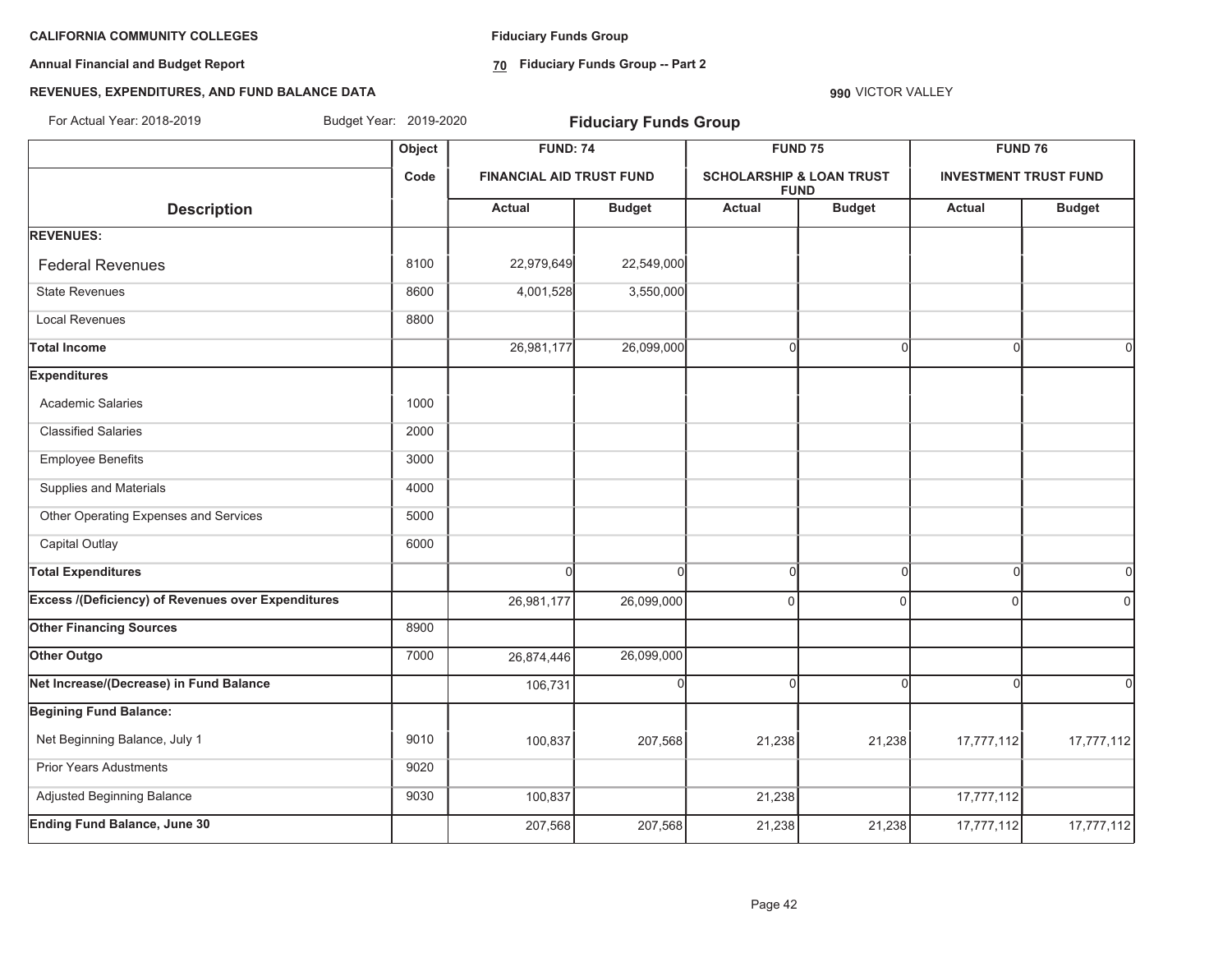**Annual Financial and Budget Report**

**Fiduciary Funds Group**

**70 Fiduciary Funds Group -- Part 3**

**990** VICTOR VALLEY

# **REVENUES, EXPENDITURES, AND FUND BALANCE DATA**

| For Actual Year: 2018-2019                                | Budget Year: 2019-2020 |                | <b>Fiduciary Funds Group</b>     |                          |               |  |
|-----------------------------------------------------------|------------------------|----------------|----------------------------------|--------------------------|---------------|--|
|                                                           | Object                 |                | <b>FUND: 77</b>                  | <b>FUND 79</b>           |               |  |
|                                                           | Code                   |                | DEFERRED COMPENSATION TRUST FUND | <b>OTHER TRUST FUNDS</b> |               |  |
| <b>Description</b>                                        |                        | <b>Actual</b>  | <b>Budget</b>                    | <b>Actual</b>            | <b>Budget</b> |  |
| <b>REVENUES:</b>                                          |                        |                |                                  |                          |               |  |
| <b>Federal Revenues</b>                                   | 8100                   |                |                                  |                          |               |  |
| <b>State Revenues</b>                                     | 8600                   |                |                                  |                          |               |  |
| <b>Local Revenues</b>                                     | 8800                   |                |                                  |                          |               |  |
| <b>Total Income</b>                                       |                        | <sub>0</sub>   | $\Omega$                         | $\Omega$                 | $\Omega$      |  |
| <b>Expenditures</b>                                       |                        |                |                                  |                          |               |  |
| Academic Salaries                                         | 1000                   |                |                                  |                          |               |  |
| <b>Classified Salaries</b>                                | 2000                   |                |                                  |                          |               |  |
| <b>Employee Benefits</b>                                  | 3000                   |                |                                  |                          |               |  |
| Supplies and Materials                                    | 4000                   |                |                                  |                          |               |  |
| Other Operating Expenses and Services                     | 5000                   |                |                                  | 49,752                   | 25,000        |  |
| Capital Outlay                                            | 6000                   |                |                                  |                          |               |  |
| <b>Total Expenditures</b>                                 |                        | $\mathbf{0}$   | $\Omega$                         | 49,752                   | 25,000        |  |
| <b>Excess /(Deficiency) of Revenues over Expenditures</b> |                        | $\Omega$       | $\Omega$                         | (49, 752)                | (25,000)      |  |
| <b>Other Financing Sources</b>                            | 8900                   |                |                                  | 30,248                   | 44,095        |  |
| Other Outgo                                               | 7000                   |                |                                  |                          |               |  |
| Net Increase/(Decrease) in Fund Balance                   |                        | $\Omega$       | $\Omega$                         | (19, 504)                | 19,095        |  |
| <b>Begining Fund Balance:</b>                             |                        |                |                                  |                          |               |  |
| Net Beginning Balance, July 1                             | 9010                   |                | 0                                | 103,220                  | 83,716        |  |
| <b>Prior Years Adustments</b>                             | 9020                   |                |                                  |                          |               |  |
| Adjusted Beginning Balance                                | 9030                   | $\overline{0}$ |                                  | 103,220                  |               |  |
| <b>Ending Fund Balance, June 30</b>                       |                        | $\Omega$       | $\Omega$                         | 83,716                   | 102,811       |  |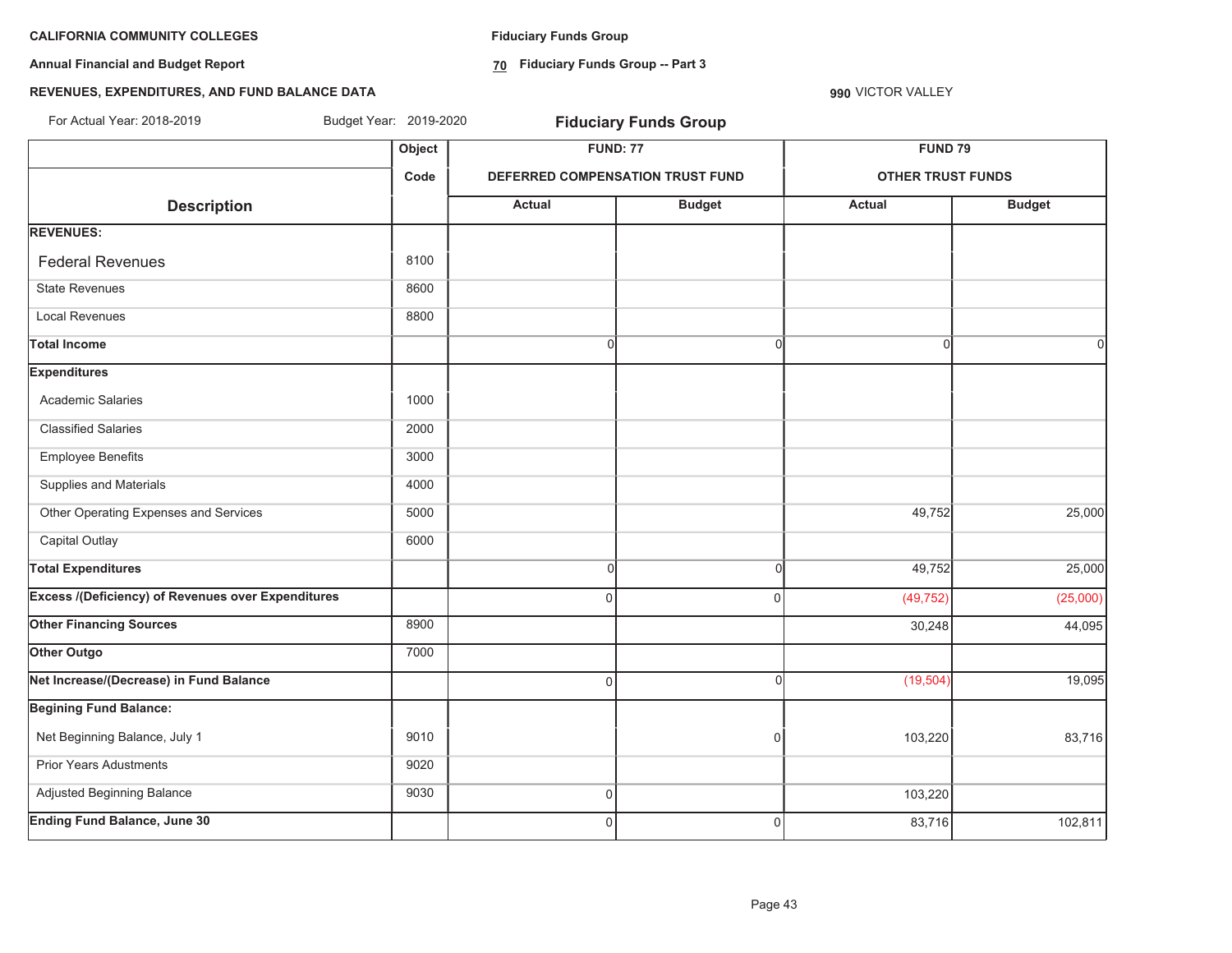# **Annual Financial and Budget Report**

#### **SUPPLEMENTAL DATA**

| <b>For Actual Year:</b> | 2018-2019                              |            | District ID: 990<br>Name: VICTOR VALLEY |                    |
|-------------------------|----------------------------------------|------------|-----------------------------------------|--------------------|
| <b>Fund</b>             |                                        | Fund       |                                         | Amount             |
| Number In               | <b>Fund Name</b>                       | Number Out | <b>Fund Name</b>                        | <b>Transferred</b> |
| 42                      | <b>IREVENUE BOND CONSTRUCTION FUND</b> | 41         | <b>ICAPITAL OUTLAY PROJECTS FUND</b>    | 3,052,072          |
|                         | UNRESTRICTED SUBFUND                   | 61         | <b>ISELF-INSURANCE FUND</b>             | 24,000             |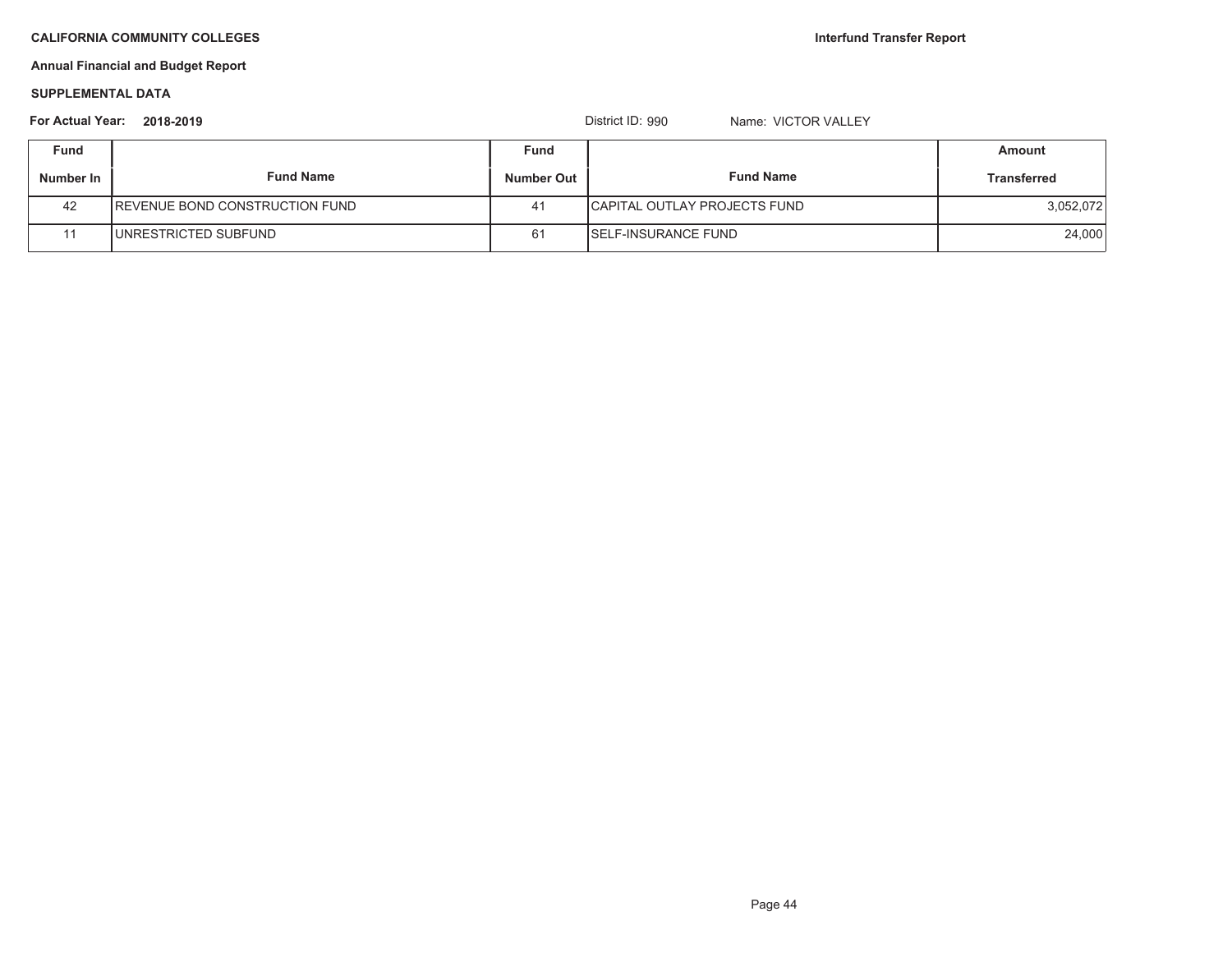| <b>DRNIA COMMUNITY COLLEGES</b> |  |
|---------------------------------|--|
|---------------------------------|--|

**CALIFORNIA COMMUNITY COLLEGES** *Receipt and Expenditures of Lottery Proceeds* 

**Annual Financial and Budget Report Lottery Actual Report**

**SUPPLEMENTAL DATA**

For Actual Year: 2018-2019

L10 GENERAL FUND

| <b>Activity Classification</b>        | <b>Activity Code</b> |                               | <b>Unrestricted</b> |                | <b>Restricted Prop 20</b> |                  |             |
|---------------------------------------|----------------------|-------------------------------|---------------------|----------------|---------------------------|------------------|-------------|
| Lottery Adjustments and Proceeds:     |                      |                               |                     |                |                           |                  |             |
| Net Beginning Balance, July 1         | 9010                 |                               |                     |                |                           |                  |             |
| Adjustments                           | 9020                 |                               |                     |                |                           |                  |             |
| Adjusted Beginning Balance            | 9030                 |                               | 0                   |                |                           | 0                |             |
| Actual Fiscal Year Data               |                      |                               |                     |                |                           |                  |             |
| State Lottery Proceeds:               | 8681                 |                               | 1,699,868           |                |                           | 813,713          |             |
|                                       |                      |                               |                     |                |                           | Instructional    |             |
|                                       |                      | Instructional & Institutional |                     |                |                           | <b>Materials</b> |             |
|                                       |                      |                               | Unrestricted        |                |                           | Propostition 20  | Total       |
|                                       |                      | Instructional                 | Support             | Support        |                           |                  |             |
|                                       |                      | Activities                    | Activities          | Activities     | Total                     | Instructional    |             |
|                                       |                      | (AC 0100-5900)                | (AC 6000-6700)      | (AC 6800-7390) | Unrestricted              | (AC 0100-4900)   |             |
| <b>Expenditures</b>                   |                      |                               |                     |                |                           |                  |             |
| <b>Academic Salaries</b>              | 1000                 |                               |                     |                | $\overline{0}$            |                  | $\Omega$    |
| <b>Classified Salaries</b>            | 2000                 |                               |                     |                | $\overline{0}$            |                  | $\mathbf 0$ |
| <b>Employee Benefits</b>              | 3000                 |                               |                     |                | $\overline{0}$            |                  | $\mathbf 0$ |
| <b>Supplies &amp; Materials</b>       | 4000                 |                               |                     |                |                           |                  |             |
| Software                              | 4100                 |                               |                     |                | 0                         |                  | $\Omega$    |
| Books, Magazines, & Periodicals       | 4200                 |                               |                     |                | $\Omega$                  |                  | $\Omega$    |
| Instructional Supplies & Materials    | 4300                 |                               |                     |                | $\Omega$                  | 678,193          | 678,193     |
| Noninstructional Supplies & Mtrls     | 4400                 |                               |                     |                | $\overline{0}$            |                  | $\Omega$    |
| <b>Total Supplies and Materials</b>   |                      | $\mathbf 0$                   | $\overline{0}$      | $\Omega$       | $\Omega$                  | 678,193          | 678,193     |
| Other Operating Expenses and Services | 5000                 |                               | 1,699,868           |                | 1,699,868                 | 88,475           | 1,788,343   |
| Capital Outlay                        | 6000                 |                               |                     |                |                           |                  |             |
| <b>Library Books</b>                  | 6300                 |                               |                     |                | $\Omega$                  | 47,045           | 47,045      |
| Equipment                             | 6400                 |                               |                     |                |                           |                  |             |
| Equipment - Additional                | 6410                 |                               |                     |                | 0                         |                  | $\mathbf 0$ |
| Equipment - Replacement               | 6420                 |                               |                     |                | $\overline{0}$            |                  | $\Omega$    |
| <b>Total Capital Outlay</b>           |                      | $\mathsf{O}\xspace$           | $\overline{0}$      | $\mathbf 0$    | $\circ$                   | 47,045           | 47,045      |
| Other Outgo                           | 7000                 |                               |                     |                | $\overline{0}$            |                  | $\Omega$    |
| <b>Total Expenditures</b>             |                      | $\overline{0}$                | 1,699,868           | $\Omega$       | 1,699,868                 | 813,713          | 2,513,581   |
| <b>Ending Balance</b>                 |                      |                               |                     |                | 0                         | 0                | $\mathbf 0$ |

Budget Year: 2019-2020 **District ID: 990** Name: VICTOR VALLEY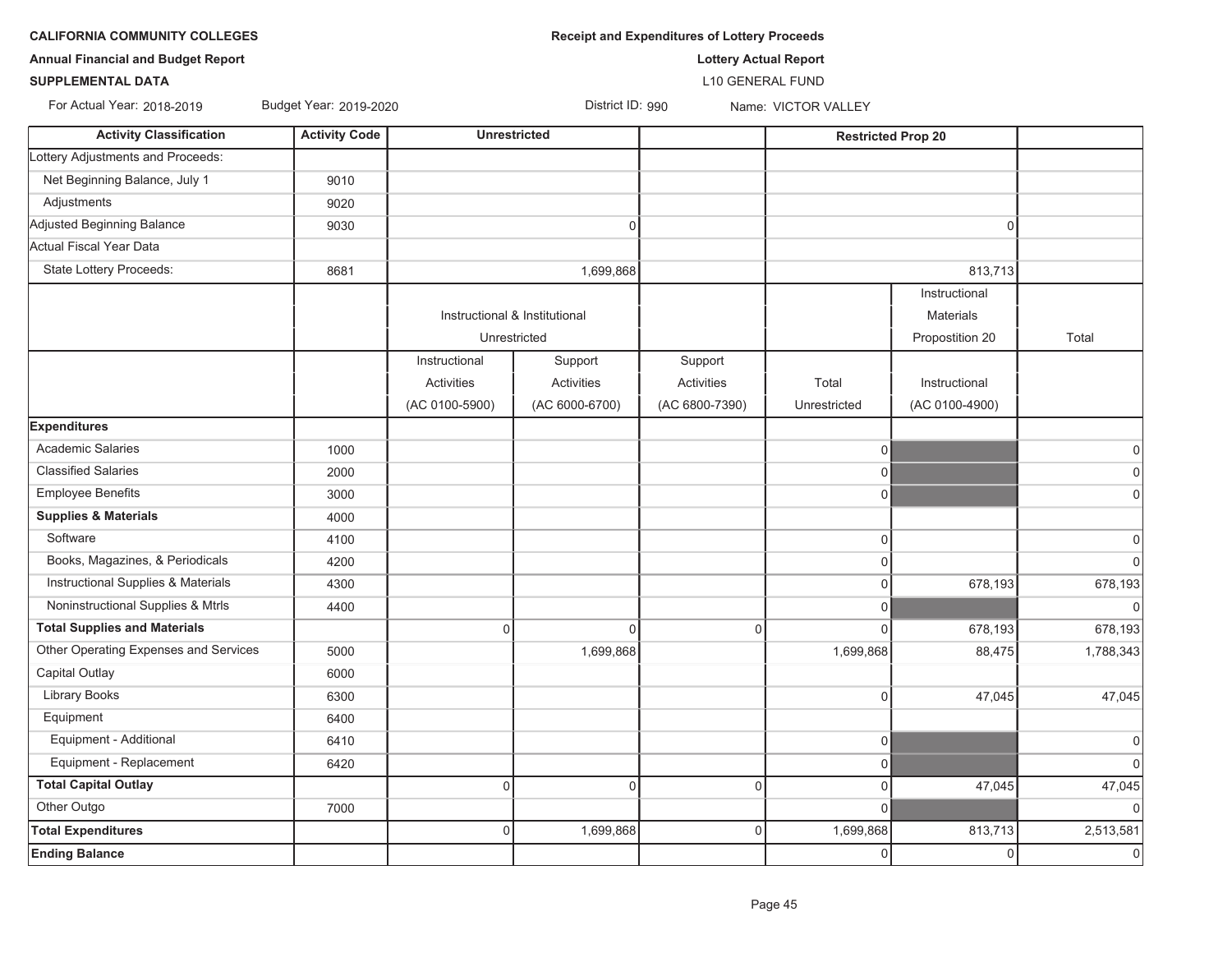**CALIFORNIA COMMUNITY COLLEGES** *Receipt and Expenditures of Lottery Proceeds* 

**Annual Financial and Budget Report Lottery Budget Report**

### **SUPPLEMENTAL DATA**

For Actual Year: 2018-2019

Budget Year: 2019-2020 District ID: 990 Name: VICTOR VALLEY

L10 GENERAL FUND

| <b>Activity Classification</b>        | <b>Activity Code</b> |                   | Unrestricted                             |                   |                | <b>Restricted Prop 20</b> |                |
|---------------------------------------|----------------------|-------------------|------------------------------------------|-------------------|----------------|---------------------------|----------------|
| Lottery Adjustments and Proceeds:     |                      |                   |                                          |                   |                |                           |                |
| Net Beginning Balance, July 1         | 9010                 |                   |                                          |                   |                |                           |                |
| Adjustments                           | 9020                 |                   |                                          |                   |                |                           |                |
| Adjusted Beginning Balance            | 9030                 |                   | $\pmb{0}$                                |                   |                | $\Omega$                  |                |
| Budget Fiscal Year Data               |                      |                   |                                          |                   |                |                           |                |
| State Lottery Proceeds:               | 8681                 |                   | 1,388,160                                |                   |                | 497,070                   |                |
|                                       |                      |                   |                                          |                   |                | Instructional             |                |
|                                       |                      |                   | <b>Instructional &amp; Institutional</b> |                   |                | <b>Materials</b>          |                |
|                                       |                      |                   | <b>Unrestricted</b>                      |                   |                | <b>Propostition 20</b>    | <b>Total</b>   |
|                                       |                      | Instructional     | <b>Support</b>                           | <b>Support</b>    |                |                           |                |
|                                       |                      | <b>Activities</b> | <b>Activities</b>                        | <b>Activities</b> | <b>Total</b>   | <b>Instructional</b>      |                |
|                                       |                      | (AC 0100-5900)    | (AC 6000-6700)                           | (AC 6800-7390)    | Unrestricted   | (AC 0100-4900)            |                |
| <b>Expenditures</b>                   |                      |                   |                                          |                   |                |                           |                |
| <b>Academic Salaries</b>              | 1000                 |                   |                                          |                   | $\mathbf 0$    |                           | 0              |
| <b>Classified Salaries</b>            | 2000                 |                   |                                          |                   | $\Omega$       |                           | $\overline{0}$ |
| <b>Employee Benefits</b>              | 3000                 |                   |                                          |                   | $\Omega$       |                           | $\overline{0}$ |
| <b>Supplies &amp; Materials</b>       | 4000                 |                   |                                          |                   |                |                           |                |
| Software                              | 4100                 |                   |                                          |                   | $\mathbf 0$    |                           | 0              |
| Books, Magazines, & Periodicals       | 4200                 |                   |                                          |                   | $\Omega$       |                           | 0              |
| Instructional Supplies & Materials    | 4300                 |                   |                                          |                   | $\mathbf 0$    | 497,070                   | 497,070        |
| Noninstructional Supplies & Mtrls     | 4400                 |                   |                                          |                   | $\Omega$       |                           | 0              |
| <b>Total Supplies and Materials</b>   |                      | $\overline{0}$    | $\mathbf 0$                              | $\Omega$          | $\Omega$       | 497,070                   | 497,070        |
| Other Operating Expenses and Services | 5000                 |                   | 1,388,160                                |                   | 1,388,160      |                           | 1,388,160      |
| Capital Outlay                        | 6000                 |                   |                                          |                   |                |                           |                |
| <b>Library Books</b>                  | 6300                 |                   |                                          |                   | $\mathbf 0$    |                           | 0              |
| Equipment                             | 6400                 |                   |                                          |                   |                |                           |                |
| Equipment - Additional                | 6410                 |                   |                                          |                   | 0              |                           | 0              |
| Equipment - Replacement               | 6420                 |                   |                                          |                   | $\overline{0}$ |                           | 0              |
| <b>Total Capital Outlay</b>           |                      | $\Omega$          | $\mathbf 0$                              | $\Omega$          | 0              |                           | $\overline{0}$ |
| Other Outgo                           | 7000                 |                   |                                          |                   | $\Omega$       |                           | $\Omega$       |
| <b>Total Expenditures</b>             |                      | $\mathbf 0$       | 1,388,160                                | $\overline{0}$    | 1,388,160      | 497,070                   | 1,885,230      |
| <b>Ending Balance</b>                 |                      |                   |                                          |                   | 0              | $\Omega$                  |                |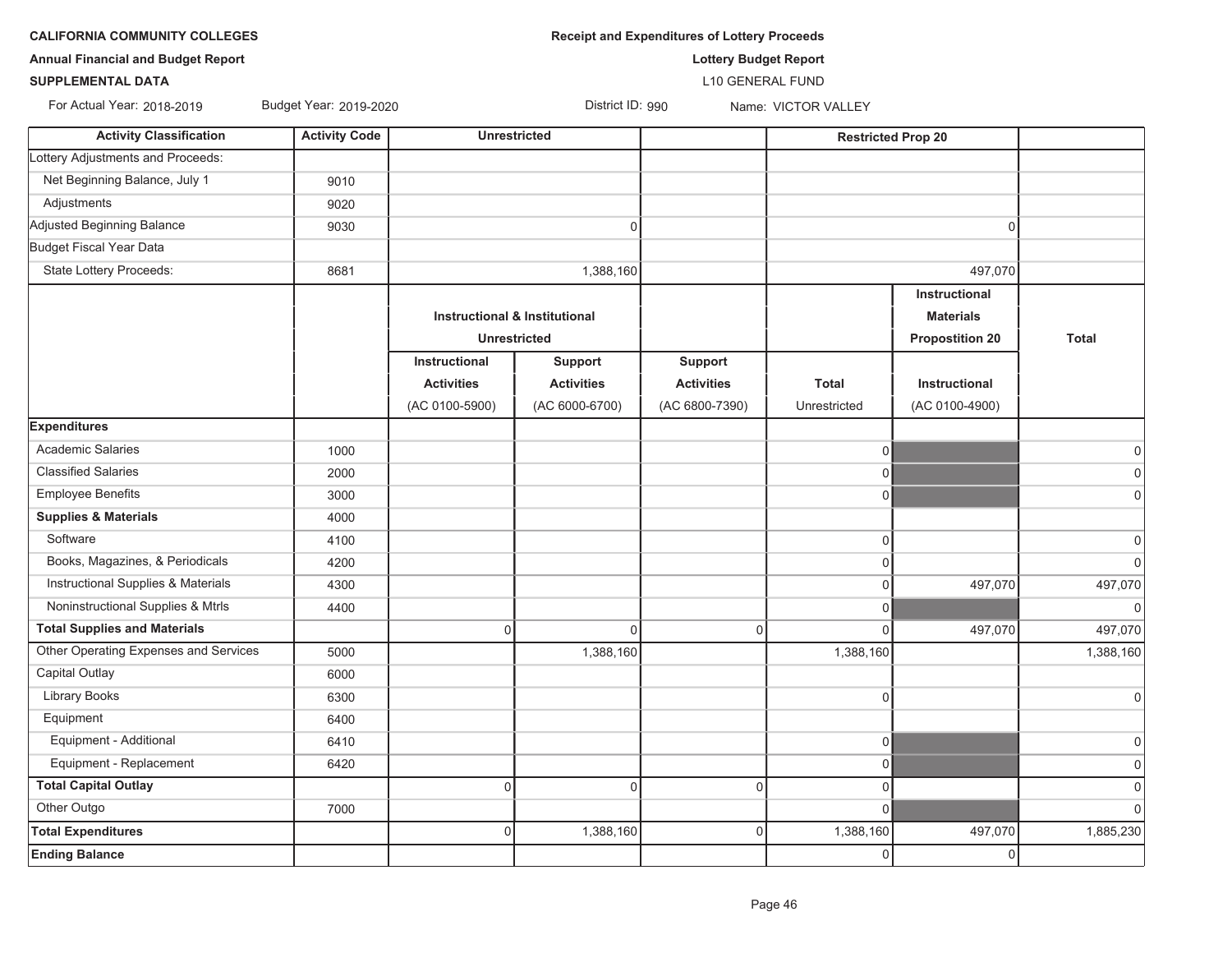# **Annual Financial and Budget Report**

For Actual Year: 2018-2019

District ID: 990 Name: VICTOR VALLEY

**EPA Revenue**9,057,545

|                                 |                 | <b>Salaries and</b> | Operating       | Capital    |              |
|---------------------------------|-----------------|---------------------|-----------------|------------|--------------|
|                                 | <b>Activity</b> | <b>Benefits</b>     | <b>Expenses</b> | Outlay     |              |
| <b>Activity Classification</b>  | Code            | (Obj 1000-3000)     | (Obj 4000-5000) | (Obj 6000) | <b>Total</b> |
| <b>Instructional Activities</b> | 0100-5900       | 9,057,545           |                 |            | 9,057,545    |
| <b>TOTAL</b>                    |                 | 9,057,545           |                 |            | 9,057,545    |